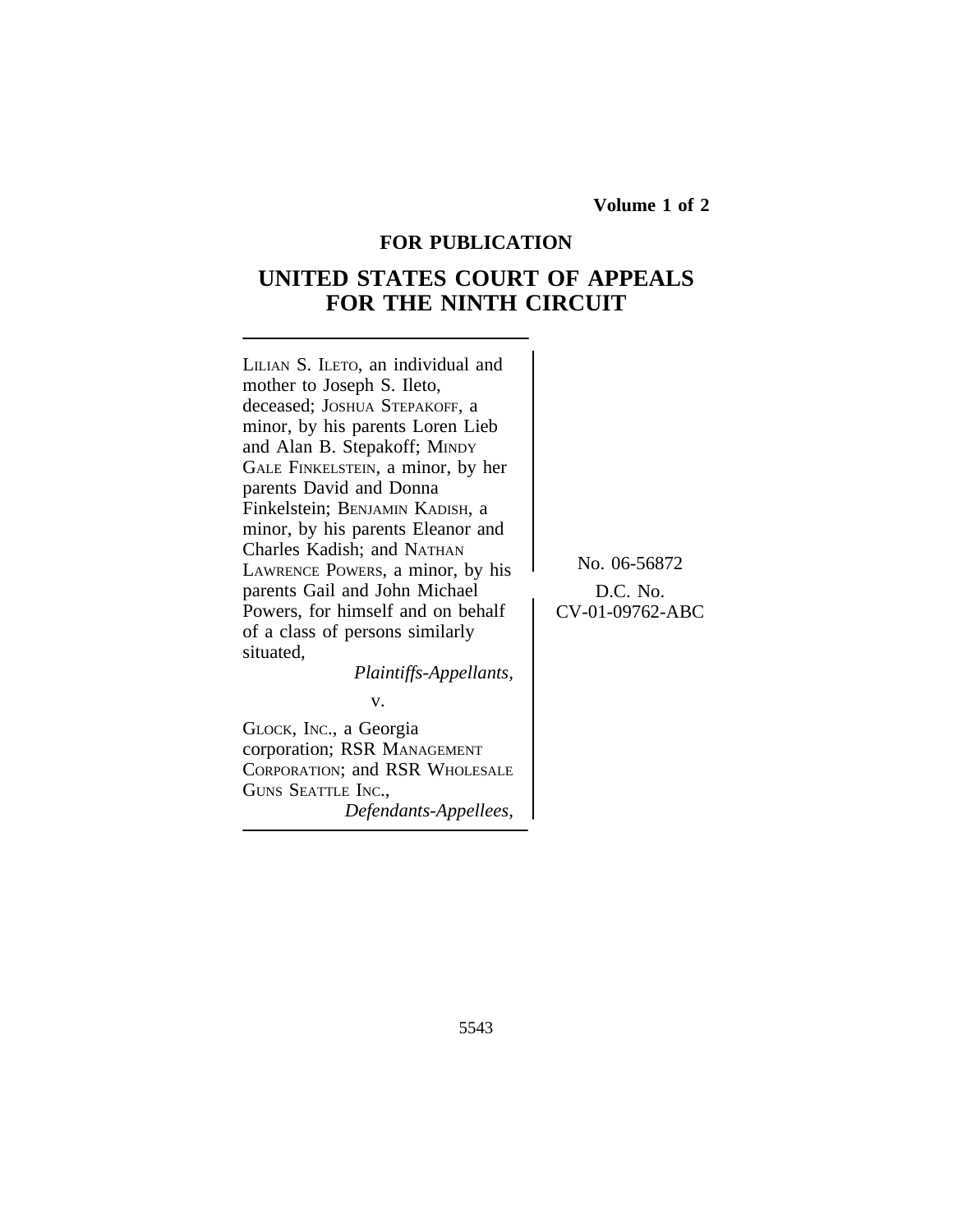<sup>M</sup>AADI, an Egyptian business entity; QUALITY PARTS CO., formerly doing business as Bushmaster Firearms, a Maine corporation; IMBEL, a Brazilian business entity; THE LOANDER PAWNSHOP TOO, a Washington corporation; DAVID MCGEE, an individual; INTRAC ARMS INTERNATIONAL, INC., a Tennessee Corporation, formerly doing business as Intrac corporation also known as Doe 1, and CHINA NORTH INDUSTRIES CORP., aka Norinco,

*Defendants,*

and

UNITED STATES OF AMERICA,

*Defendant-Intervenor-Appellee.*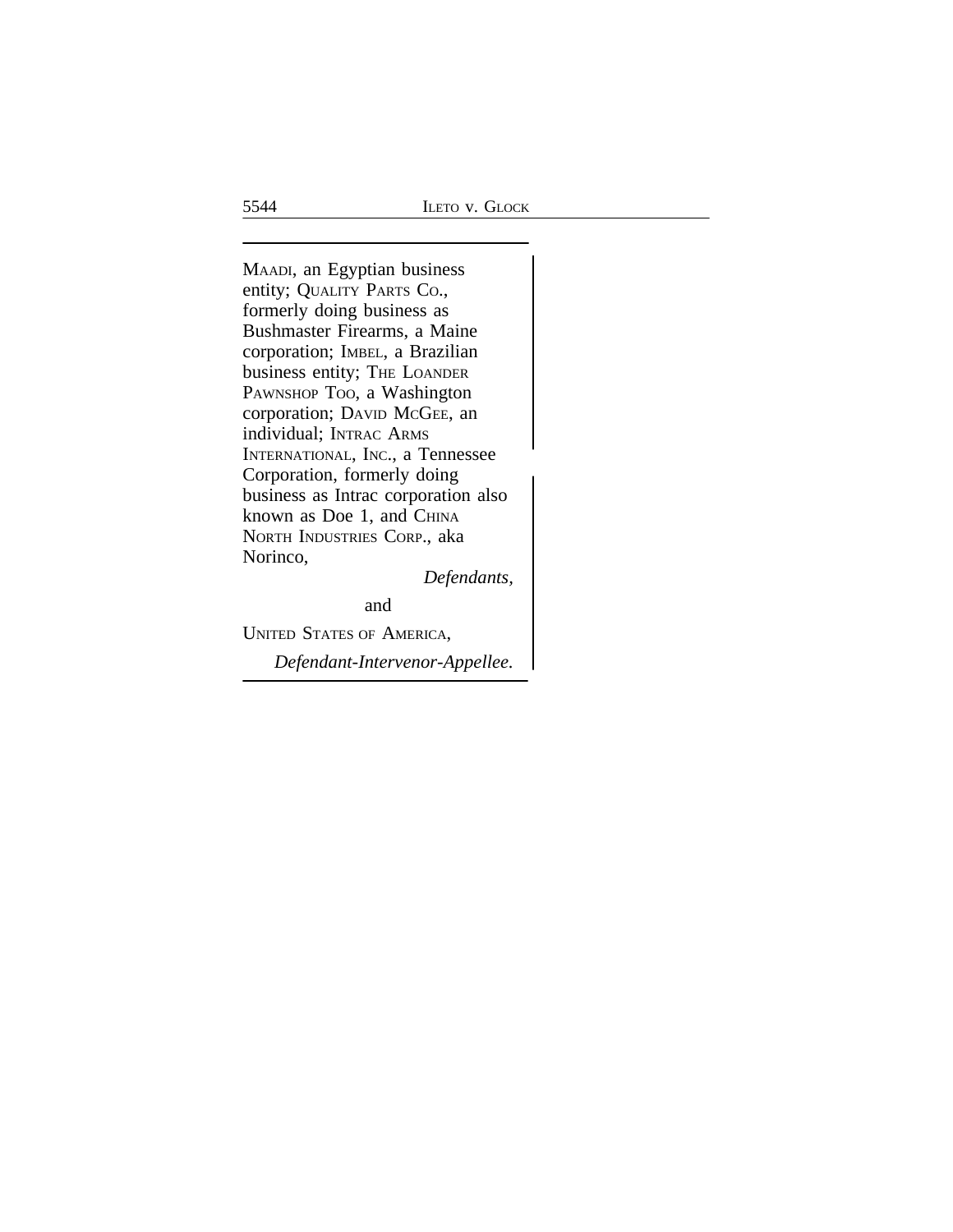ILETO V. GLOCK 5545

<sup>L</sup>ILIAN S. ILETO, an individual and mother to Joseph S. Ileto, deceased; JOSHUA STEPAKOFF, a minor, by his parents Loren Lieb and Alan B. Stepakoff; MINDY GALE FINKELSTEIN, a minor, by her parents David and Donna Finkelstein; BENJAMIN KADISH, a minor, by his parents Eleanor and No. 07-15403<br>Charles Kadish; and NATHAN<br>LAWRENCE POWERS, a minor, by his D.C. No. LAWRENCE POWERS, a minor, by his <br>parents Gail and John Michael CV-01-09762-ABC parents Gail and John Michael Powers, for himself and on behalf of a class of persons similarly situated, *Plaintiffs-Appellants,*

v.

CHINA NORTH INDUSTRIES CORP., aka Norinco,

*Defendant-Appellee,*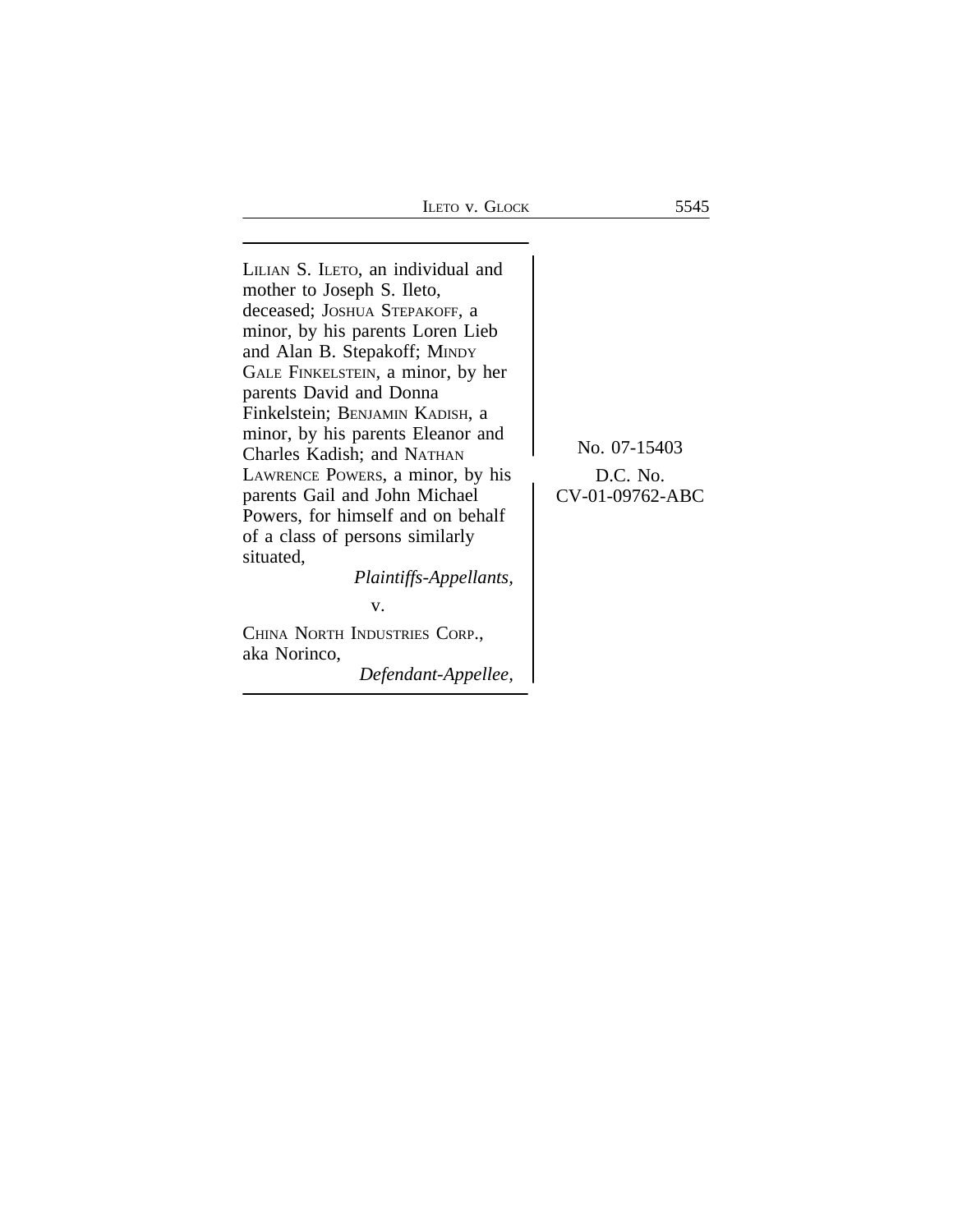and the contract of the contract of the contract of the contract of the contract of the contract of the contract of the contract of the contract of the contract of the contract of the contract of the contract of the contra UNITED STATES OF AMERICA, *Defendant-Intervenor-Appellee,*

and

RSR MANAGEMENT CORPORATION; RSR GROUP NEVADA, INC., formerly doing business as RSR Wholesale Guns Seattle Inc.; MAADI, an Egyptian business entity; QUALITY PARTS CO., formerly doing business as Bushmaster Firearms, a Maine corporation; IMBEL, a Brazilian business entity; THE LOANDER PAWNSHOP Too, a Washington corporation; DAVID MCGEE, an individual; INTRAC ARMS INTERNATIONAL, INC., a Tennessee Corporation, formerly doing business as Intrac Corporation also known as Doe 1; GLOCK, INC., a Georgia corporation, *Defendants.*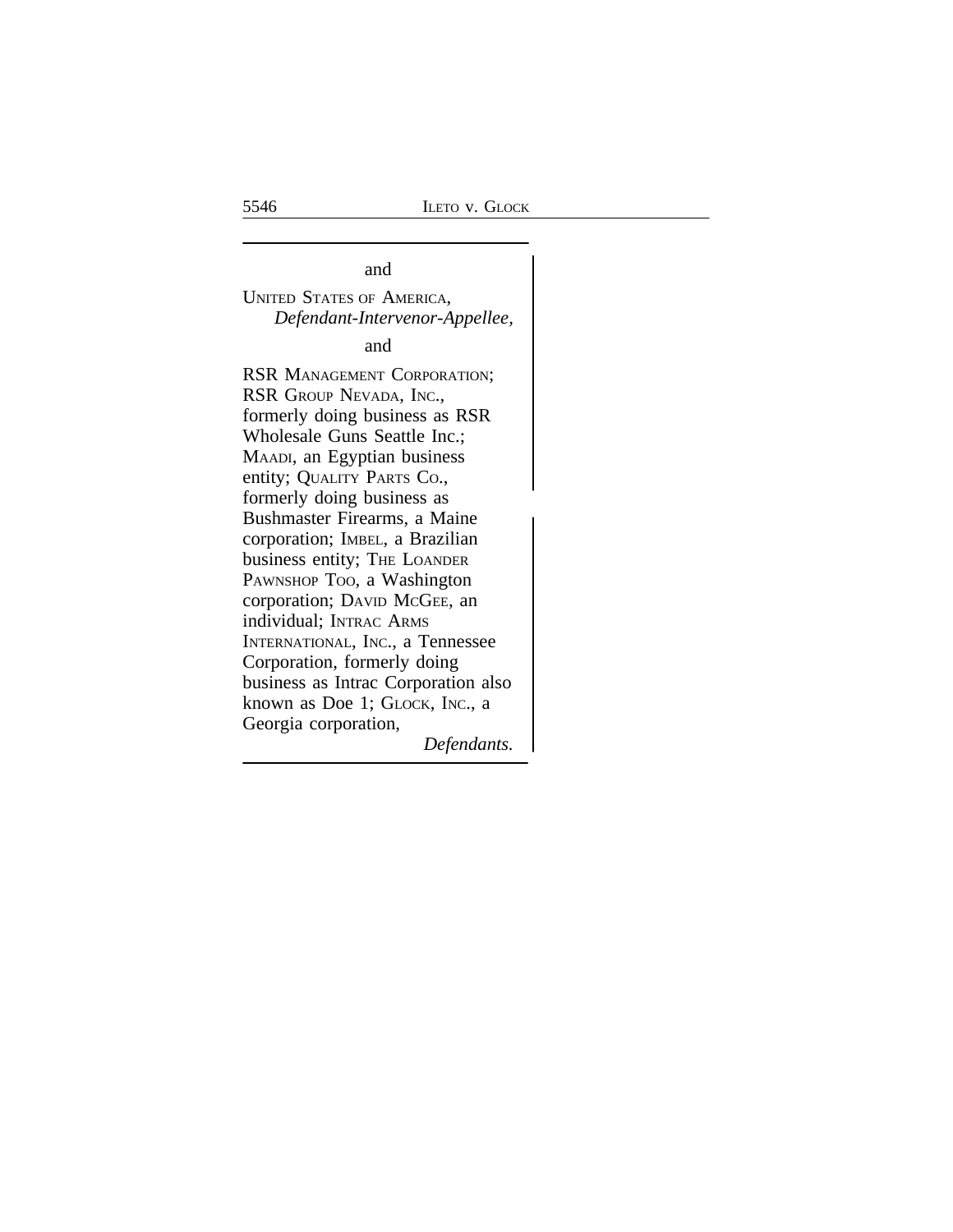ILETO V. GLOCK 5547

<sup>L</sup>ILIAN S. ILETO, an individual and mother to Joseph S. Ileto, deceased; JOSHUA STEPAKOFF, a minor, by his parents Loren Lieb and Alan B. Stepakoff; MINDY GALE FINKELSTEIN, a minor, by her parents David and Donna Finkelstein; BENJAMIN KADISH, a minor, by his parents Eleanor and No. 07-15404<br>Charles Kadish; and NATHAN<br>LAWRENCE POWERS, a minor, by his D.C. No. LAWRENCE POWERS, a minor, by his <br>parents Gail and John Michael CV-01-09762-ABC parents Gail and John Michael<br>Powers, for himself and on behalf Powers, for himself and on behalf opension of a class of persons similarly situated, *Plaintiffs-Appellees,* v.

CHINA NORTH INDUSTRIES CORP., aka Norinco, *Defendant-Appellant,*

and the contract of the contract of the contract of the contract of the contract of the contract of the contract of the contract of the contract of the contract of the contract of the contract of the contract of the contra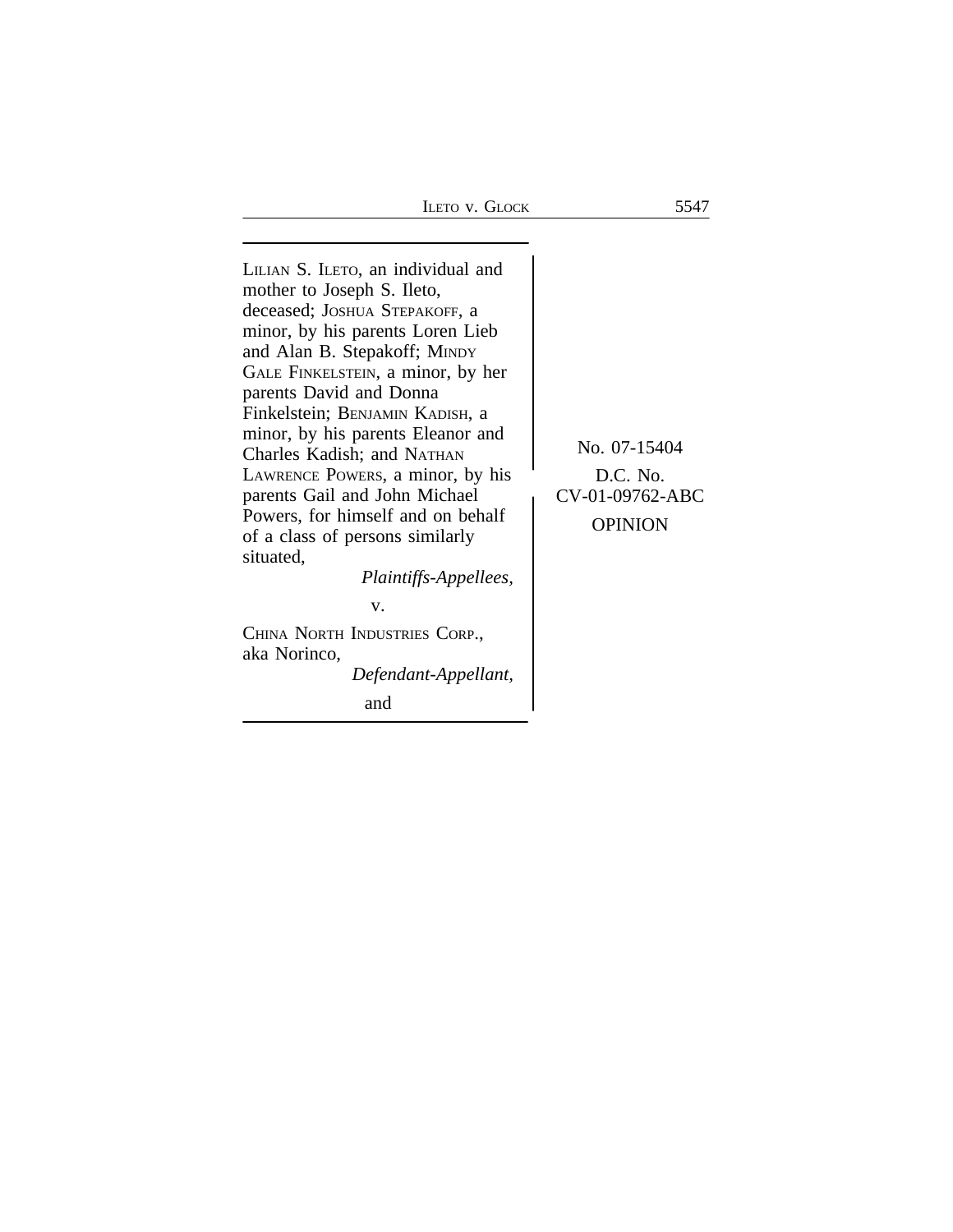RSR MANAGEMENT CORPORATION; RSR GROUP NEVADA, INC., formerly doing business as RSR Wholesale Guns Seattle Inc.; MAADI, an Egyptian business entity; QUALITY PARTS CO., formerly doing business as Bushmaster Firearms, a Maine corporation; IMBEL, a Brazilian business entity; THE LOANDER PAWNSHOP TOO, a Washington corporation; DAVID MCGEE, an individual; INTRAC ARMS INTERNATIONAL, INC., a Tennessee Corporation, formerly doing business as Intrac Corporation also known as Doe 1; GLOCK, INC., a Georgia corporation, *Defendants.*

> Appeal from the United States District Court for the Central District of California Audrey B. Collins, District Judge, Presiding

Argued and Submitted August 5, 2008—Pasadena, California

Filed May 11, 2009

Before: Stephen Reinhardt, Susan P. Graber, and Marsha S. Berzon, Circuit Judges.

Opinion by Judge Graber; Partial Concurrence and Partial Dissent by Judge Berzon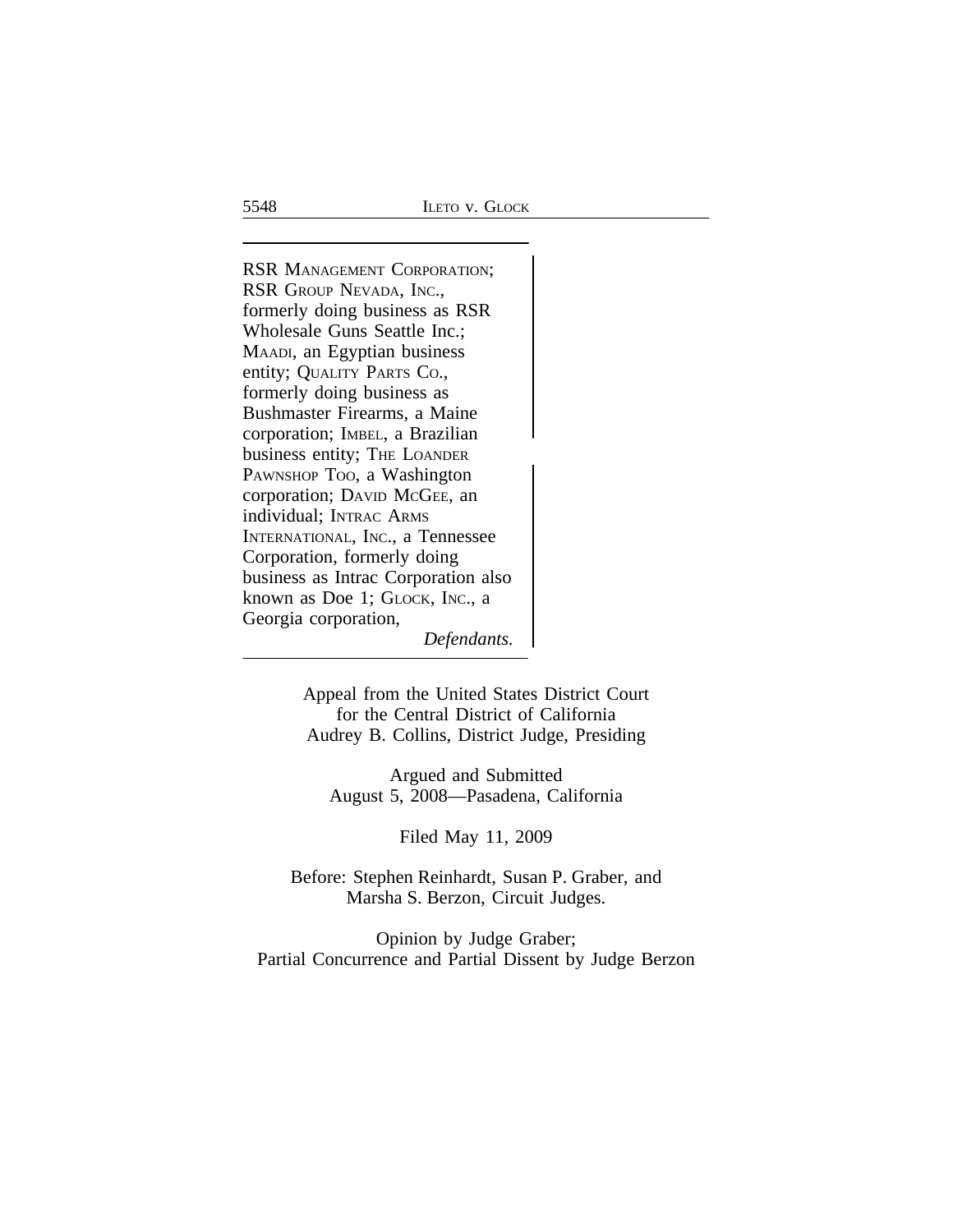## **COUNSEL**

Peter Nordberg, Berger & Montague, P.C., Philadelphia, Pennsylvania; and Sayre Weaver, The Educational Fund to Stop Gun Violence, La Habra, California, for the plaintiffsappellants.

Charles H. Dick, Jr., and Shannon D. Sweeney, Baker & McKenzie LLP, for defendant-appellant/appellee China North.

Christopher Renzulli, Renzulli Law Firm, LLP, White Plains, New York, for defendants-appellees Glock & RSR.

H. Thomas Byron, III, Appellate Staff Civil Division, Department of Justice, Washington, D.C., for the defendantintervenor-appellee.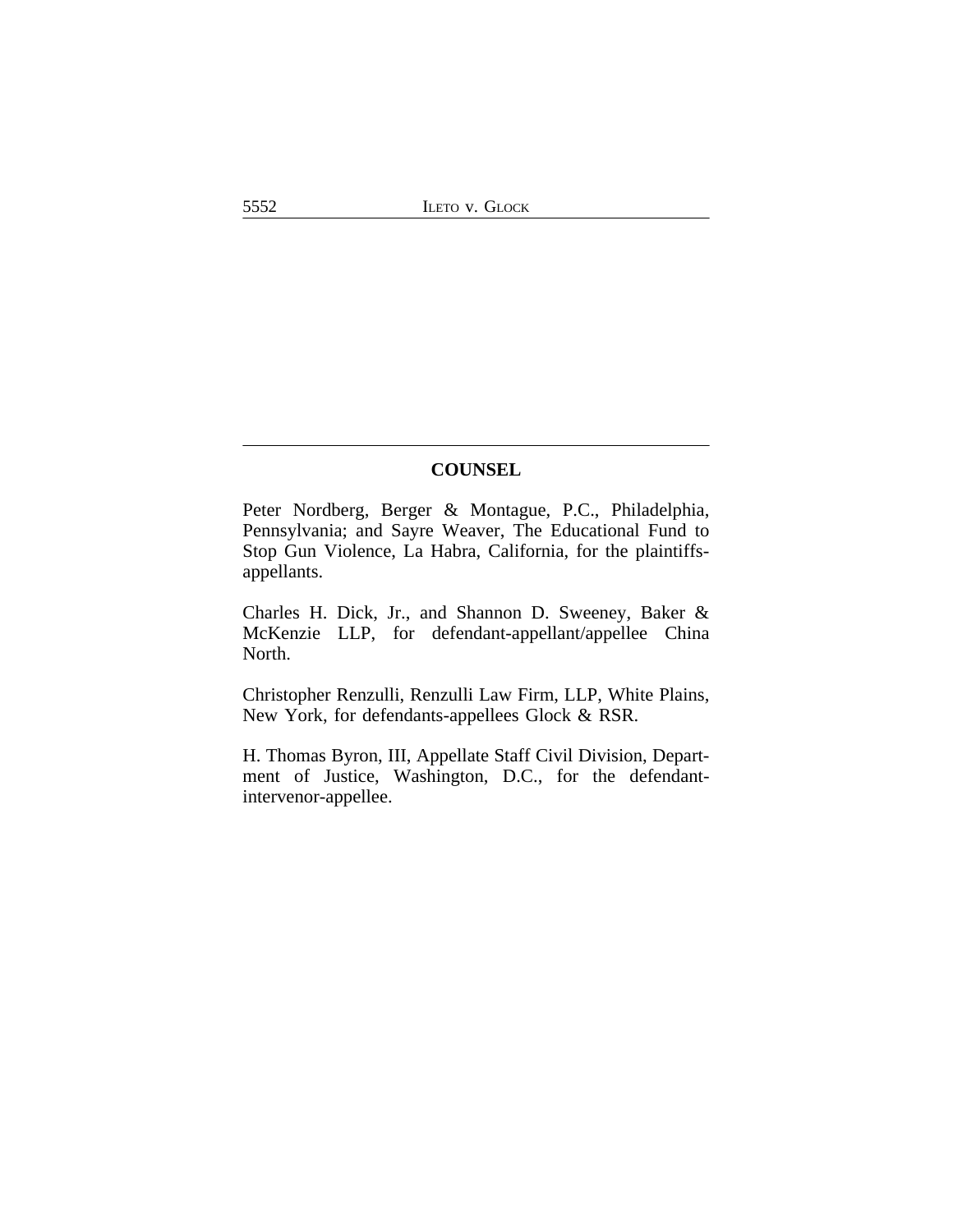Beth S. Brinkman, Morrison & Foerster LLP, Washington, D.C., for amicus curiae.

#### **OPINION**

GRABER, Circuit Judge:

By enacting the Protection of Lawful Commerce in Arms Act ("PLCAA" or "Act"), 15 U.S.C. §§ 7901-7903, Pub. L. No. 109-92, 119 Stat. 2095 (2005), Congress has protected federally licensed manufacturers and sellers of firearms from most civil liability for injuries independently and intentionally inflicted by criminals who use their non-defective products. Under the terms of the PLCAA, the claims brought here, by the victims of a criminal who shot them, against a federally licensed manufacturer and a federally licensed seller of firearms must be dismissed. But the claims brought against an unlicensed foreign manufacturer of firearms may proceed. We therefore affirm.

#### FACTUAL AND PROCEDURAL HISTORY

On August 10, 1999, Bufford Furrow shot and injured three young children, one teenager, and one adult at a Jewish Community Center summer camp in Granada Hills, California. Later that day, he shot and killed Joseph Ileto, a postal worker. Furrow was carrying at least seven firearms, which he possessed illegally.

In 2001, the shooting victims and Ileto's surviving wife filed this action against the manufacturers, marketers, importers, distributers, and sellers of the firearms. They alleged that Defendants intentionally produce, market, distribute, and sell more firearms than the legitimate market demands in order to take advantage of re-sales to distributors that they know or should know will, in turn, sell to illegal buyers. They also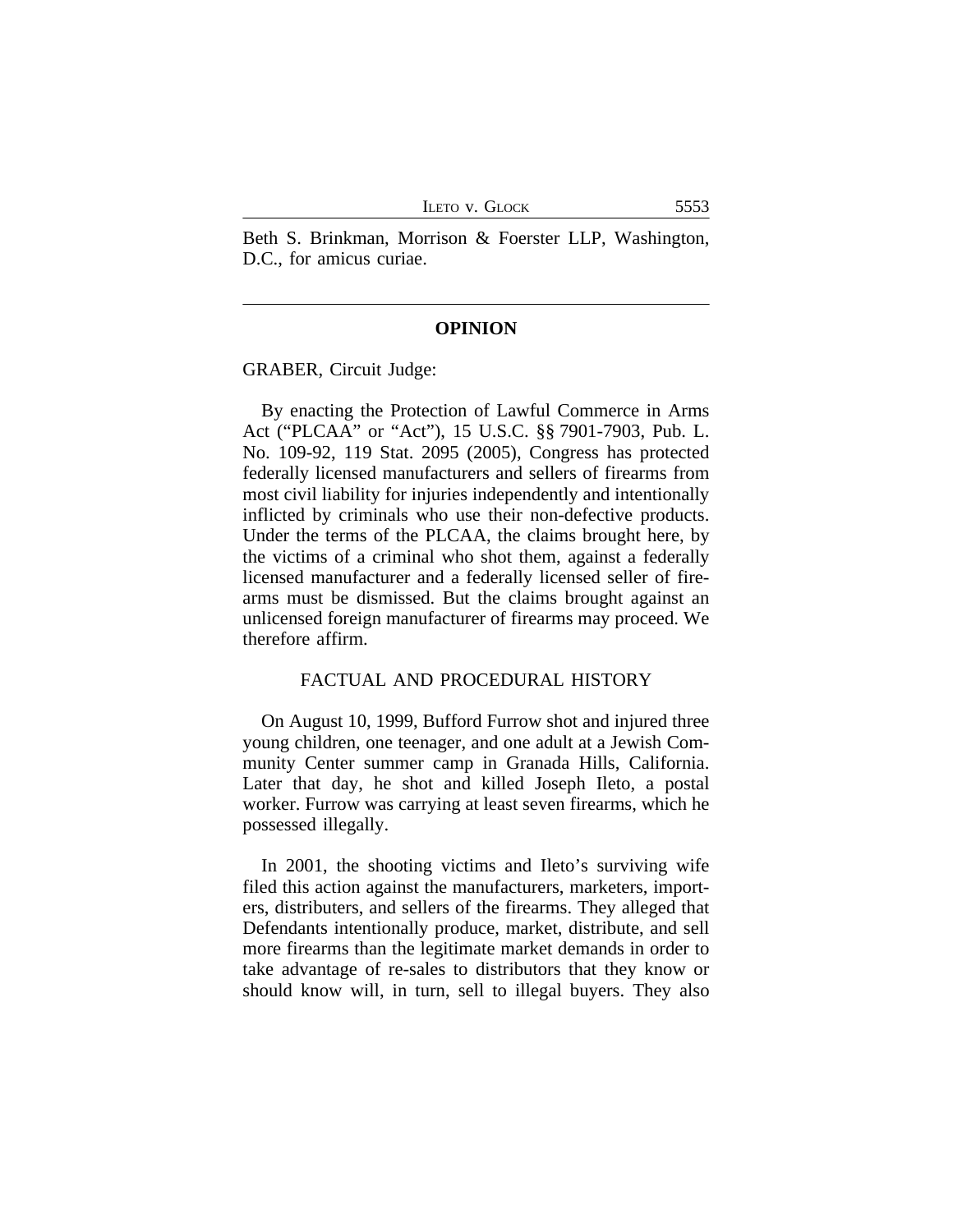5554 ILETO v. GLOCK

alleged that Defendants' deliberate and reckless marketing and distribution strategies create an undue risk that their firearms would be obtained by illegal purchasers for criminal purposes.**<sup>1</sup>** They did not, however, allege that Defendants violated any statute prohibiting manufacturers or sellers from aiding, abetting, or conspiring with another person to sell or otherwise dispose of firearms to illegal buyers. Instead, Plaintiffs brought their claims against Defendants solely under California common law tort statutes for foreseeably and proximately causing injury, emotional distress, and death through knowing, intentional, reckless, and negligent conduct.

In 2002, the district court dismissed the case for failure to state a claim under California law. *Ileto v. Glock, Inc.*, 194 F. Supp. 2d 1040 (C.D. Cal. 2002). We affirmed in part and reversed in part. *Ileto v. Glock, Inc.*, 349 F.3d 1191 (9th Cir. 2003) ("*Ileto I*"). We held that Plaintiffs stated cognizable negligence and public nuisance claims under California law with respect to the firearms actually used in the shootings. *Id.* at 1203-15. We therefore reversed the dismissal of the action against Defendants RSR Management Corp. and RSR Wholesale Guns Seattle Inc. (collectively "RSR"), Glock Inc., and China North Industries Corp. ("China North"), because Plaintiffs alleged that Furrow may have used the firearms manufactured and distributed by those Defendants. *Id.* at 1215-16. We affirmed the dismissal of the action against all other Defendants, however, because the allegations did not support a conclusion that Furrow fired the firearms associated with those Defendants. *Id.* at 1216.

That holding resulted in disagreement within our court. The majority of our colleagues declined, however, to take the case en banc. *Ileto v. Glock Inc.*, 370 F.3d 860 (9th Cir. 2004)

**<sup>1</sup>**Although Plaintiffs alleged knowing conduct by Defendants, the underlying factual basis for the claims is, of course, Furrow's criminal acts. Had the tragic shootings not occurred, there would be neither damages, nor cognizable claims, nor standing by Plaintiffs to bring these claims.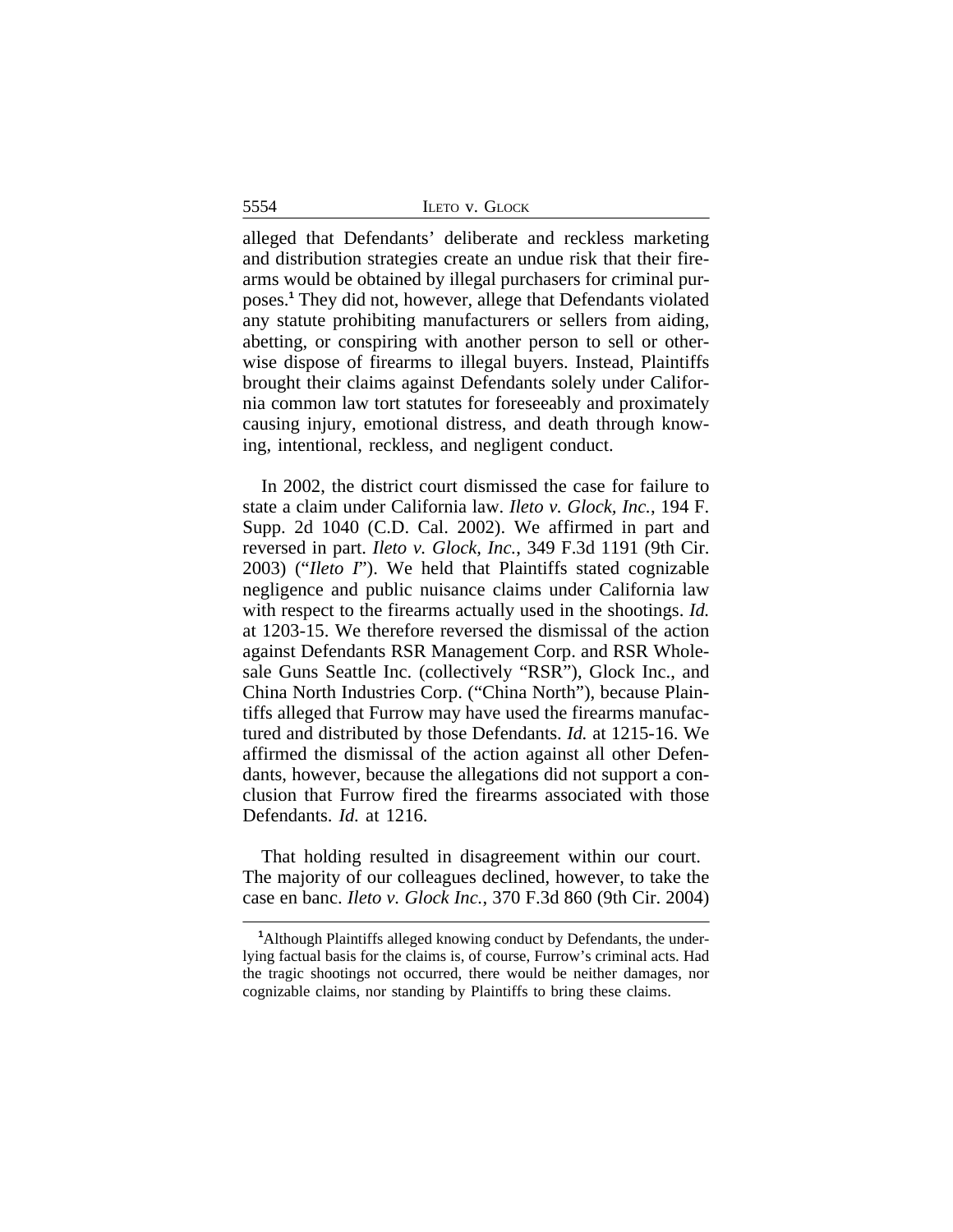| <b>LETO V. GLOCK</b><br>5555 |  |  |
|------------------------------|--|--|
|------------------------------|--|--|

(order denying rehearing). As noted in our opinion our holding was not an outlier: Other jurisdictions had upheld similar claims against manufacturers and distributors of firearms under other state laws. *Ileto I*, 349 F.3d at 1200 n.10, 1206- 07, 1214 & n.30 (citing *Hamilton v. Beretta U.S.A. Corp.*, 750 N.E.2d 1055, 1061 (N.Y. 2001); *City of Cincinnati v. Beretta U.S.A. Corp.*, 768 N.E.2d 1136, 1142 (Ohio 2002); *City of Chicago v. Beretta U.S.A. Corp.*, 785 N.E.2d 16, 24 (Ill. Ct. App. 2002), *rev'd*, 821 N.E.2d 1099 (Ill. 2004)).

The dispute soon reached the floor of the United States Congress and, in 2005, Congress enacted the PLCAA. The PLCAA generally preempts claims against manufacturers and sellers of firearms and ammunition resulting from the criminal use of those products. The PLCAA affects future and pending lawsuits, and courts are required to "immediately dismiss... any pending lawsuits preempted by the PLCAA. 15 U.S.C.  $§ 7902(b).$ 

After enactment of the PLCAA, the district court halted discovery and sought briefing on the effect of the Act on this case. Plaintiffs argued that the PLCAA did not apply here and, in the alternative, that the PLCAA is unconstitutional. The district court permitted the United States to intervene, pursuant to 28 U.S.C. § 2403(a), to defend the constitutionality of the Act.

In a published opinion, the district court dismissed Plaintiffs' claims against Defendants Glock and RSR. *Ileto v. Glock, Inc.*, 421 F. Supp. 2d 1274 (C.D. Cal. 2006). The court held that the PLCAA preempted Plaintiffs' claims against those Defendants, *id.* at 1284-98, and upheld the constitutionality of the Act, *id.* at 1298-1304. The court eventually entered a final judgment pursuant to Federal Rule of Civil Procedure 54(b) as to Defendants Glock and RSR. Plaintiffs timely appealed.

In an unpublished order, the district court denied Defendant China North's motion for summary judgment. The court held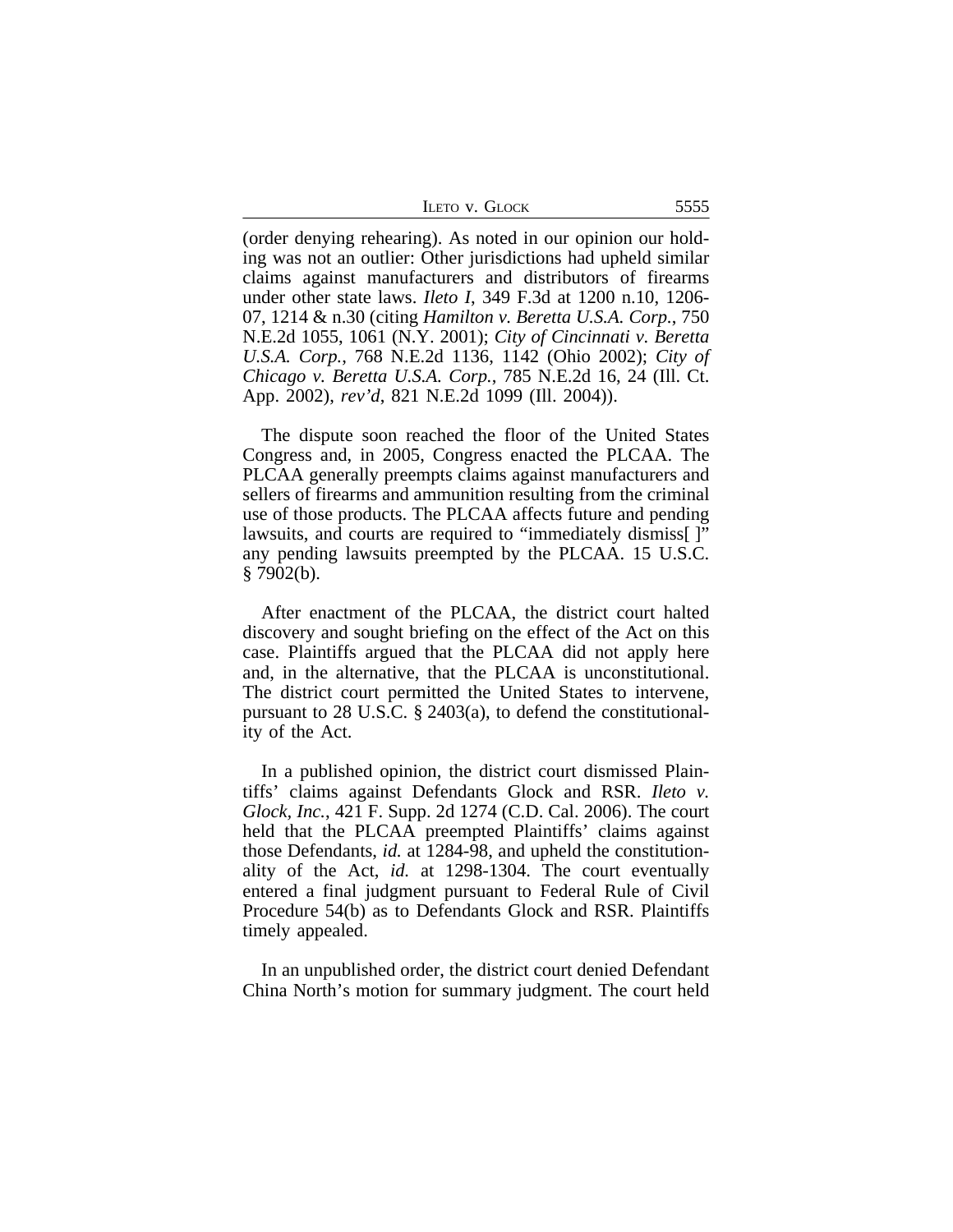|  |  | ILETO V. GLOCK |  |
|--|--|----------------|--|
|--|--|----------------|--|

that the PLCAA did not preempt Plaintiffs' claims against China North because, by contrast to Glock and RSR, China North is not a federal firearms licensee, as required by the PLCAA. The district court then certified an interlocutory appeal of that order.

We consolidated the appeals. In addition to the parties, the United States appears before us as an intervenor in support of the constitutionality of the PLCAA, and we accepted an amicus curiae brief from the Legal Community Against Violence in support of Plaintiffs.

## STANDARD OF REVIEW

All the questions presented here are questions of law that we review de novo. *See United States v. Lujan*, 504 F.3d 1003, 1006 (9th Cir. 2007) ("[T]he constitutionality of a federal statute [is] a question of law that we review de novo."); *J.&G. Sales Ltd. v. Truscott*, 473 F.3d 1043, 1047 (9th Cir.) ("We apply a de novo standard of review to . . . questions of statutory interpretation."), *cert. denied*, 128 S. Ct. 208 (2007); *Fajardo v. County of Los Angeles*, 179 F.3d 698, 699 (9th Cir. 1999) ("This court reviews de novo Rule 12(c) judgments on the pleadings.").

## DISCUSSION

# A. *Preemption of Claims Against Defendants Glock and RSR*

**[1]** The PLCAA requires that federal courts "immediately dismiss[ ]" a "qualified civil liability action." 15 U.S.C.  $§ 7902(b).$ 

The term "qualified civil liability action" means a civil action or proceeding or an administrative proceeding brought by any person against a manufacturer or seller of a qualified product, or a trade

5556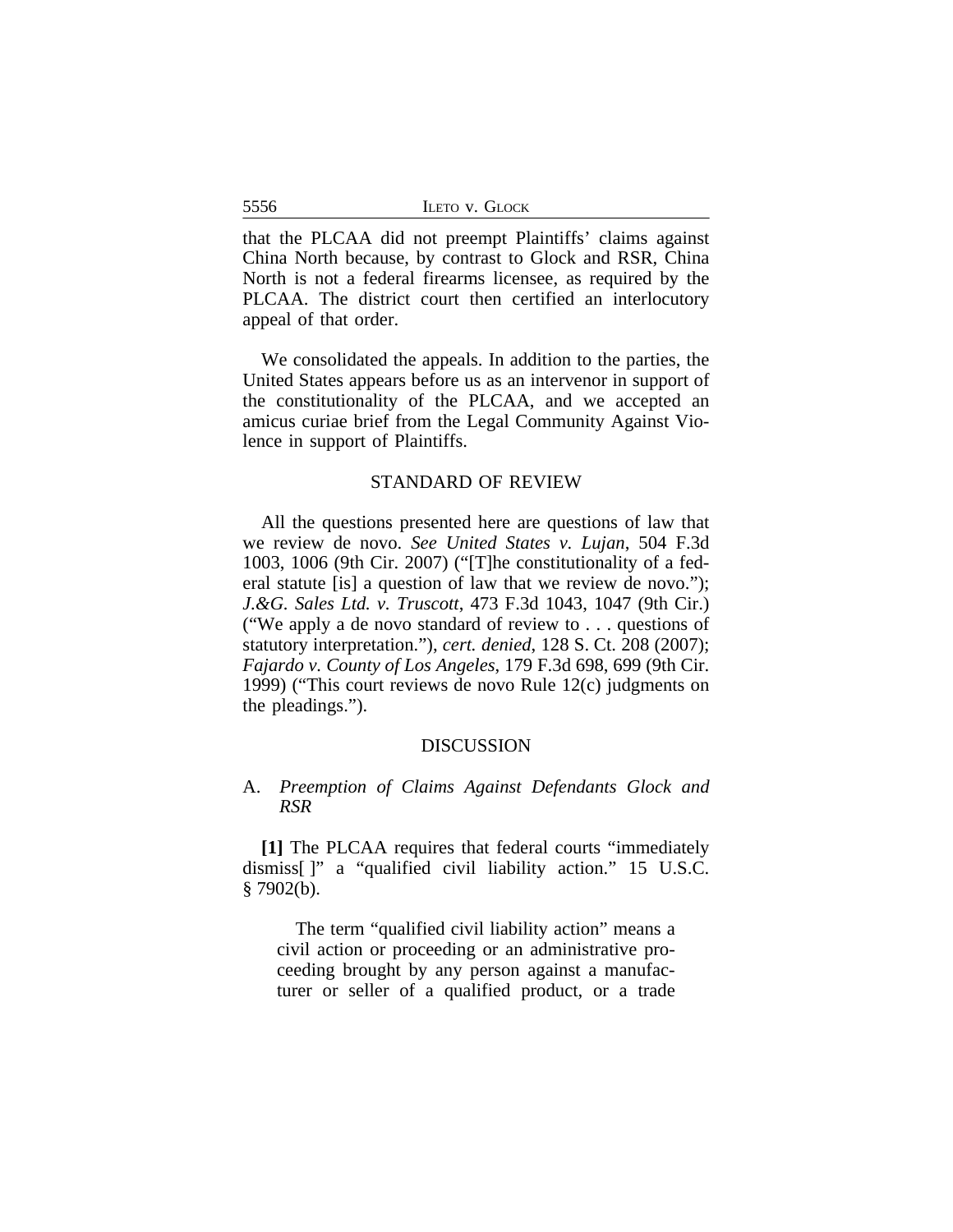association, for damages, punitive damages, injunctive or declaratory relief, abatement, restitution, fines, or penalties, or other relief, resulting from the criminal or unlawful misuse of a qualified product by the person or a third party, but shall not include [specified enumerated exceptions.]

*Id.* § 7903(5)(A). We agree with the parties that this case meets all the elements of that general definition as applied to Defendants Glock and RSR. This case is a "civil action" brought by a "person" for damages and other relief to redress harm "resulting from the criminal ... misuse of a qualified product by . . . a third party." *Id.* Additionally, Glock and RSR are "manufacturer[s] or seller[s] of a qualified product," *id.*, because they are, respectively, a federally licensed manufacturer and a federally licensed distributor of the firearms allegedly used in the shootings, *see id.* § 7903(2) (defining "manufacturer"); *id.* § 7903(6) (defining "seller").

**[2]** The PLCAA therefore requires dismissal if none of the specified exceptions applies. Plaintiffs argue that the third exception,  $\S 7903(5)(A)(iii)$ , applies. Under that exception, the PLCAA does not preempt

an action in which a manufacturer or seller of a qualified product *knowingly violated a State or Federal statute applicable to the sale or marketing of the product*, and the violation was a proximate cause of the harm for which relief is sought, including—

(I) any case in which the manufacturer or seller knowingly made any false entry in, or failed to make appropriate entry in, any record required to be kept under Federal or State law with respect to the qualified product, or aided, abetted, or conspired with any person in making any false or fictitious oral or written statement with respect to any fact material to the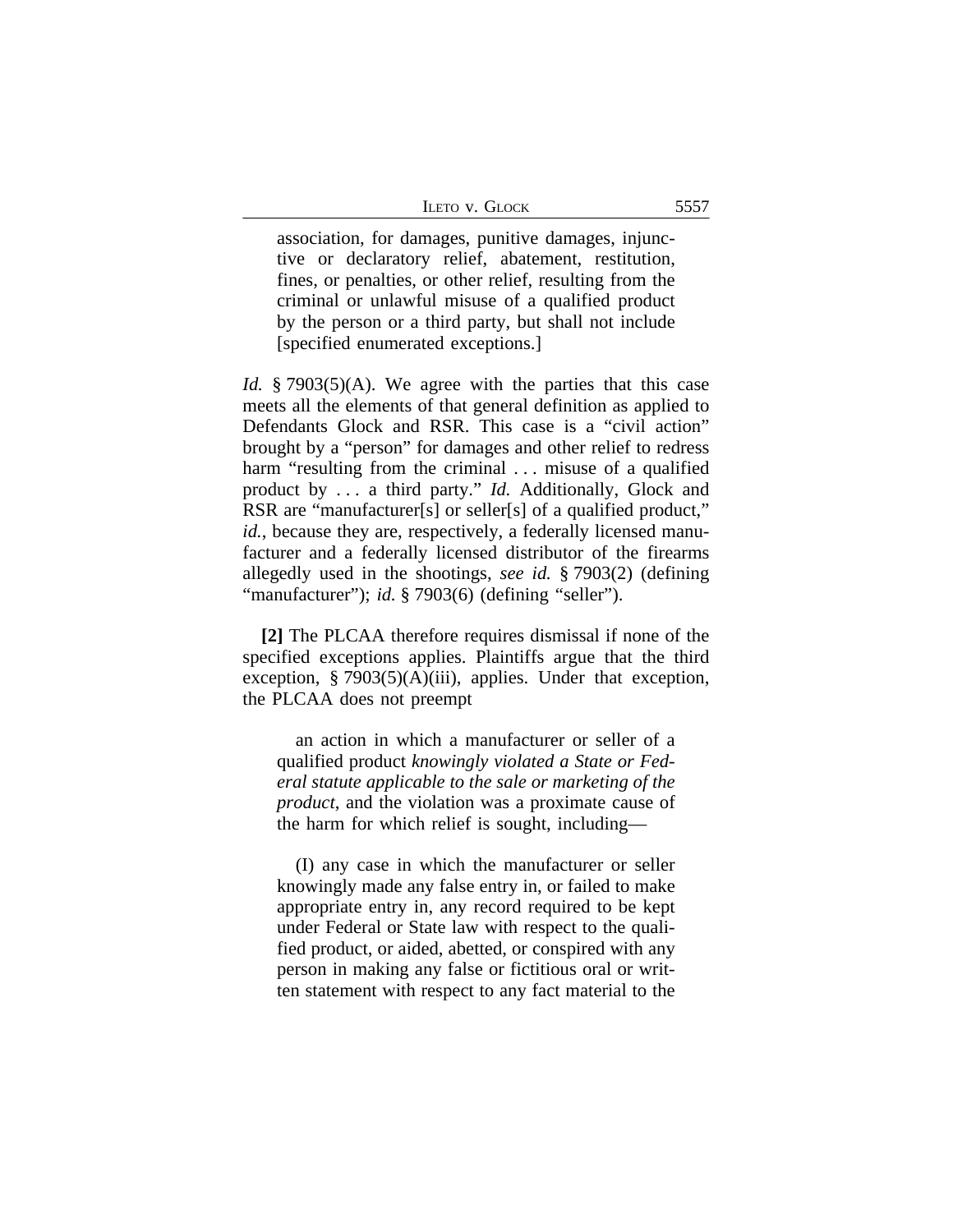lawfulness of the sale or other disposition of a qualified product; or

(II) any case in which the manufacturer or seller aided, abetted, or conspired with any other person to sell or otherwise dispose of a qualified product, knowing, or having reasonable cause to believe, that the actual buyer of the qualified product was prohibited from possessing or receiving a firearm or ammunition under subsection (g) or (n) of section 922 of Title 18[.]

#### *Id.* § 7903(5)(A)(iii) (emphasis added).

**[3]** This exception has come to be known as the "predicate exception," because a plaintiff not only must present a cognizable claim, he or she also must allege a knowing violation of a "predicate statute." *City of New York v. Beretta U.S.A. Corp.*, 524 F.3d 384, 390 (2d Cir. 2008), *cert. denied*, 129 S. Ct. 1579 (2009); *District of Columbia v. Beretta U.S.A. Corp.*, 940 A.2d 163, 168 (D.C. 2008), *cert. denied*, 129 S. Ct. 1579 (2009); *Smith & Wesson Corp. v. City of Gary*, 875 N.E.2d 422, 429-30 (Ind. Ct. App. 2007). That is, a plaintiff must allege a knowing violation of "a State or Federal statute applicable to the sale or marketing of the product." 15 U.S.C. § 7903(5)(A)(iii). In *City of New York*, for instance, the plaintiffs brought a common-law public nuisance claim (the cause of action) and also alleged that the defendants knowingly violated a state criminal statute (the predicate statute). 524 F.3d at 390.

Here, we previously ruled that Plaintiffs' negligence and public nuisance allegations state cognizable claims under California law.**<sup>2</sup>** *Ileto I*, 349 F.3d at 1209, 1215. To meet the

**<sup>2</sup>**We decline to revisit that holding. *See Merritt v. Mackey*, 932 F.2d 1317, 1320 (9th Cir. 1991) ("Under the 'law of the case' doctrine, one panel of an appellate court will not as a general rule reconsider questions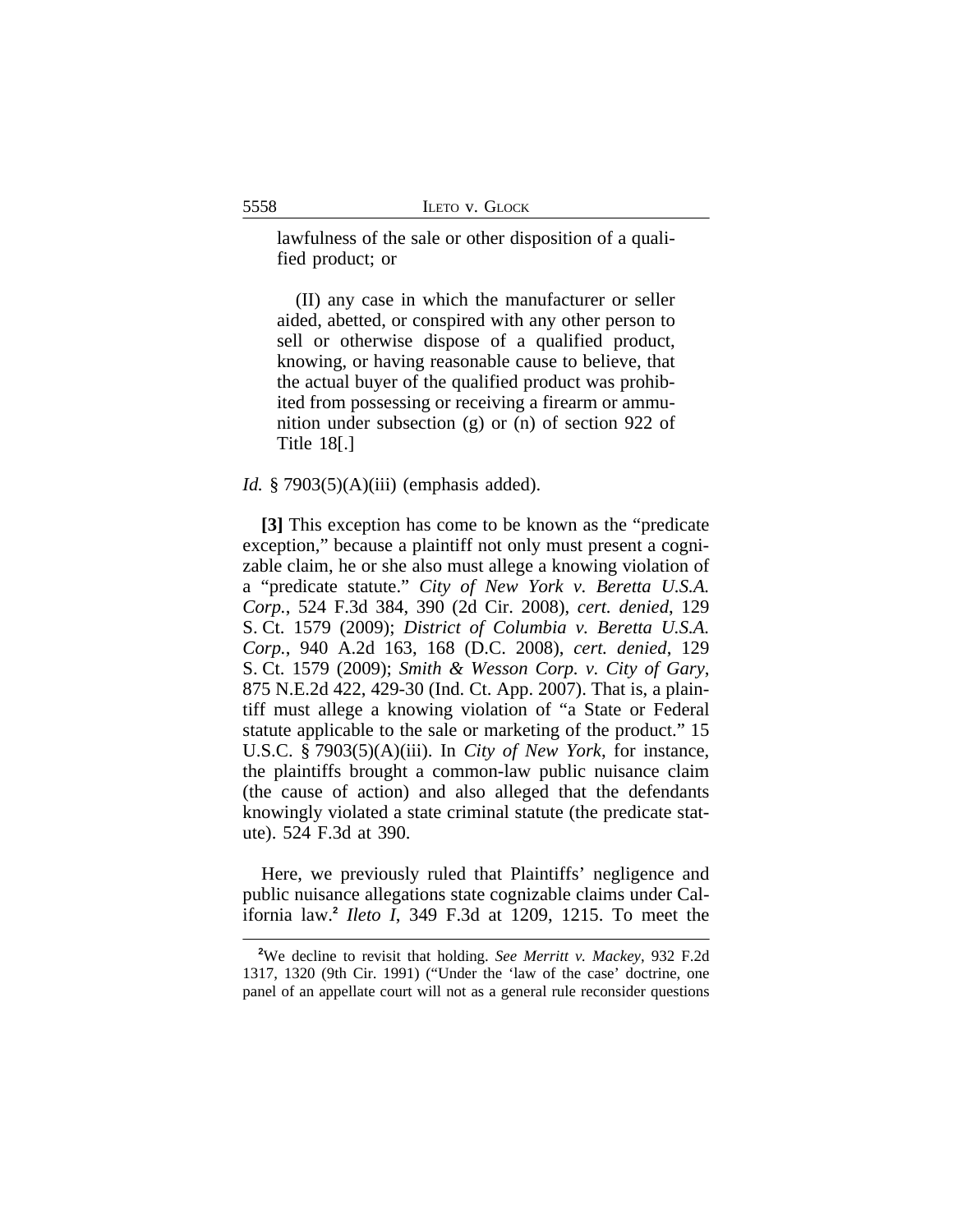|  |  | LETO V. GLOCK |  |
|--|--|---------------|--|
|--|--|---------------|--|

requirements of the predicate exception, Plaintiffs do not point to an allegation of a knowing violation of any *separate* statute. Instead, Plaintiffs point out that, unlike many jurisdictions, California's general tort law is codified in its civil code. *See* Cal. Civ. Code § 1714(a) (negligence); *id.* § 3479 (nuisance); *id.* § 3480 (public nuisance). Plaintiffs argue that their allegations of knowing violations of those statutes satisfy the requirements of the predicate exception. In short, Plaintiffs argue that California Civil Code sections 1714, 3479, and 3480 ("California tort laws"), provide both the cause of action *and* the requisite predicate statute under the PLCAA. Defendants counter that only a separate statute, regulating firearms exclusively (or at least explicitly), can be a predicate statute.

The parties' disagreement, then, is whether the California tort laws are predicate statutes under the PLCAA. More specifically, the parties dispute whether the California tort statutes are "applicable to the sale or marketing of [firearms**<sup>3</sup>** ]." 15 U.S.C. § 7903(5)(A)(iii). When interpreting a statute, we look first to its text. *See Robinson v. Shell Oil Co.*, 519 U.S. 337, 340 (1997) ("Our first step in interpreting a statute is to determine whether the language at issue has a plain and unambiguous meaning with regard to the particular dispute in the case."); *FMC Corp. v. Holliday*, 498 U.S. 52, 57 (1990) ("We begin with the language employed by Congress and the assumption that the ordinary meaning of that language accurately expresses the legislative purpose." (internal quotation marks omitted)). "If the statute's terms are ambiguous, we may use canons of construction, legislative history, and the

5559

which another panel has decided on a prior appeal in the same case." (brackets and some internal quotation marks omitted)). Contrary to Defendants' assertion, the intervening case *People v. Arcadia Mach. & Tool, Inc. (In re Firearm Cases)*, 24 Cal. Rptr. 3d 659 (Ct. App. 2005), does not conflict with our previous holding.

**<sup>3</sup>**The statute covers both firearms and ammunition. Except as otherwise specified, we will refer to "firearms" as a convenient shorthand for "firearms and ammunition."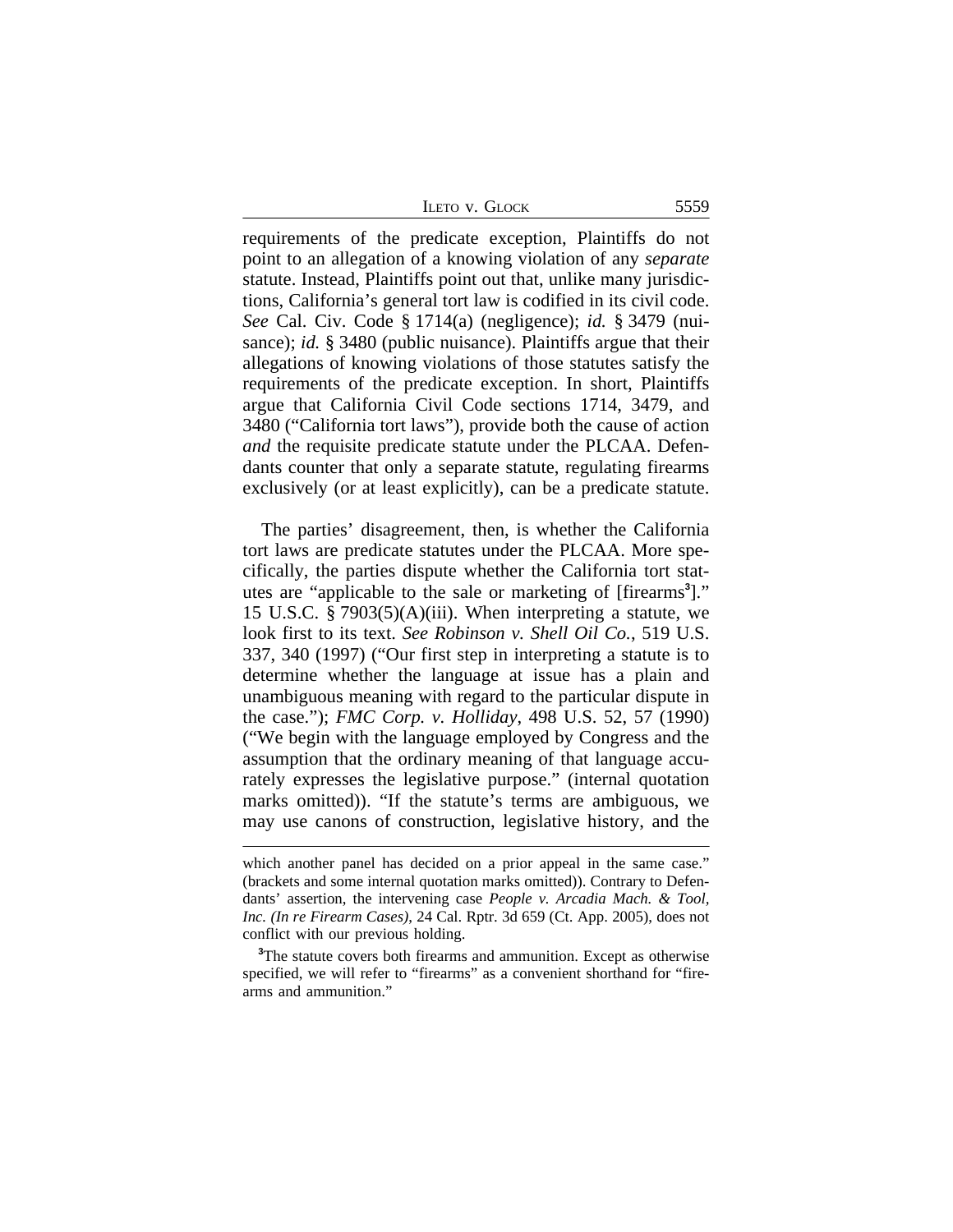|  |  | <b>ILETO V. GLOCK</b> |
|--|--|-----------------------|
|--|--|-----------------------|

statute's overall purpose to illuminate Congress's intent." *Jonah R. v. Carmona*, 446 F.3d 1000, 1005 (9th Cir. 2006).

#### 1. *Text of the Predicate Exception*

**[4]** "The plainness or ambiguity of statutory [text] is determined by reference to the [text] itself, the specific context in which that [text] is used, and the broader context of the statute as a whole." *Robinson*, 519 U.S. at 341. Here, the statutory text states that a predicate statute is "a State or Federal statute applicable to the sale or marketing of [firearms]." 15 U.S.C. § 7903(5)(A)(iii). There is no dispute that the California tort laws, which are codified in the California Civil Code, are state statutes. The issue is whether those statutes are "applicable" to the sale or marketing of firearms within the meaning of the PLCAA.

As discussed below, Plaintiffs and Defendants present competing definitions of the term "applicable." Like most terms, "applicable" does not have only one meaning when viewed in isolation. Not surprisingly then, courts have struggled to determine the meaning of "applicable" as used in a variety of statutes. *See, e.g.*, *Medtronic, Inc. v. Lohr*, 518 U.S. 470 (1996) (statute governing medical devices); *McGee v. Peake*, 511 F.3d 1352 (Fed. Cir. 2008) (statute governing the United States Court of Appeals for Veterans Claims); *Peter Pan Bus Lines, Inc. v. Fed. Motor Carrier Safety Admin.*, 471 F.3d 1350 (D.C. Cir. 2006) (statute governing the Federal Motor Carrier Safety Administration).

One everyday meaning, and a dictionary definition, of the term "applicable" is "capable of being applied." *Black's Law Dictionary* 98 (6th ed. 1990). Plaintiffs urge us to conclude that this expansive definition is the only possible meaning of the term "applicable" in the PLCAA's predicate exception. Under that definition, Plaintiffs would prevail: Because we held in *Ileto I* that Plaintiffs' claims concerning the sale and marketing of firearms are cognizable, the California tort laws

5560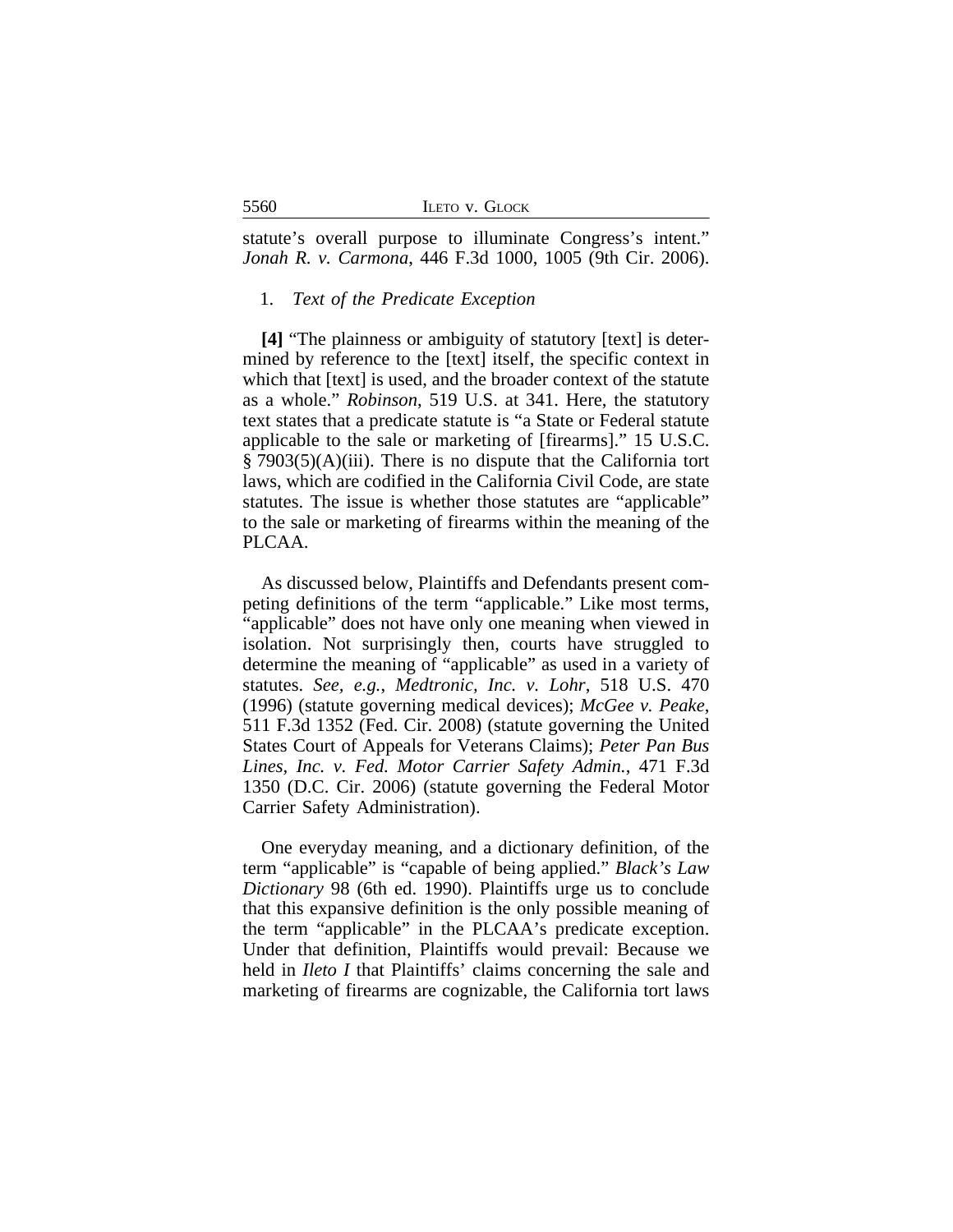|  | LETO V. GLOCK |
|--|---------------|
|  |               |

are "[capable of being applied to] the sale or marketing of [firearms]."

By contrast, Defendants argue that Congress intended a very narrow use of the term "applicable," which can mean "relevant" or "applicable specifically." Defendants argue that, under that narrow meaning of the term, the requirements of the predicate exception would be met only if a plaintiff alleged a knowing violation of a statute that pertained *exclusively* to the sale or marketing of firearms. The dictionary captures this narrower definition, *see Black's Law Dictionary* at 98 (defining "applicable" as "relevant"), and so does everyday usage.**<sup>4</sup>**

**[5]** We are convinced at the outset, then, that the term "applicable" has a spectrum of meanings, including the two poles identified by the parties. To determine Congress' intended meaning in the PLCAA, we must examine "the specific context in which [the term 'applicable'] is used[ ] and the broader context of the statute as a whole." *Robinson*, 519 U.S. at 341.

Congress listed examples of predicate statutes in the PLCAA:

(I) any case in which the manufacturer or seller knowingly made any false entry in, or failed to make appropriate entry in, any record required to be kept under Federal or State law with respect to the qualified product, or aided, abetted, or conspired with any person in making any false or fictitious oral or writ-

**<sup>4</sup>**For instance, if someone says, "the following rules are applicable to the game of basketball," one would expect to hear a list of rules concerning traveling, foul shots, and the like. One would *not* expect to hear that force equals mass times acceleration or that an object falls at an increasing rate of 9.8 meters per second per second. The rules of physics undeniably apply to the game of basketball in the broad sense of the term "applicable," but a speaker who listed those rules would almost certainly be doing so for comic effect.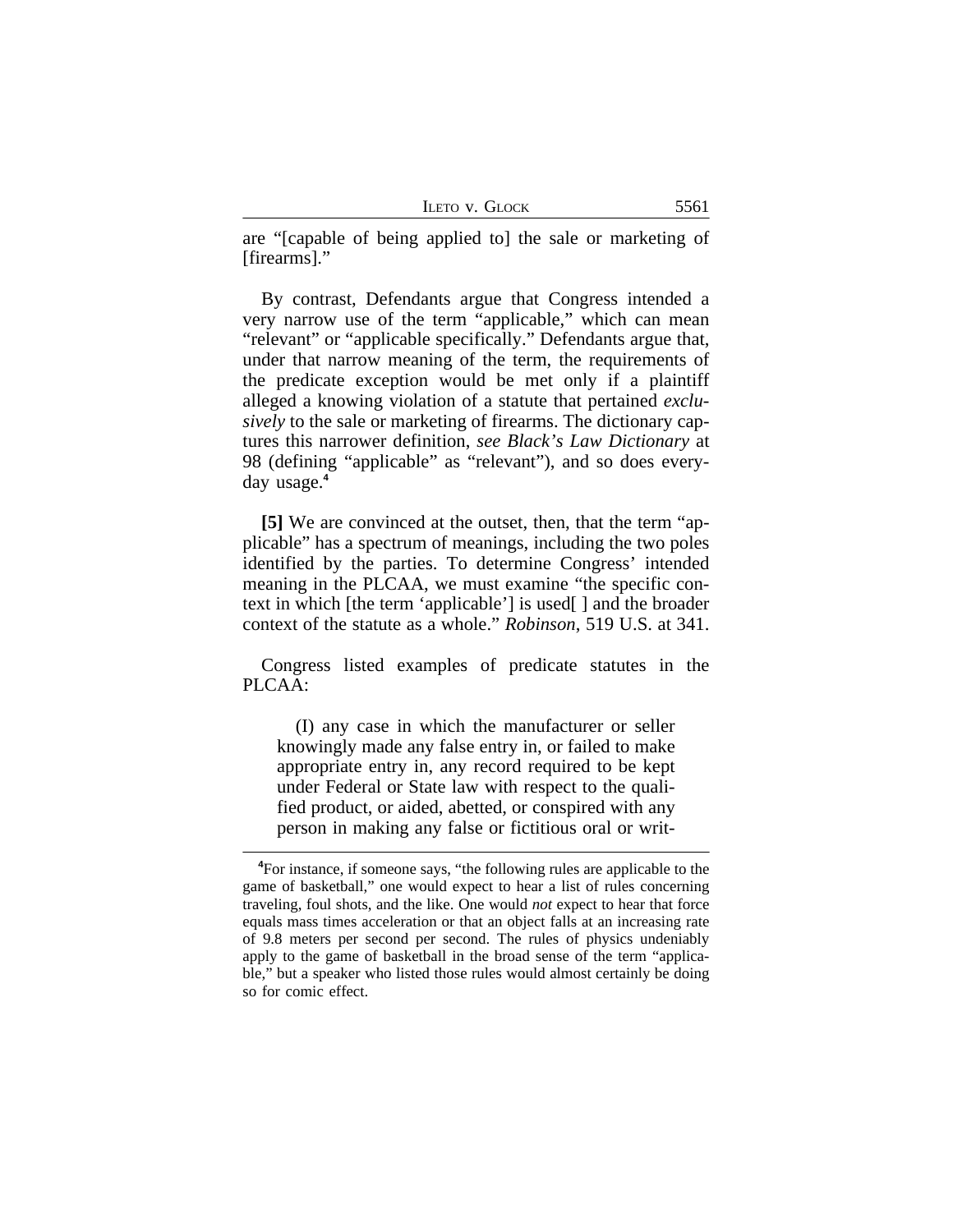ten statement with respect to any fact material to the lawfulness of the sale or other disposition of a qualified product; or

(II) any case in which the manufacturer or seller aided, abetted, or conspired with any other person to sell or otherwise dispose of a qualified product, knowing, or having reasonable cause to believe, that the actual buyer of the qualified product was prohibited from possessing or receiving a firearm or ammunition under subsection (g) or (n) of section 922 of Title 18[.]

15 U.S.C. § 7903(5)(A)(iii). We conclude from those illustrations that Plaintiffs' asserted meaning of "applicable" appears too broad, but that Defendants' proposed restrictive meaning appears too narrow. *See Jarecki v. G.D. Searle & Co.*, 367 U.S. 303, 307 (1961) (noting that "a word is known by the company it keeps"); *Cal. State Legislative Bd. v. Dep't of Transp.*, 400 F.3d 760, 763 (9th Cir. 2005) ("[T]he general term should be defined in light of the specific examples provided.").

The illustrative predicate statutes pertain specifically to sales and manufacturing activities, and most also target the firearms industry specifically. Those examples suggest that Plaintiffs' proposed all-encompassing meaning of the term "applicable" is incorrect, because each of the examples has at the very least—a direct connection with sales or manufacturing. Indeed, if *any* statute that "could be applied" to the sales and manufacturing of firearms qualified as a predicate statute, there would be no need to list examples at all. Similarly, the examples suggest that Defendants' asserted narrow meaning is incorrect, because some of the examples do not pertain exclusively to the firearms industry.

In conclusion, we hold that, viewed in isolation, the term "applicable" has a range of meanings. The context in which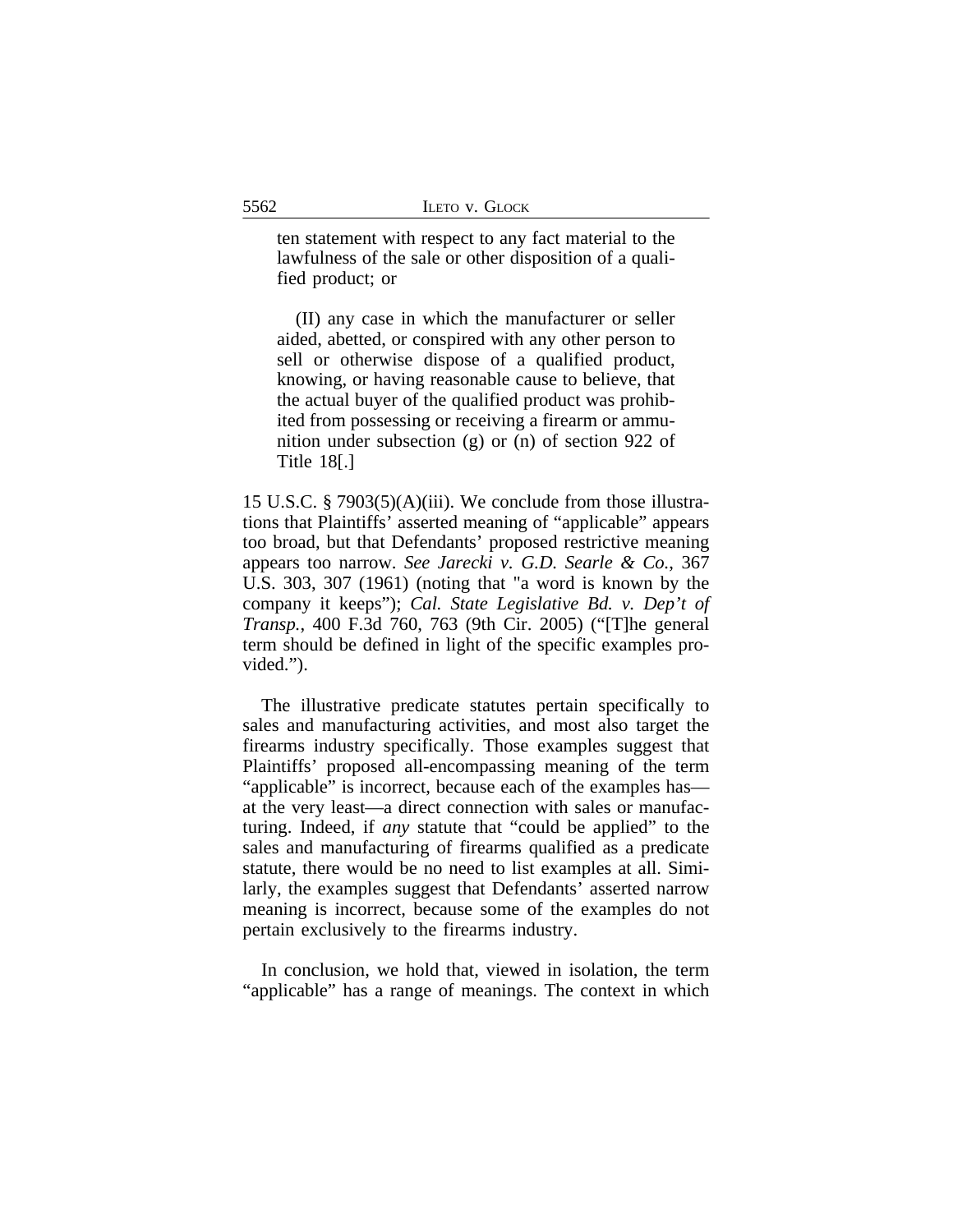ILETO V. GLOCK 5563

the term appears in the PLCAA suggests that neither Plaintiffs' nor Defendants' asserted meaning is wholly correct. In any event, we conclude, as did the Second Circuit, *City of New York*, 524 F.3d at 401, that the text of the statute alone is inconclusive as to Congress' intent.**<sup>5</sup>** We thus are left to examine the additional indicators of congressional intent. *Jonah R.*, 446 F.3d at 1005.

#### 2. *The Purpose of the PLCAA*

Congress enacted the PLCAA in response to "[l]awsuits . . . commenced against manufacturers, distributors, dealers, and importers of firearms that operate as designed and intended, which seek money damages and other relief for the harm caused by the misuse of firearms by third parties, including criminals." 15 U.S.C. § 7901(a)(3). Congress found that manufacturers and sellers of firearms "are not, and should not, be liable for the harm caused by those who criminally or unlawfully misuse firearm products or ammunition products that function as designed and intended." *Id.* § 7901(a)(5). Congress found egregious "[t]he possibility of imposing liability on an entire industry for harm that is solely caused by others." *Id.* § 7901(a)(6). Congress reasoned that "[t]he liability actions . . . are based on theories without foundation in hundreds of years of the common law and jurisprudence of the United States and do not represent a bona fide expansion of the common law." *Id.* § 7901(a)(7).

**<sup>5</sup>**We acknowledge that the Indiana Court of Appeals reached the opposite conclusion. *City of Gary*, 875 N.E.2d at 434. We find that case to have limited persuasive value, though, in part because the court's decision rested, in the alternative, on the fact that the plaintiffs there had alleged violations of the state's *statutory firearm regulations*. *Id.* at 432-33 & n.7. No such allegations are made here. Indeed, the *City of Gary* court distinguished the facts of this case on that basis. *See id.* at 433 n.7 ("Here, unlike in *Ileto*, the City alleged activity on the part of the Manufacturers that facilitates unlawful sales and violates regulatory statutes.").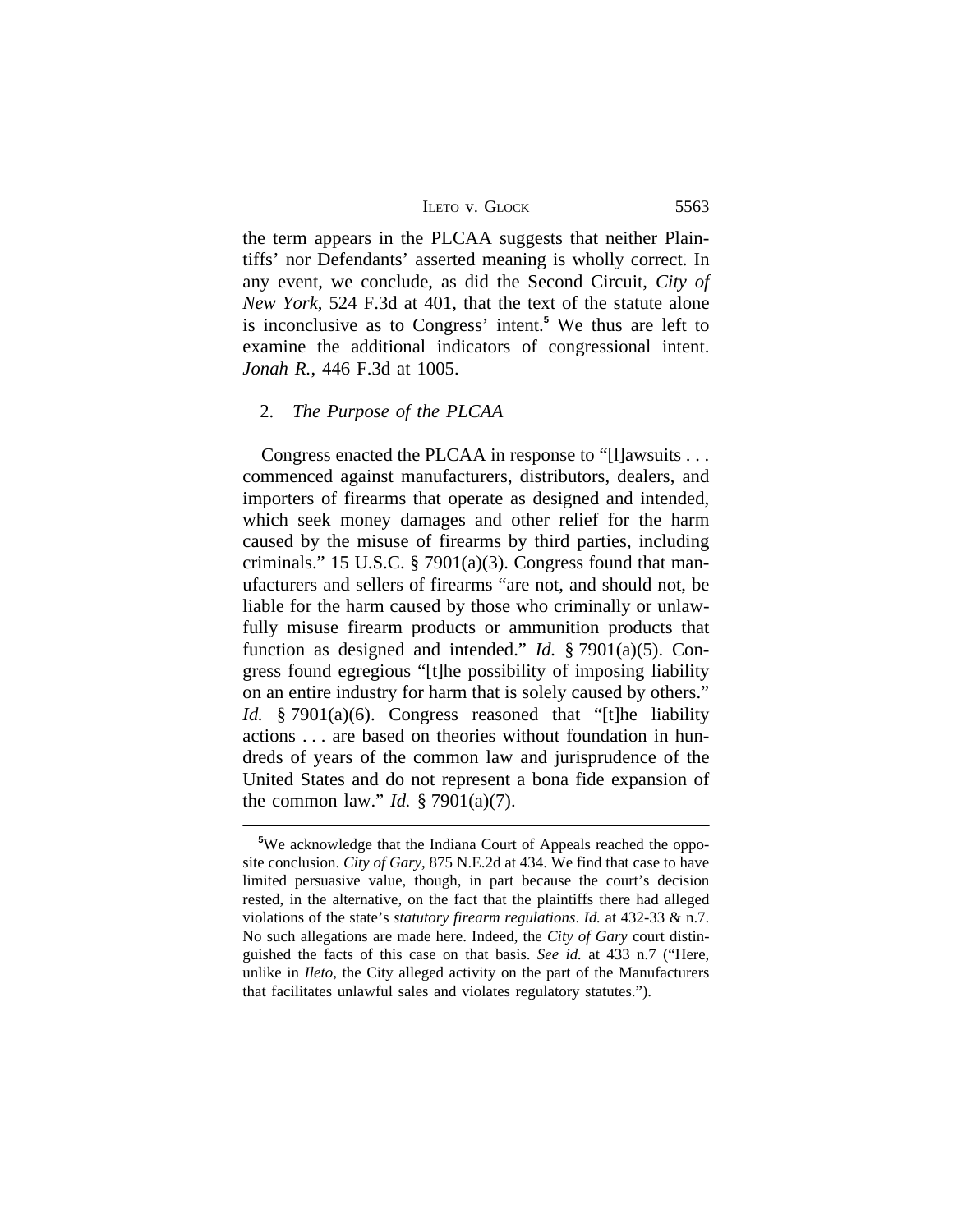#### **[6]** The PLCAA's stated primary purpose is:

To prohibit causes of action against manufacturers, distributors, dealers, and importers of firearms or ammunition products, and their trade associations, for the harm solely caused by the criminal or unlawful misuse of firearm products or ammunition products by others when the product functioned as designed and intended.

#### *Id.* § 7901(b)(1).

**[7]** In view of those congressional findings and that statement of purpose, Congress clearly intended to preempt common-law claims, such as general tort theories of liability.**<sup>6</sup>** Plaintiffs' claims—"classic negligence and nuisance," *Ileto I*, 349 F.3d at 1202—are general tort theories of liability that traditionally have been embodied in the common law. With this background in mind, which strongly suggests that Congress intended to preempt Plaintiffs' claims, we turn to the predicate exception at issue here.

The predicate exception covers causes of action that allege knowing violations of a state or federal *statute* applicable to the sale or marketing of firearms. Plaintiffs argue that this exception covers *all state statutes* that *could be applied* to the

**<sup>6</sup>**That conclusion is bolstered by Congress' inclusion of the second exception to preemption: The PLCAA does not preempt claims against a seller of firearms for negligent entrustment or negligence per se. 15 U.S.C. § 7903(5)(A)(ii). That exception demonstrates that Congress consciously considered how to treat tort claims. While Congress chose generally to preempt all common-law claims, it carved out an exception for certain specified common-law claims (negligent entrustment and negligence per se). *Cf. Russello v. United States*, 464 U.S. 16, 23 (1983) ("[W]here . . . Congress includes particular language in one section of a statute but omits it in another section of the same Act, it is generally presumed that Congress acts intentionally and purposely in the disparate inclusion or exclusion." (brackets and internal quotation marks omitted)). Plaintiffs have not argued that their claims fall under this exception.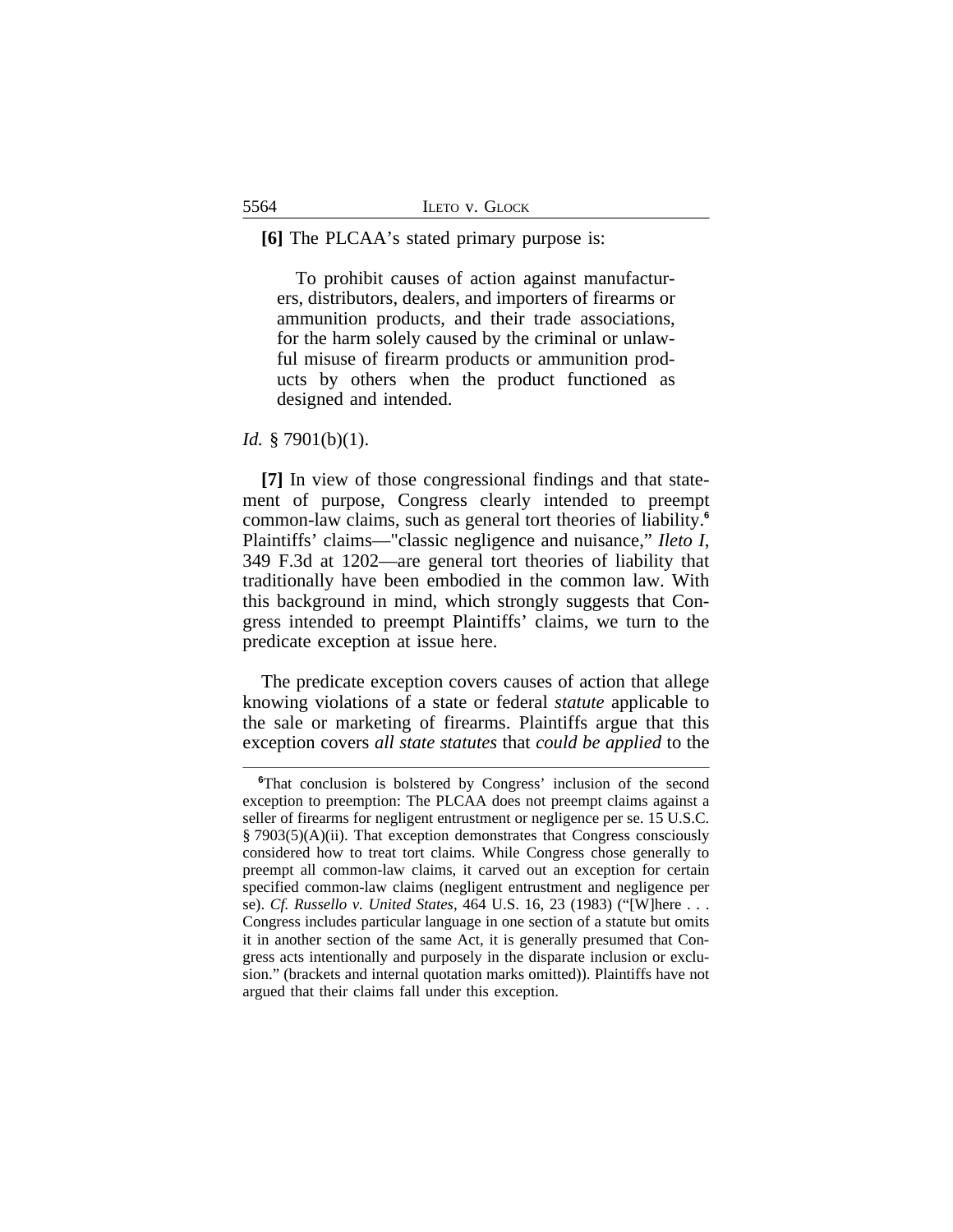|  |  | LETO V. GLOCK |
|--|--|---------------|
|--|--|---------------|

sale or marketing of firearms. Because California long ago codified its common law into the California Civil Code, Plaintiffs argue that its general tort claims fall within this exception. We disagree for three reasons.

**[8]** First, although the California legislature codified its common law,

it was not the intention of the Legislature in enacting section 1714 of the Civil Code, as well as other sections of that code declarative of the common law, to insulate the matters therein expressed from further judicial development; rather it was the intention of the Legislature to announce and formulate existing common law principles and definitions for purposes of orderly and concise presentation and with a distinct view toward continuing judicial evolution.

*Li. v. Yellow Cab Co. of Cal.*, 532 P.2d 1226, 1233 (Cal. 1975). In other words, although California has codified its common law, the evolution of those statutes is nevertheless subject to the same "judicial evolution" as ordinary commonlaw claims in jurisdictions that have not codified common law. That "judicial evolution" was precisely the target of the PLCAA:

The liability actions ... are based on theories without foundation in hundreds of years of the common law and jurisprudence of the United States and do not represent a bona fide expansion of the common law. The possible sustaining of these actions by a maverick judicial officer or petit jury would expand civil liability in a manner never contemplated by the framers of the Constitution, by Congress, or by the legislatures of the several States.

15 U.S.C. § 7901(a)(7).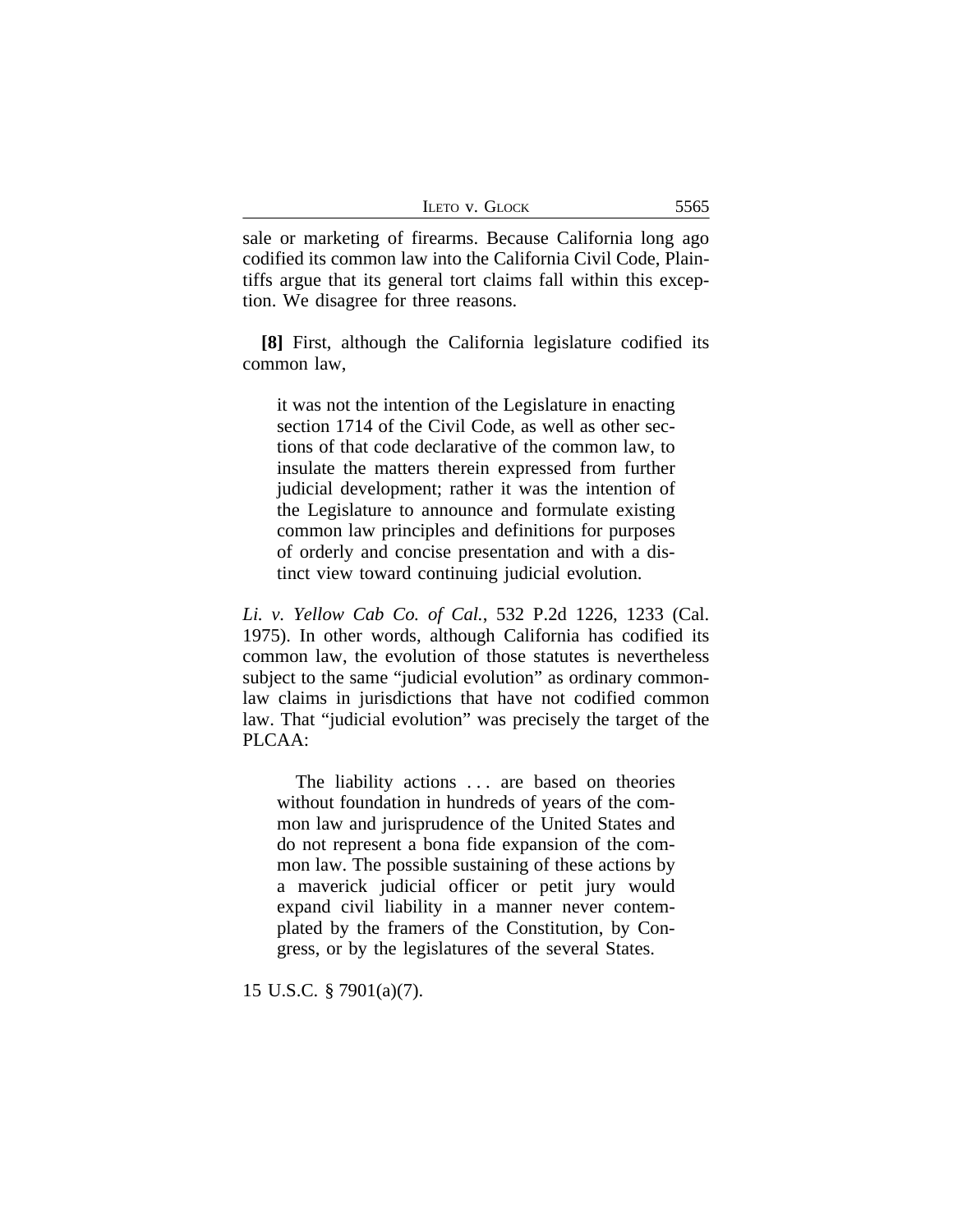|  | LETO V. GLOCK |
|--|---------------|
|  |               |

Second, congressional findings speak to the scope of the predicate exception. Against the backdrop of Congress' findings on the unjustified "expansion of the common law," *id.*, Congress also found that "[t]he manufacture, importation, possession, sale, and use of firearms and ammunition in the United States are heavily regulated by Federal, State, and local laws," *id.* § 7901(a)(4). We find it more likely that Congress had in mind only these types of statutes—statutes that regulate manufacturing, importing, selling, marketing, and using firearms or that regulate the firearms industry—rather than general tort theories that happened to have been codified by a given jurisdiction.

Third, Plaintiffs' argument leads to a result that is difficult to square with Congress' intention to create national uniformity. If Plaintiffs' view is correct, then general tort theories of liability *are not* preempted by the PLCAA in those states, like California, that have codified its common law. But, at the same time, those same theories of liability *are* preempted by the PLCAA in the states that have not codified their common law.

**[9]** In conclusion, an examination of the text and purpose of the PLCAA shows that Congress intended to preempt general tort theories of liability even in jurisdictions, like California, that have codified such causes of action.

#### 3. *Legislative History*

**[10]** We make two general observations from our review of the extensive legislative history of the PLCAA.**<sup>7</sup>** First, all of the congressional speakers' statements concerning the scope of the PLCAA reflected the understanding that manufacturers and sellers of firearms would be liable only for statutory vio-

5566

**<sup>7</sup>**We are indebted to the district court for its exhaustive analysis of the legislative history. *Ileto*, 421 F. Supp. 2d at 1292-96; *see also City of New York*, 524 F.3d at 403-04 (discussing the legislative history of the Act).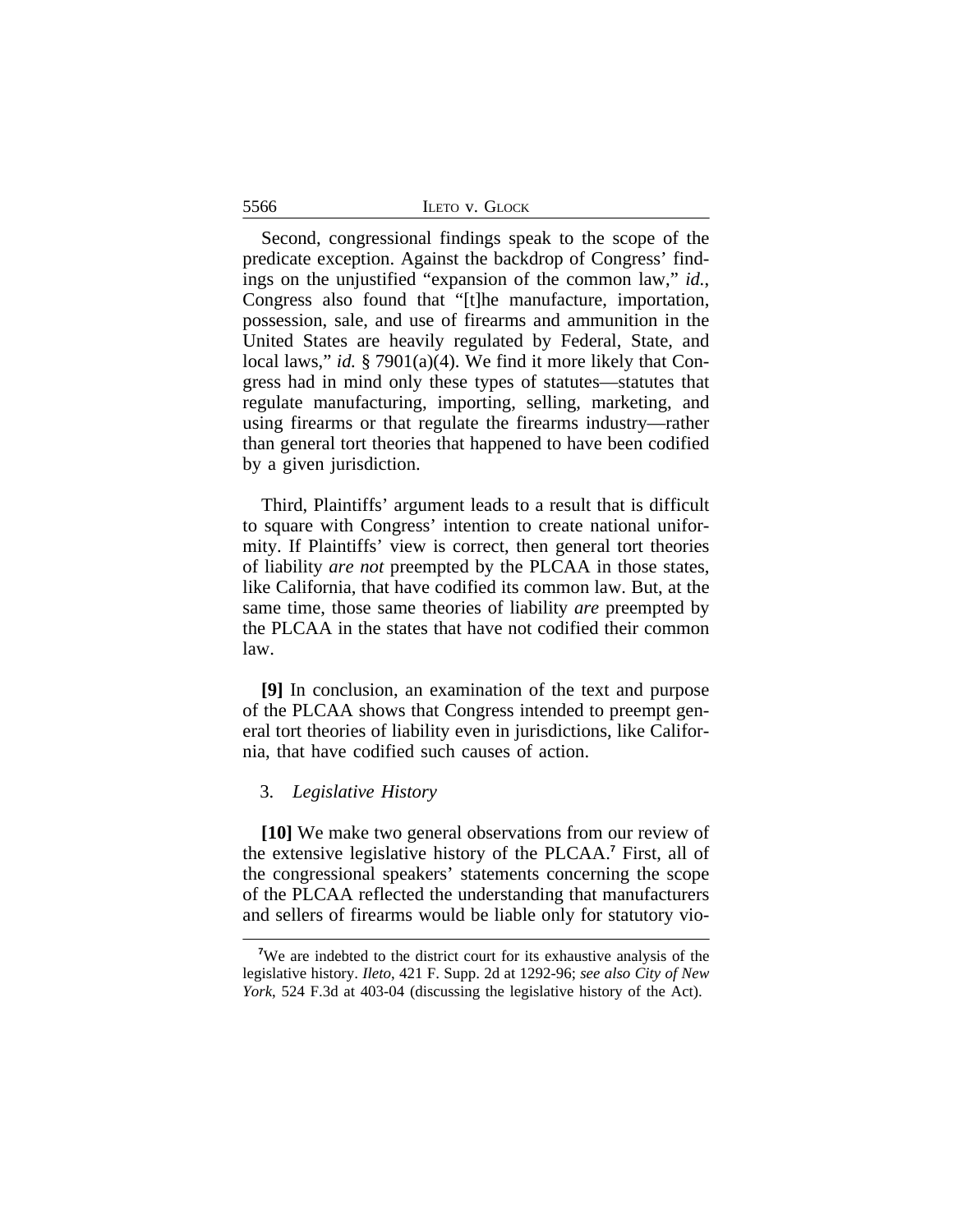ILETO V. GLOCK 5567

lations concerning firearm regulations or sales and marketing regulations. *See, e.g.*, 151 Cong. Rec. S9087-01 (statement of Sen. Craig) ("This bill does not shield [those who] . . . have violated existing law . . . and I am referring to the Federal firearms laws."); *id.* S9217-02 (statement of Sen. Hutchison) ("[Lawsuits] would also be allowed where there is a knowing violation of a firearms law."); *id.* (statement of Sen. Craig reading a *Wall Street Journal* article) ("The gun makers . . . would continue to face civil suits for defective products or for violating sales regulations."); *id.* (statement of Sen. Reed in opposition to the PLCAA) ("We will let [plaintiffs] proceed with their suit if there is a criminal violation or a statutory violation, a violation of regulations, but for the vast number of other responsibilities we owe to each other, that are defined for the civil law, one will not have the opportunity to go to court."); *id.* S8927-01 (statement of Sen. Reed) (stating that the PLCAA would not apply to violations of "statutes related to the sale or manufacturing of a gun"); *id.* S9246-02 (statement of Sen. Santorum) ("This bill provides carefully tailored protections that continue to allow legitimate suits based on knowing violations of Federal or State law related to gun sales.").

**[11]** Second, congressional speakers referred to *this very case* as the type of case they meant the PLCAA to preempt. *See* 151 Cong. Rec. E2162-03 (statement of Rep. Stearns) ("I want the Congressional Record to clearly reflect some specific examples of the type of predatory lawsuits this bill will immediately stop[:] . . . [An] example is the case of *Ileto v. Glock*, in Federal court in Los Angeles, CA."); *id.* (statement of Sen. Craig) ("I want to give some examples of exactly the type of predatory lawsuits this bill will eliminate. . . . [An] example of a lawsuit captured by this bill is the case of *Ileto v. Glock*, pending in Federal court in Los Angeles, CA."); *see also Adames v. Sheahan*, 880 N.E.2d 559, 586 (Ill. Ct. App. 2007) (noting that "Congress was primarily concerned with novel nuisance cases like *Ileto*"), *rev'd on other grounds*, \_\_\_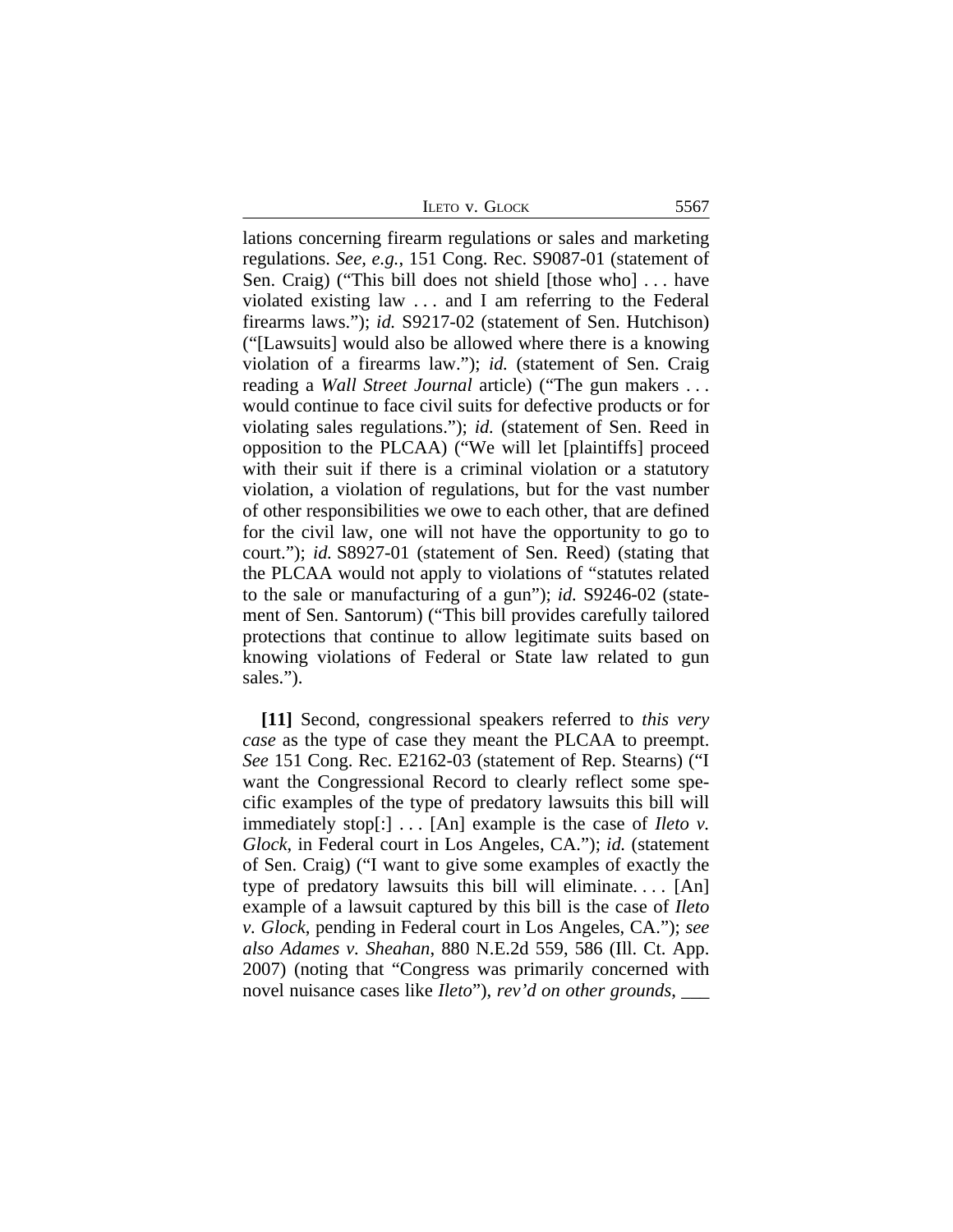5568 ILETO v. GLOCK

N.E.2d \_\_\_, No. 105789, 2009 WL 711297 (Ill. Mar. 19, 2009).

We are mindful of the limited persuasive value of the remarks of an individual legislator. *See, e.g.*, *Consumer Prod. Safety Comm'n v. GTE Sylvania, Inc.*, 447 U.S. 102, 118 (1980) ("[O]rdinarily even the contemporaneous remarks of a single legislator who sponsors a bill are not controlling in analyzing legislative history."); *Brock v. Writers Guild of Am., W., Inc.*, 762 F.2d 1349, 1356 (9th Cir. 1985) ("The remarks of legislators opposed to legislation are entitled to little weight in the construction of statutes."). Nevertheless, the unanimously expressed understanding of the scope of the PLCAA assists our analysis, particularly when that expressed understanding is in complete harmony with the congressional purpose and the statutory text.

## 4. *Conclusion*

**[12]** "Our inquiry into the scope of a statute's pre-emptive effect is guided by the rule that '[t]he purpose of Congress is the ultimate touchstone in every pre-emption case.' " *Altria Group, Inc. v. Good*, 129 S. Ct. 538, 543 (2008) (quoting *Medtronic, Inc.*, 518 U.S. at 485) (some internal quotation marks omitted). The purpose of the PLCAA leads us to conclude that Congress intended to preempt general tort law claims such as Plaintiffs', even though California has codified those claims in its civil code.**<sup>8</sup>** Our examination of the legislative history of the Act further confirms that conclusion. Accordingly, we hold that the district court correctly held that

**<sup>8</sup>**The constitutional avoidance doctrine therefore does not apply. *See Boumediene v. Bush*, 128 S. Ct. 2229, 2271 (2008) ("The canon of constitutional avoidance does not supplant traditional modes of statutory interpretation. We cannot ignore the text and purpose of a statute in order to save it." (citation omitted)); *see also supra* Part B.4.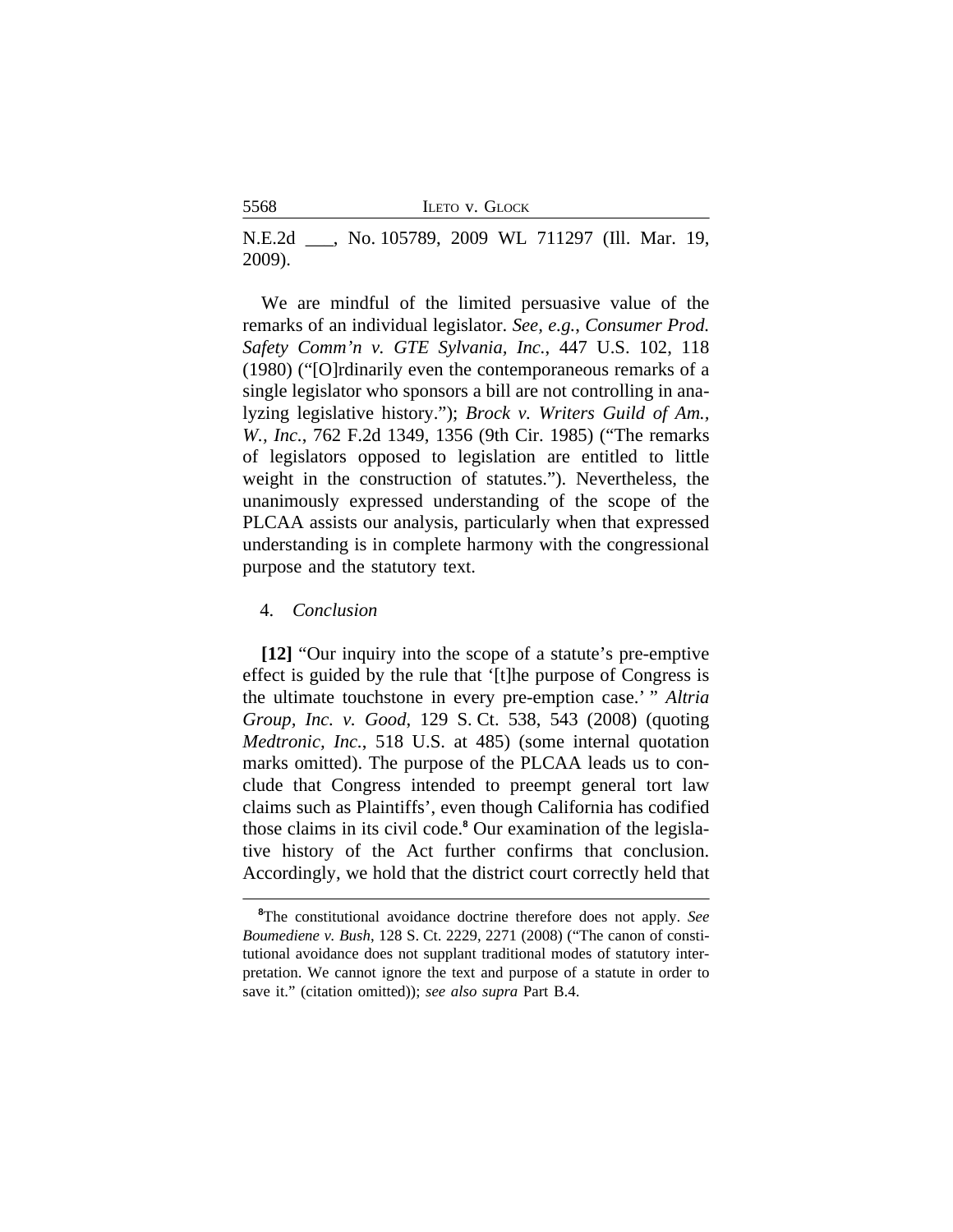|  |  | LETO V. GLOCK |
|--|--|---------------|
|--|--|---------------|

Plaintiffs' California tort claims against Defendants Glock and RSR are preempted by the PLCAA.**<sup>9</sup>**

## B. *Constitutionality of the PLCAA*

Decrying primarily the retroactive aspects of the Act, Plaintiffs argue that the PLCAA is unconstitutional on its face and as applied. We note at the outset that "retroactive statutes raise particular concerns." *Landgraf v. USI Film Prods.*, 511 U.S. 244, 266 (1994). Indeed,

[t]he Legislature's unmatched powers allow it to sweep away settled expectations suddenly and without individualized consideration. Its responsivity to political pressures poses a risk that it may be tempted to use retroactive legislation as a means of retribution against unpopular groups or individuals.

#### *Id.*

The strongest protection that federal courts give to those concerns, however, is a requirement that Congress manifest the retroactive nature of legislation with "clear intent." *Id.* at 272. "[A] requirement that Congress first make its intention clear helps ensure that Congress itself has determined that the benefits of retroactivity outweigh the potential for disruption or unfairness." *Id.* at 268; *see also id.* at 272-73 ("Requiring clear intent assures that Congress itself has affirmatively considered the potential unfairness of retroactive application and determined that it is an acceptable price to pay for the countervailing benefits."). "Such a requirement allocates to Congress responsibility for fundamental policy judgments concerning the proper temporal reach of statutes, and has the additional virtue of giving legislators a predictable background rule against which to legislate." *Id.* at 273.

<sup>&</sup>lt;sup>9</sup>We need not, and do not, express any view on the scope of the predicate exception with respect to any other statute.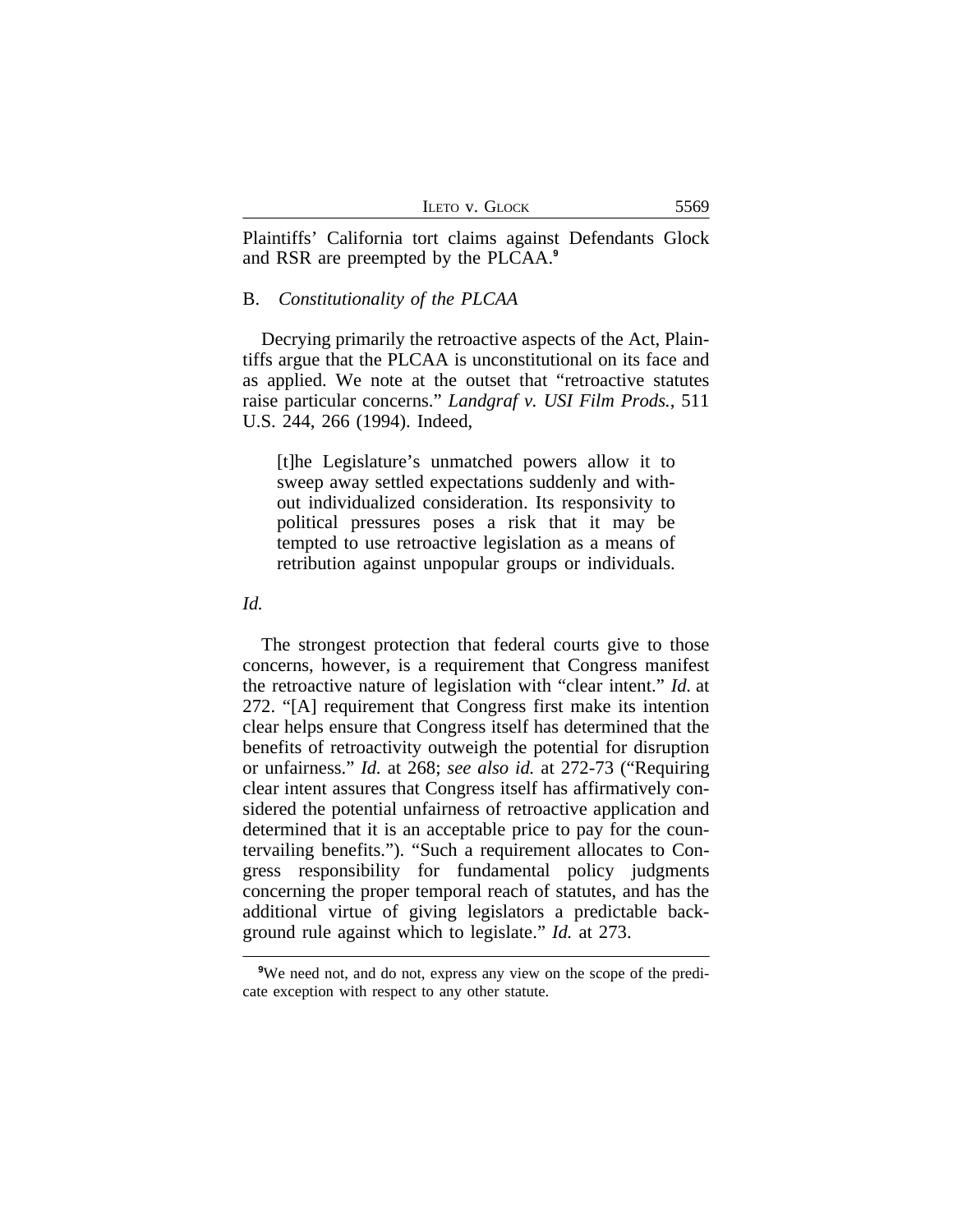|  |  |  | LETO V. GLOCK |
|--|--|--|---------------|
|--|--|--|---------------|

Where, as here, Congress has expressed its clear intent that the legislation be retroactive, "the *constitutional* impediments to retroactive civil legislation are now modest." *Id.* at 272; *see also id.* at 267 ("The Constitution's restrictions, of course, are of limited scope."). "[T]he potential unfairness of retroactive civil legislation is not a sufficient reason for a court to fail to give a statute its intended scope." *Id.* "Retroactivity provisions often serve entirely benign and legitimate purposes, [including] ... simply to give comprehensive effect to a new law Congress considers salutary." *Id.* at 267-68.

Additionally, we note that the only function of the PLCAA is to preempt certain claims. The practical effect of the PLCAA is thus to shift the economic burden for those claims from the firearms industry to the would-be plaintiffs. "It is by now well established that legislative Acts adjusting the burdens and benefits of economic life come to the Court with a presumption of constitutionality . . ." *Usery v. Turner Elkhorn Mining Co.*, 428 U.S. 1, 15 (1976). "[T]he strong deference accorded legislation in the field of national economic policy is no less applicable when that legislation is applied retroactively . . . ." *Pension Benefit Guar. Corp. v. R.A. Gray & Co.*, 467 U.S. 717, 729 (1984).

With that background understanding, we address each of Plaintiffs' constitutional challenges. Like all appellate courts that have assessed the constitutionality of the PLCAA, *City of New York*, 524 F.3d at 392-98; *Adames*, 2009 WL 711297, at \*20-21; *District of Columbia*, 940 A.2d at 172-82, we hold that the Act is constitutional on its face and as applied.

#### 1. *Separation of Powers*

**[13]** Plaintiffs argue that, on its face, the PLCAA violates the constitutional requirement of separation of powers because, by enacting that Act, Congress impinged on the role of the judiciary. It has long been recognized that Congress may not "prescribe rules of decision to the Judicial Depart-

5570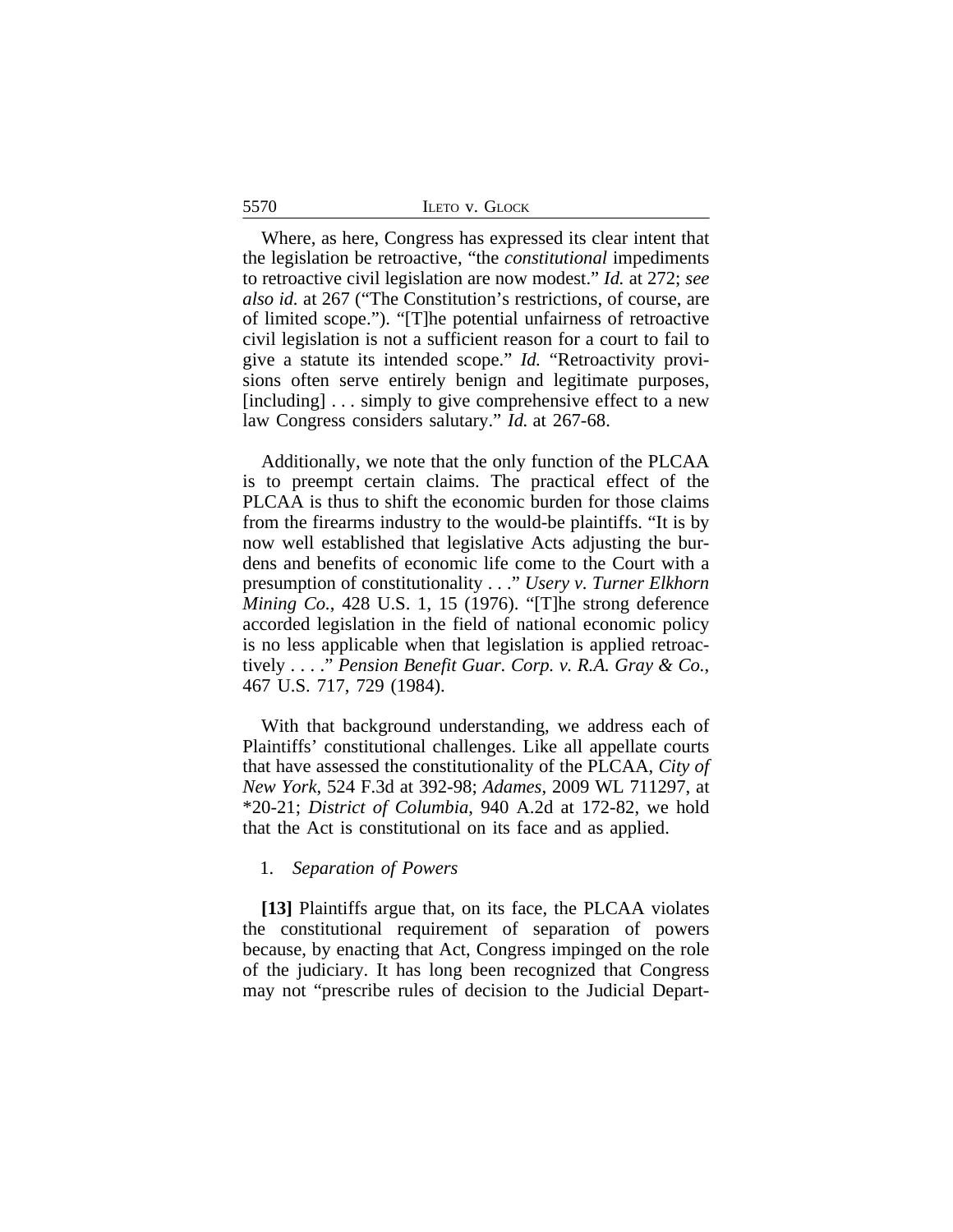|  | Ileto v. Glock |  |
|--|----------------|--|
|  |                |  |

ment of the government in cases pending before it." *United States v. Klein*, 80 U.S. (13 Wall.) 128, 147 (1872). "Whatever the precise scope of *Klein*, however, later decisions have made clear that its prohibition does not take hold when Congress 'amend[s] applicable law.' " *Plaut v. Spendthrift Farm, Inc.*, 514 U.S. 211, 218 (1995) (quoting *Robertson v. Seattle Audubon Soc'y*, 503 U.S. 429, 441 (1992)). "Thus, if a statute 'compel[s] changes in the law, not findings or results under old law,' it merely amends the underlying law, and is therefore not subject to a *Klein* challenge." *Imprisoned Citizens Union v. Ridge*, 169 F.3d 178, 187 (3d Cir. 1999) (alteration in original) (quoting *Robertson*, 503 U.S. at 438).

**[14]** Here, Congress has amended the applicable law; it has not compelled results under old law. The PLCAA sets forth a new legal standard—the definition (with exceptions) of a "qualified civil liability action"—to be applied to all cases. As we explained in *Catholic Social Services, Inc. v. Reno*, 134 F.3d 921, 926 (9th Cir. 1997) (per curiam), the Supreme Court in *Robertson* "held that a statute affecting pending cases, indeed designating them by name and number, did not offend separation of powers because Congress was changing the law applicable to those cases rather than impermissibly interfering with the judicial process." Here, Plaintiffs' argument that the PLCAA runs afoul of *Klein* is even less compelling than the argument in *Robertson* because the PLCAA applies generally to all cases, both pending and future.

We likewise reject Plaintiffs' alternative argument that the PLCAA violates the Supreme Court's holding in *Plaut* that Congress cannot "overrule[ ] 'the judicial department with regard to a particular case or controversy.' " (Quoting *Plaut*, 514 U.S. at 227.) As the quoted sentence makes clear, that rule applies to *final* decisions by the judiciary, not to pending cases. *See id.* ("[E]ach court, at every level, must decide [a case] according to existing laws. *Having achieved finality, however*, a judicial decision becomes the last word of the judicial department with regard to a particular case or contro-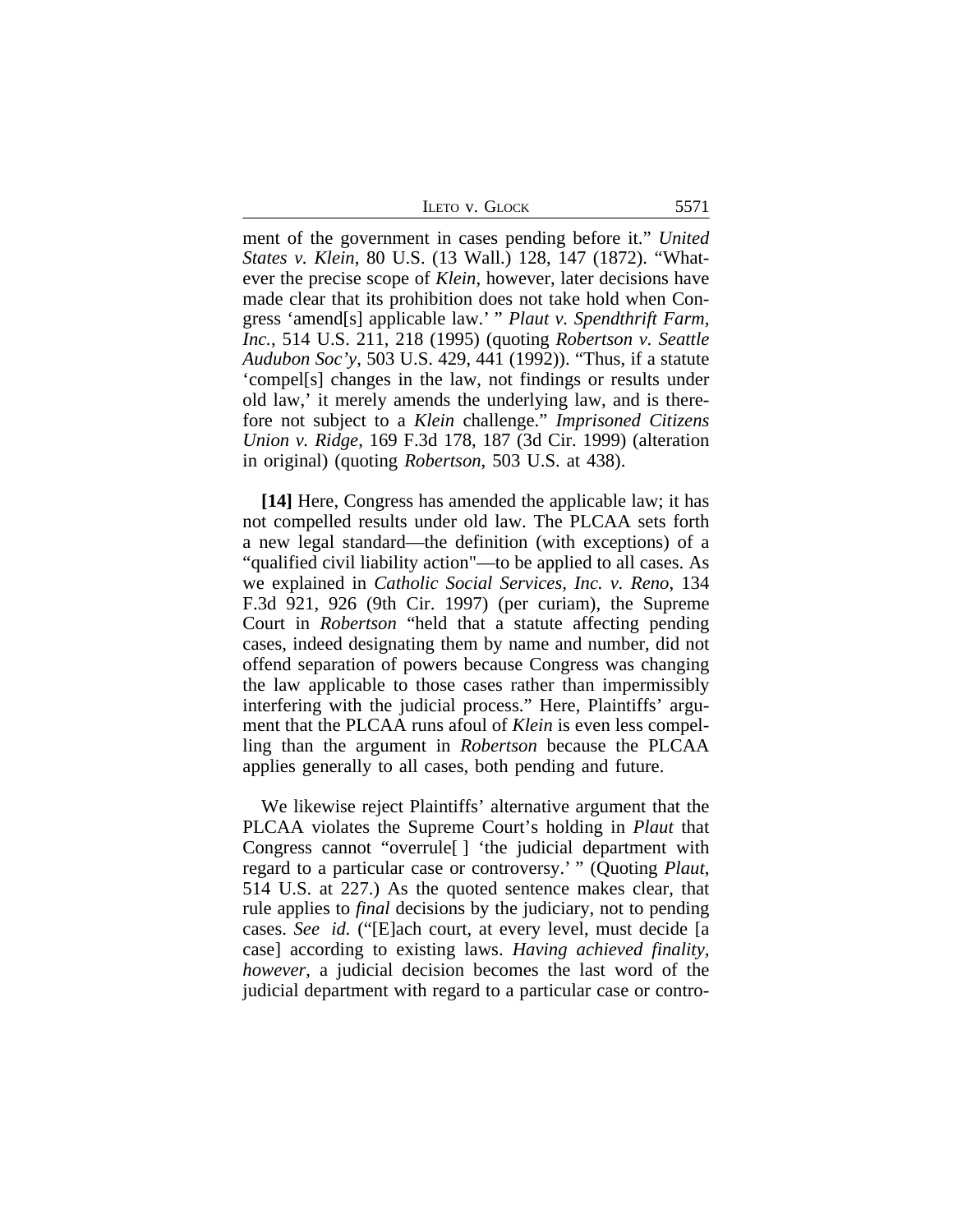5572

versy [and cannot be overruled by congressional act]." (emphasis added) (citation and internal quotation marks omitted)). The PLCAA applies only to pending and future cases and does not purport to undo final judgments of the judiciary. The mere fact that members of Congress wanted to preempt *this* pending case by name does not change our analysis.

**[15]** For those reasons, we hold that the PLCAA does not violate the constitutional separation of powers. *See also City of New York*, 524 F.3d at 395-96 (holding that the PLCAA does not violate separation of powers doctrine); *District of Columbia*, 940 A.2d at 172-73 (same).

# 2. *Equal Protection, Substantive Due Process, and Takings*

**[16]** Plaintiffs next argue that the PLCAA violates equal protection and substantive due process principles because the Act is an unconstitutional exercise of congressional power that cannot withstand rational basis review. Plaintiffs face an uphill battle: "[B]arring irrational or arbitrary conduct, Congress can adjust the incidents of our economic lives as it sees fit. Indeed, the Supreme Court has not blanched when settled economic expectations were upset, as long as the legislature was pursuing a rational policy." *Lyon v. Agusta S.P.A.*, 252 F.3d 1078, 1086 (9th Cir. 1989) (citations omitted); *see also Pension Benefit*, 467 U.S. at 729 ("Provided that the retroactive application of a statute is supported by a legitimate legislative purpose furthered by rational means, judgments about the wisdom of such legislation remain within the exclusive province of the legislative and executive branches[.]"); *Usery*, 428 U.S. at 15 ("It is by now well established that legislative Acts adjusting the burdens and benefits of economic life come to the Court with a presumption of constitutionality, and that the burden is on one complaining of a due process violation to establish that the legislature has acted in an arbitrary and irrational way.").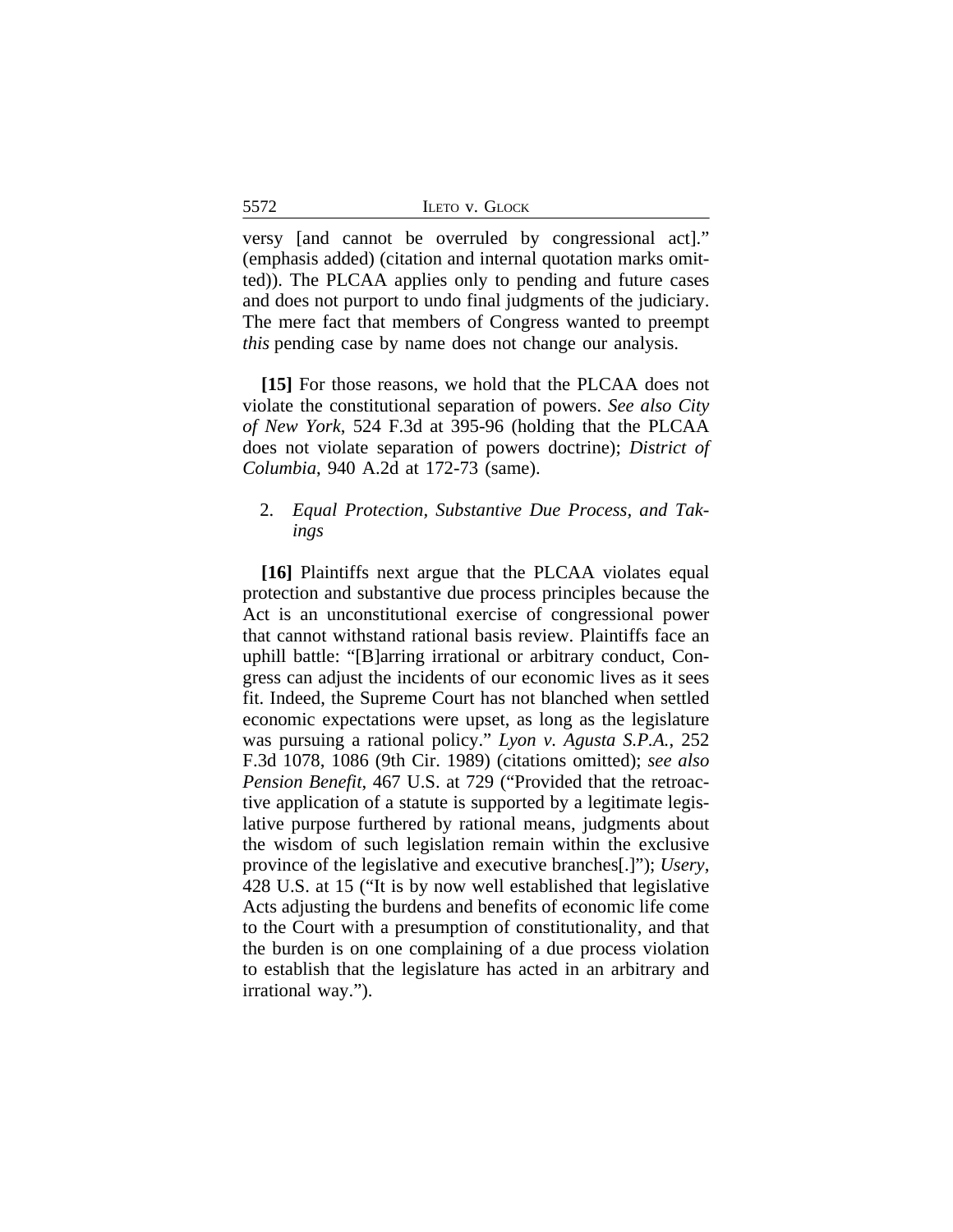| <b>ILETO V. GLOCK</b> | 5573 |
|-----------------------|------|
|-----------------------|------|

There is nothing irrational or arbitrary about Congress' choice here: It saw fit to "adjust the incidents of our economic lives" by preempting certain categories of cases brought against federally licensed manufacturers and sellers of firearms. In particular, Congress found that the targeted lawsuits "constitute[ ] an unreasonable burden on interstate and foreign commerce of the United States," 15 U.S.C. § 7901(a)(6), and sought "[t]o prevent the use of such lawsuits to impose unreasonable burdens on interstate and foreign commerce," *id.* § 7901(b)(4).**<sup>10</sup>** Congress carefully constrained the Act's reach to the confines of the Commerce Clause. *See, e.g.*, *id.* § 7903(2) (including an interstate- or foreign-commerce element in the definition of a "manufacturer"); *id.* § 7903(4) (same: "qualified product"); *id.* § 7903(6) (same: "seller").

Plaintiffs disagree with Congress' judgment in this regard. In their view, the firearms industry is subject to relatively few lawsuits compared to other major industries and, in any event, the pending lawsuits could not possibly have an appreciable effect on the firearms industry (and, by extension, on interstate or foreign commerce). We need not tarry long on these considerations, because our only task is to consider whether Congress' chosen allocation was "irrational or arbitrary." *Lyons*, 252 F.3d at 1086; *Usery*, 428 U.S. at 15; *see also Pierce County v. Guillen*, 537 U.S. 129, 147 (2003) (upholding a Commerce Clause challenge because "Congress could reasonably believe" that the statute affected interstate commerce). We have no trouble concluding that Congress rationally could find that, by insulating the firearms industry from a specified set of lawsuits, interstate and foreign commerce of firearms would be affected. And "it was eminently rational for

**<sup>10</sup>**We note that Congress also included findings and statements of purpose related to its interest in protecting individuals' Second Amendment right to bear arms. 15 U.S.C. § 7901(a)(1)&(2); *id.* § 7901(b)(2). In their briefs, Plaintiffs argued that the government has no such legitimate interest, but the Supreme Court has since disagreed. *District of Columbia v. Heller*, 128 S. Ct. 2783 (2008).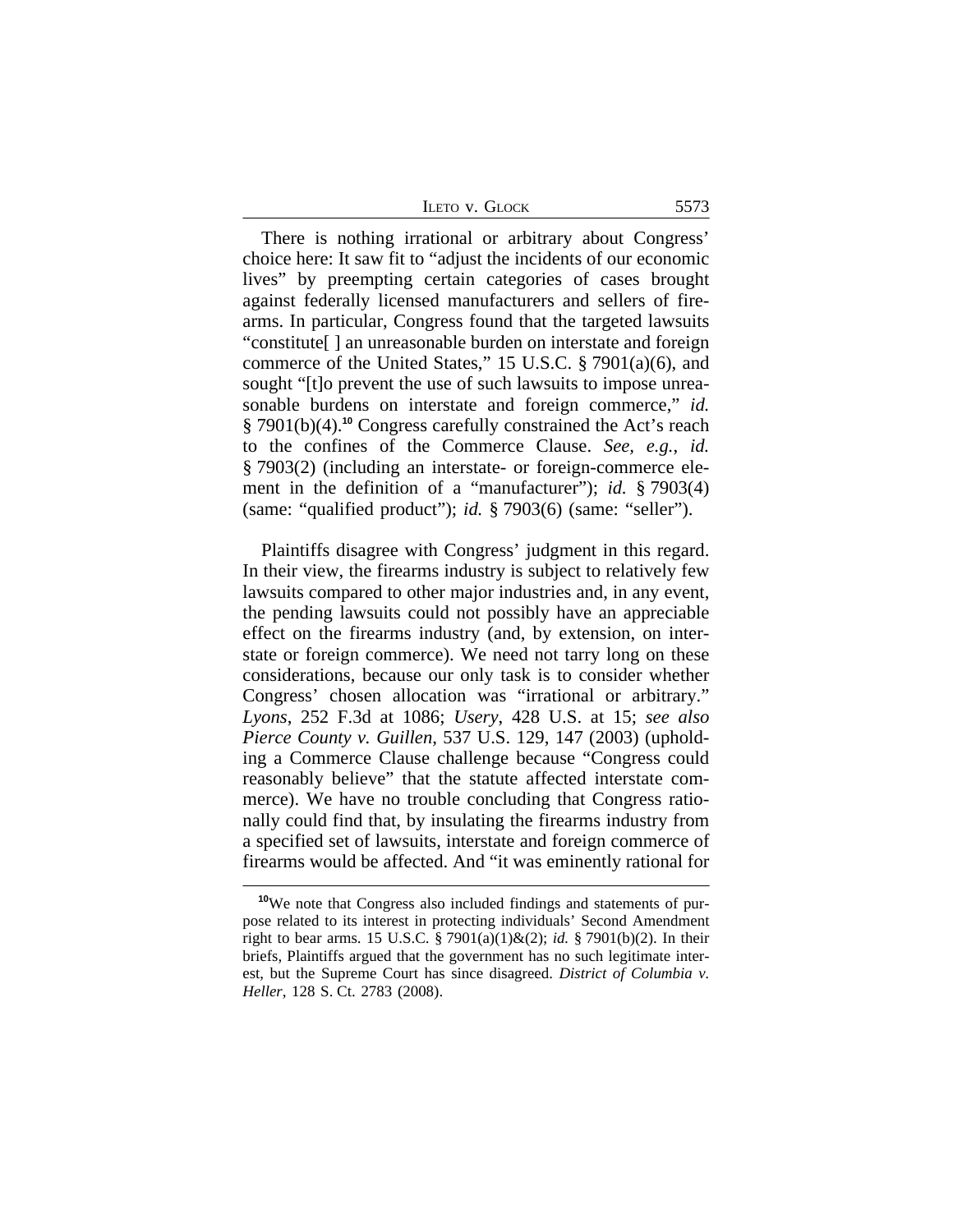5574 ILETO v. GLOCK

Congress to conclude that the purposes of the [PLCAA] could be more fully effectuated if its ... provisions were applied retroactively." *Pension Benefit*, 467 U.S. at 730; *see also City of New York*, 524 F.3d at 395 ("We find that Congress has not exceeded its authority in this [PLCAA] case, where there can be no question of the interstate character of the industry in question and where Congress rationally perceived a substantial effect on the industry of the litigation that the Act seeks to curtail."); *District of Columbia*, 940 A.2d at 175 ("Thus the PLCAA . . . is reasonably viewed as an 'adjust[ment of] the burdens and benefits of economic life' by Congress, one it deemed necessary in exercising its power to regulate interstate commerce." (alteration in original) (quoting *Usery*, 428 U.S. at 15)); *Adames*, 2009 WL 711297, at \*20-21 (similarly rejecting a Commerce Clause challenge to the PLCAA).

Plaintiffs argue, in the alternative, that both equal protection and substantive due process principles require us to conduct a more searching review. Plaintiffs cite *Lawrence v. Texas*, 539 U.S. 558 (2003), but they fail to identify—and we fail to see—any suspect classification common to those adversely affected by the PLCAA.

Plaintiffs also argue that greater scrutiny is required because they have a vested property right in their accrued state-law causes of action. Plaintiffs' premise is incorrect: "We have squarely held that although a cause of action is a species of property, a party's property right in any cause of action does not vest until a final unreviewable judgment is obtained." *Lyon*, 252 F.3d at 1086 (emphasis and internal quotation marks omitted); *see also Fields v. Legacy Health Sys.*, 413 F.3d 943, 956 (9th Cir. 2005) ("Causes of action are a species of property protected by the Fourteenth Amendment's Due Process Clause. However, a party's property right in any cause of action does not vest until a final unreviewable judgment is obtained." (citation, internal quotation marks, and emphasis omitted)); *Austin v. City of Bisbee*, 855 F.2d 1429, 1435 (9th Cir. 1988) (explaining that, although a cause of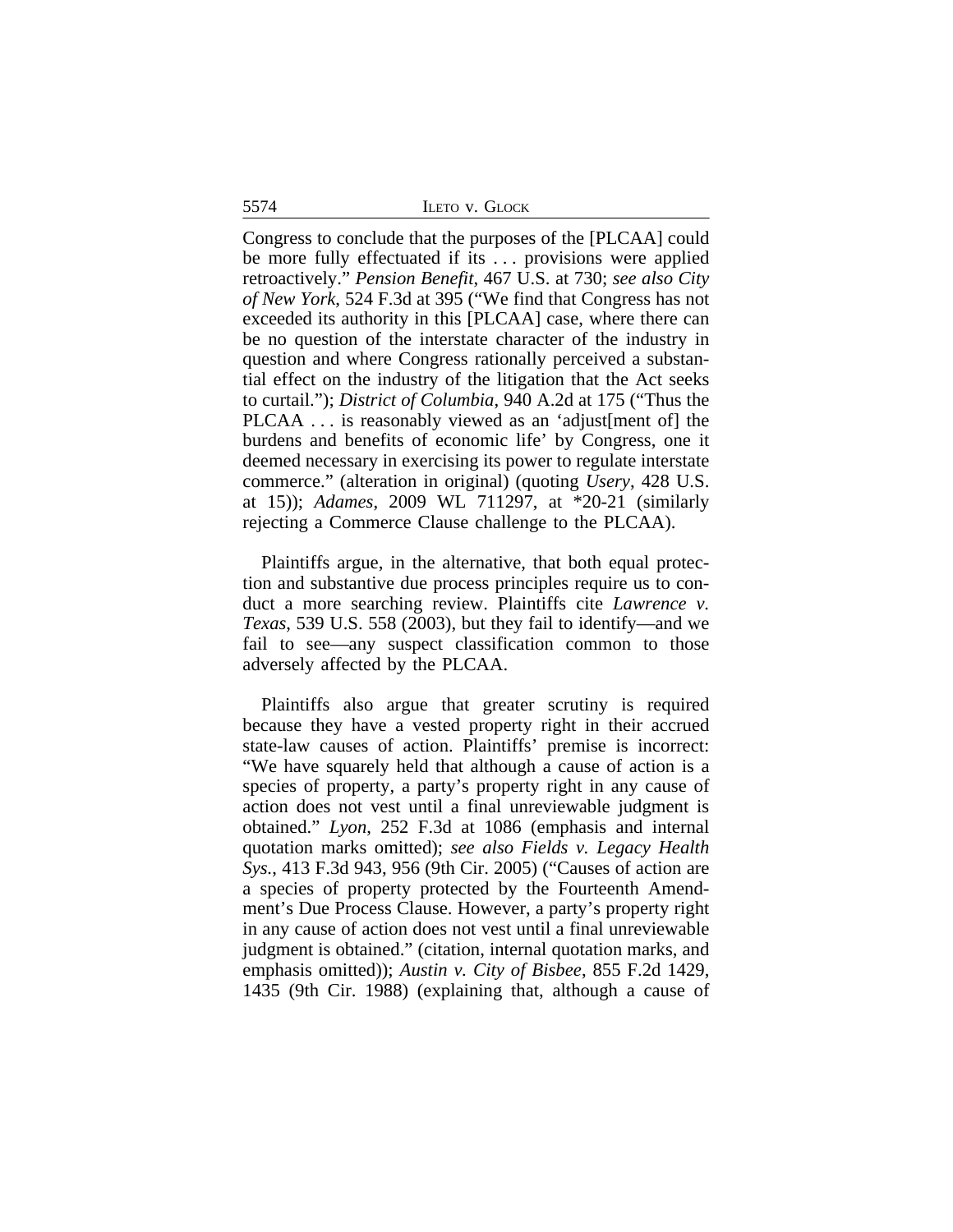| LETO V. GLOCK | 5575 |
|---------------|------|
|---------------|------|

action is a species of property, "it is inchoate and affords no definite or enforceable property right until reduced to final judgment" (internal quotation marks omitted)).

Plaintiffs' argument that the PLCAA effects an unconstitutional taking without just compensation fails for the same reason. *See Landgraf*, 511 U.S. at 266 ("The Fifth Amendment's Takings Clause prevents the Legislature (and other government actors) from depriving private persons of *vested* property rights . . . ." (emphasis added)); *see also Concrete Pipe & Prods. of Cal. Inc. v. Constr. Laborers Pension Trust for S. Cal.*, 508 U.S. 602, 641 (1993) ("Given that [the petitioner's] due process arguments are unavailing, it would be surprising indeed to discover [that] the challenged statute nonetheless violat[ed] the Takings Clause."); *District of Columbia*, 940 A.2d at 180-82 (rejecting a Takings Clause challenge to the PLCAA).

## 3. *Procedural Due Process*

Plaintiffs next argue that the PLCAA violates their procedural due process rights because their pending lawsuit was abridged without adequate hearing. "As [the Supreme Court's] decisions have emphasized time and again, the Due Process Clause grants the aggrieved party the opportunity to present his case and have its merits fairly judged." *Logan v. Zimmerman Brush Co.*, 455 U.S. 422, 433 (1982).

In *Logan*, state law required a state commission to conduct a fact-finding conference within 120 days of receiving of an employment discrimination complaint. *Id.* at 424. The plaintiff filed a timely complaint, but the commission inadvertently convened the conference *after* the 120-day deadline. *Id.* at 424-25. The Illinois Supreme Court held that the Commission therefore lacked jurisdiction over the complaint because the 120-day deadline was jurisdictional, and rejected the plaintiff's due process arguments. *Id.* at 426-27.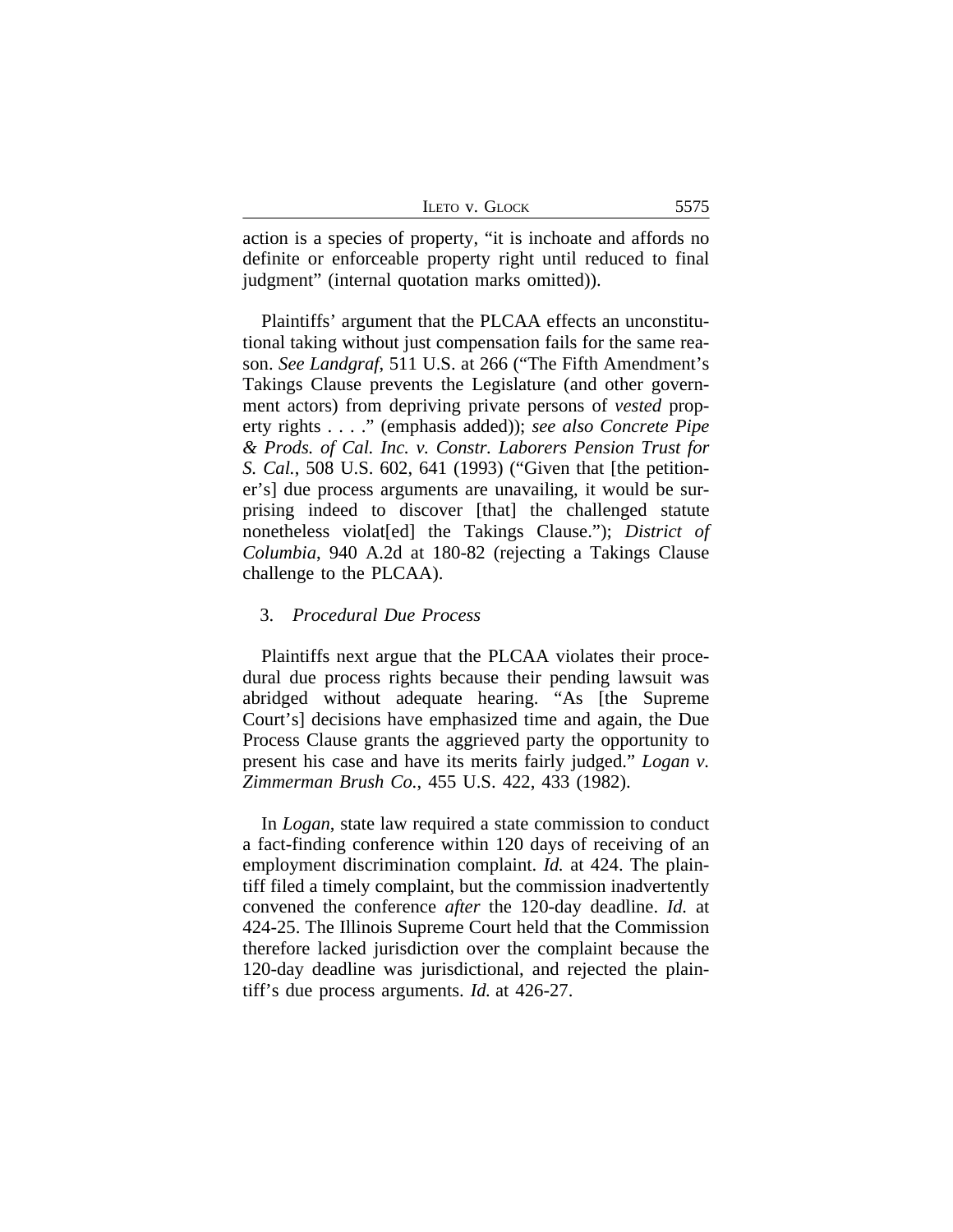| LETO V. GLOCK |  |
|---------------|--|
|---------------|--|

The United States Supreme Court reversed. The Court held that the plaintiff had a protected property interest in her claim and "that '*some* form of hearing' is required before the owner is finally deprived of a protected property interest." *Id.* at 433 (quoting *Bd. of Regents of State Colls. v. Roth*, 408 U.S. 564, 570 n.8 (1972)). "To put it as plainly as possible, the State may not finally destroy a property interest without first giving the putative owner an opportunity to present his claim of entitlement." *Id.* at 434.

But the Court explicitly limited its holding to "a procedural limitation on the claimant's ability to assert his rights, not a substantive element of the [underlying] claim." *Id.* at 433. The Court explained:

Of course, the State remains free to create substantive defenses or immunities for use in adjudication—or to eliminate its statutorily created causes of action altogether—just as it can amend or terminate its welfare or employment programs. The Court held as much in *Martinez v. California*, 444 U.S. 277 (1980), where it upheld a California statute granting officials immunity from certain types of state tort claims. We acknowledged that the grant of immunity arguably did deprive the plaintiffs of a protected property interest. But they were not thereby deprived of property without due process, just as a welfare recipient is not deprived of due process when the legislature adjusts benefit levels. *In each case, the legislative determination provides all the process that is due*.

*Id.* at 432-33 (some citations omitted) (emphasis added).

**[17]** Here, the PLCAA does not impose a procedural limitation; rather, it creates a substantive rule of law granting immunity to certain parties against certain types of claims. In such a case, "the legislative determination provides all the

5576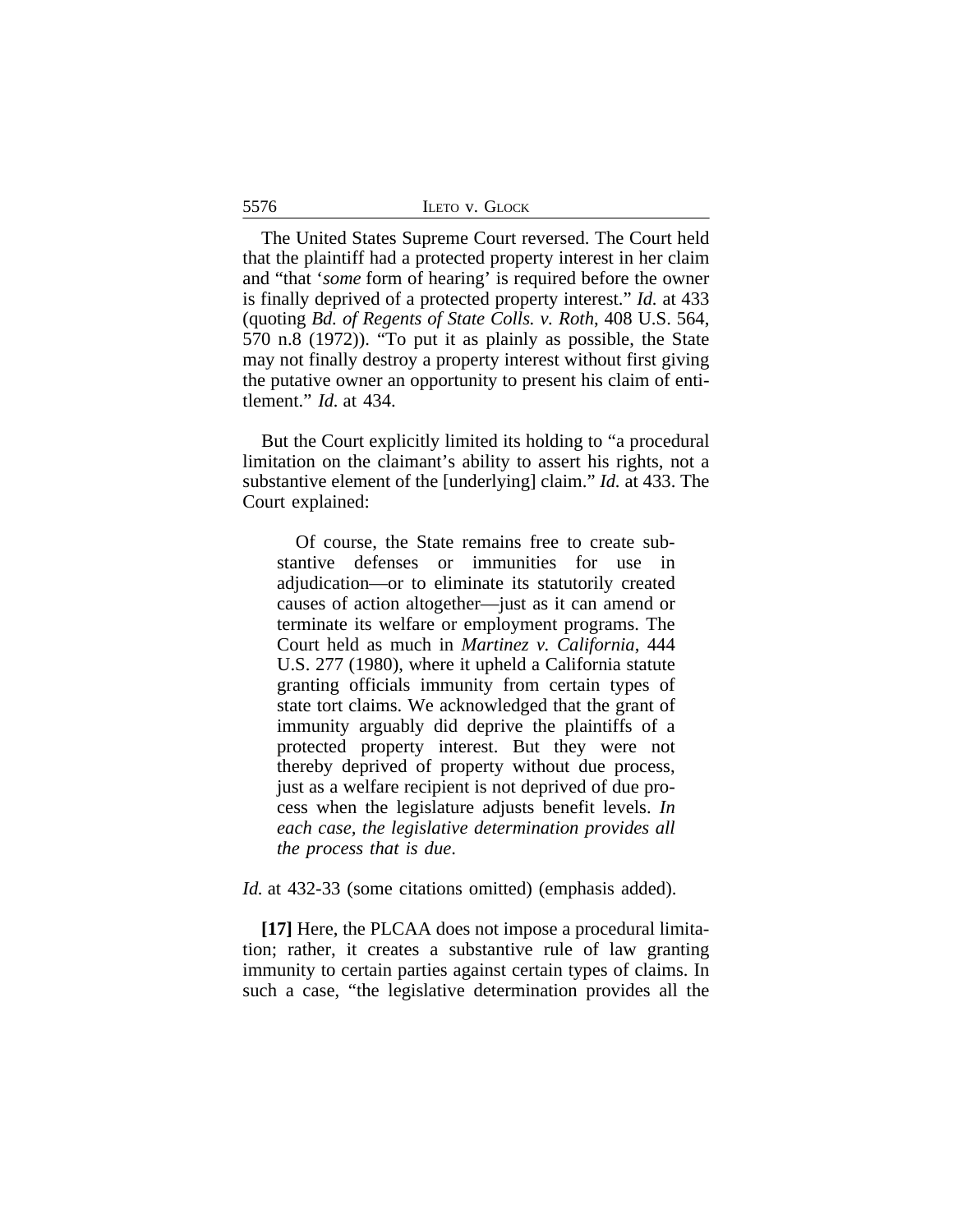| LETO V. GLOCK | 5577 |
|---------------|------|
|---------------|------|

process that is due." *Id.* at 433. On the substantive question created by the PLCAA—whether this case meets the definition of a "qualified civil liability action"—Plaintiffs were, of course, afforded an ample hearing before the district court. We therefore hold that the PLCAA did not violate Plaintiffs' procedural due process rights. *See also District of Columbia*, 940 A.2d at 177 ("[W]e hold that while the plaintiffs' cause of action . . . 'is a species of property protected by . . . [d]ue process,' they received 'all the process that is due' when Congress barred pending actions such as theirs from proceeding as a rational means 'to give comprehensive effect to a new law that it considered salutary.' " (quoting *Logan*, 455 U.S. at 428; *Landgraf*, 511 U.S. at 268) (brackets omitted)).

**[18]** In conclusion, like all other appellate courts to have addressed the issue, we hold that the PLCAA is constitutional.

#### 4. *Constitutional Avoidance*

**[19]** We respond briefly to the thoughtful views of our dissenting colleague on the topic of constitutional avoidance. That doctrine does not apply where, as here, congressional intent is clear from the text and purpose of the statute. *See supra* note 8 (quoting *Boumediene*, 128 S. Ct. at 2271). Because the dissent's alternative interpretation of the PLCAA rests entirely on the doctrine, we explain below why the doctrine would not apply, even if congressional intent were not clear from the text and purpose of the statute.

We begin with the scope of the doctrine. In *Edward J. DeBartolo Corp. v. Florida Gulf Coast Building & Construction Trades Council*, the Supreme Court stated that, "where an otherwise acceptable construction of a statute would raise *serious constitutional problems*, the Court will construe the statute to avoid such problems unless such construction is plainly contrary to the intent of Congress." 485 U.S. 568, 575 (1988) (emphasis added); *see also Clark v. Martinez*, 543 U.S. 371, 381 (2005) (describing the doctrine as "a tool for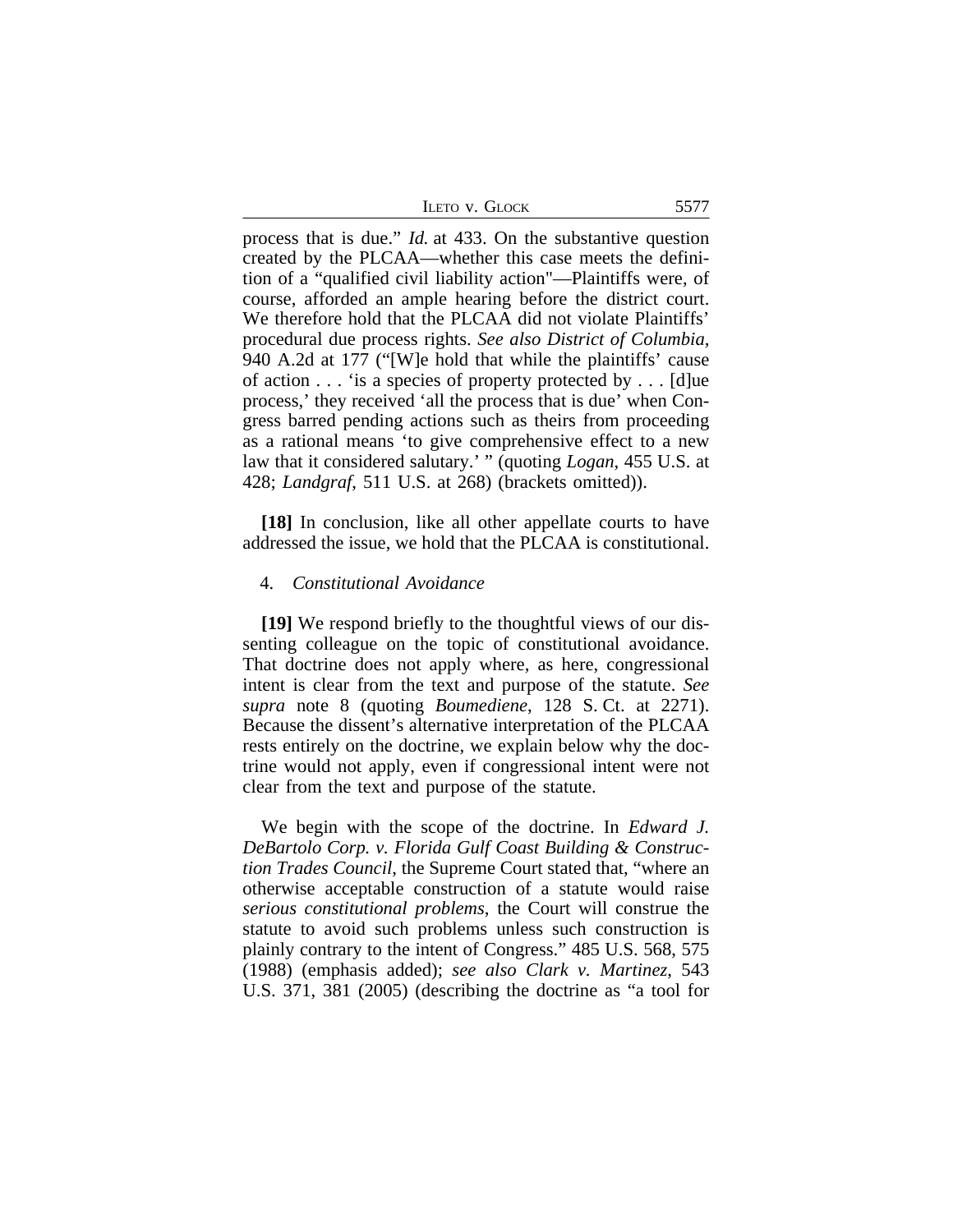5578 ILETO v. GLOCK

choosing between competing plausible interpretations of a statutory text, resting on the reasonable presumption that Congress did not intend the alternative which raises *serious constitutional doubts*" (emphasis added)). As the Court has instructed, we may invoke the doctrine only if we have "grave doubts" about the constitutionality of the statute. *Almendarez-Torres v. United States*, 523 U.S. 224, 237-38 (1998) (quoting *United States v. Jin Fuey Moy*, 241 U.S. 394, 401 (1916)); *see also id.* at 238 ("[T]hose who invoke the doctrine must believe that the alternative is a *serious likelihood* that the statute will be held unconstitutional." (emphasis added)).

We have no grave doubts here. The dissent does not, and cannot, point to a single case in which we, the Supreme Court, or any sister circuit has held that a federal statute violates substantive due process for the reasons asserted by Plaintiffs. And, as discussed above, we have upheld against constitutional challenges many statutes with characteristics nearly identical to those of the PLCAA.

The dissent bypasses those important and indisputable facts in the following way. First, it argues that the Supreme Court has never addressed the *precise* issue at hand: whether Congress may abolish pending common-law claims**11** without providing any alternative means of redress. Second, the dissent argues that the Supreme Court has suggested that this issue would raise serious constitutional questions. We disagree on both counts.

First, the PLCAA does not completely abolish Plaintiffs' ability to seek redress. The PLCAA preempts certain categories of claims that meet specified requirements, but it also carves out several significant exceptions to that general rule. Some claims are preempted, but many are not. Indeed, as we

**<sup>11</sup>**Plaintiffs bring statutory, not common-law claims; as we have recognized above, however, the relevant California statutes essentially codify state common law.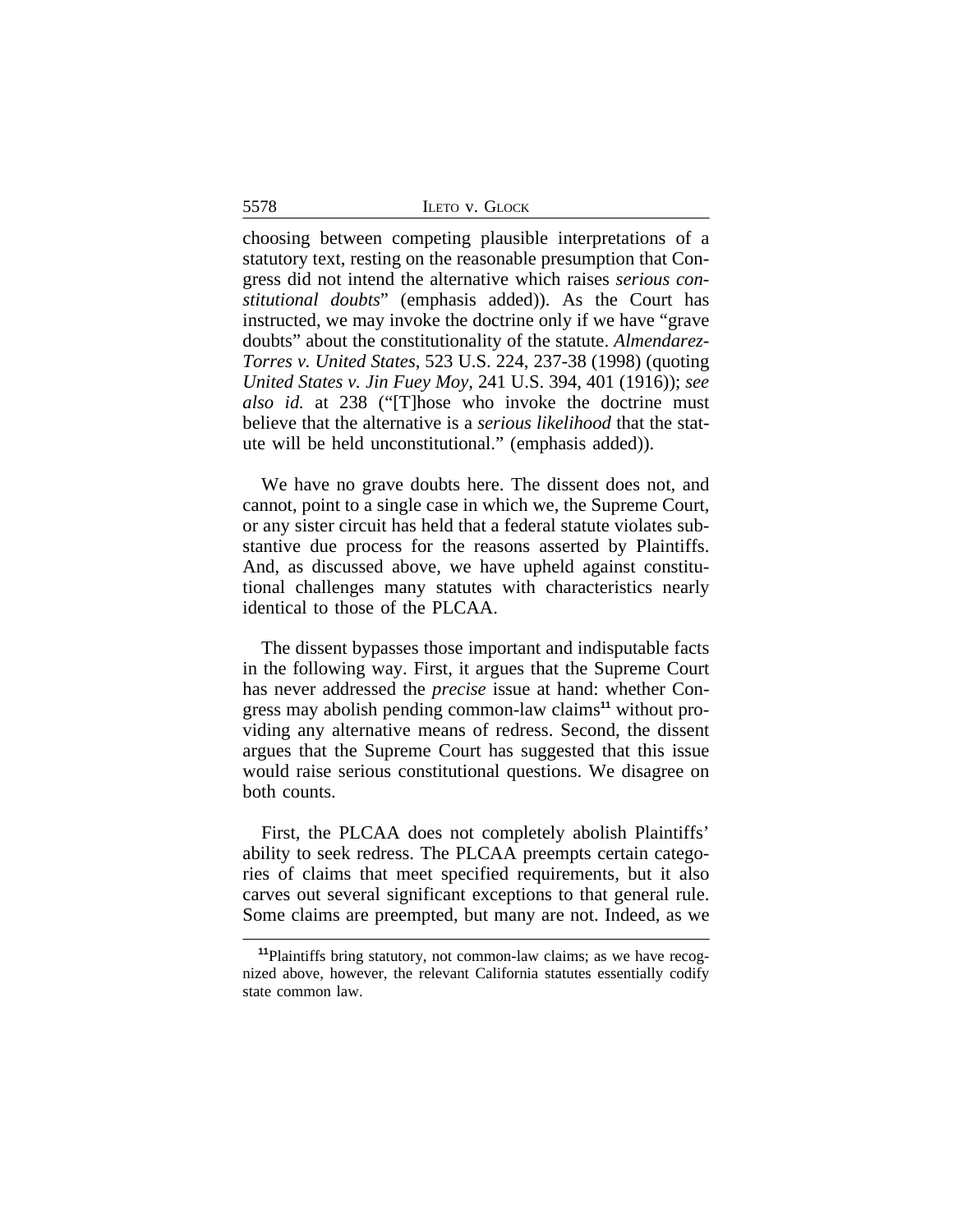| <b>LETO V. GLOCK</b> | 5579 |
|----------------------|------|
|----------------------|------|

hold below, Plaintiffs may proceed on their claims against Defendant China North. Plaintiffs' ability to seek redress has been limited, but not abolished.**<sup>12</sup>**

Second, we do not doubt the constitutionality of the PLCAA, let alone have "grave doubts." As discussed above, no decision by us, the Supreme Court, or any sister circuit has held that a statute violates substantive due process for the reasons asserted by Plaintiffs. To the contrary, scores of cases concerning very similar statutes have held that the statutes do not violate substantive due process principles.

The dissent finds, in a small number of sources, hints that there could be a lurking, serious constitutional question. Justice Marshall stated in a concurrence that he would adopt a more searching review, *see PruneYard Shopping Ctr. v. Robins*, 447 U.S. 74, 93-94 (1980) (Marshall, J., concurring), and Justice White stated in a dissent from dismissal of certiorari that he would prefer to address the issue, *see Fein v. Permanente Med. Group*, 474 U.S. 892, 894-95 (1985) (White, J., dissenting from dismissal of certiorari). Dissent at 5597-98. Those comments do not raise a serious constitutional question. The doctrine of constitutional avoidance requires "grave doubts," not occasional statements by a justice or two.

More importantly, the dissent quotes majority opinions in

**<sup>12</sup>**Furthermore, as the dissent recognizes, dissent at 5619, its proffered interpretation of the PLCAA would raise the same constitutional concern. The dissent would require a plaintiff to allege and prove a "knowing" statutory violation, even though that requirement introduces a new, or more difficult, element for the plaintiff to prove. Dissent at 5620. That interpretation, however, also "abolishes" common-law remedies for a large class of plaintiffs, because certain claims that were cognizable before the enactment of the PLCAA would no longer be cognizable. Whatever the boundaries of the constitutional avoidance doctrine, its point is to adopt an alternative interpretation of the statute that avoids any constitutional problem, whereas the dissent's alternative still raises the identical issue in a slightly different form.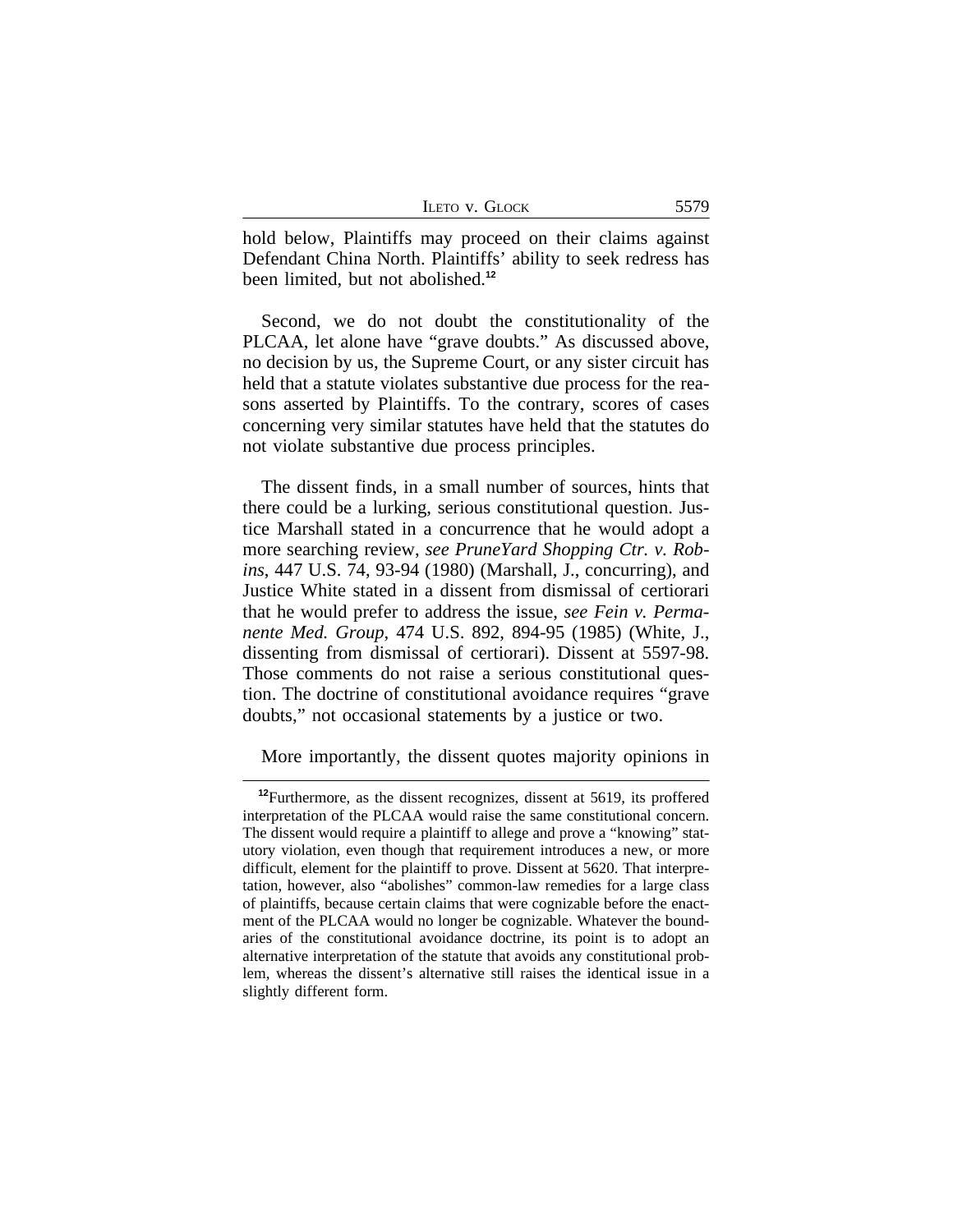5580 ILETO v. GLOCK

two cases: *N.Y. Cent. R.R. Co. v. White*, 243 U.S. 188, 201 (1917); and *Duke Power Co. v. Carolina Envtl. Study Group, Inc.*, 438 U.S. 59, 88 (1978). Dissent at 5597-98. But those sources do not demonstrate a serious constitutional question either. In *White*, the Court expressed concern about whether "a State might, without violence to the constitutional guaranty of 'due process of law,' suddenly set aside *all common-law rules* respecting liability as between employer and employee, without providing a reasonably just substitute." 243 U.S. at 201 (emphasis added). That dictum is inapposite. The PLCAA contains numerous exceptions and comes nowhere near setting aside all common-law rules concerning firearm manufacturers.

The dissent's reliance on *Duke Power* is even less persuasive. There, the Court reiterated that it was an open question whether a legislature may abolish a common-law recovery scheme without providing a reasonable substitute remedy. *Duke Power*, 438 U.S. at 88. As we have repeatedly noted, here Congress has left in place a number of substitute remedies.

For these reasons, we decline to apply the doctrine of constitutional avoidance.

## C. *Preemption of Claims Against Defendant China North*

Finally, we address Defendant China North's interlocutory appeal from the district court's order holding that the PLCAA does not preempt Plaintiffs' claims against it. We return to the text of the PLCAA, which preempts

a civil action or proceeding or an administrative proceeding brought by any person *against a manufacturer or seller of a qualified product*, or a trade association, for damages, punitive damages, injunctive or declaratory relief, abatement, restitution, fines, or penalties, or other relief, resulting from the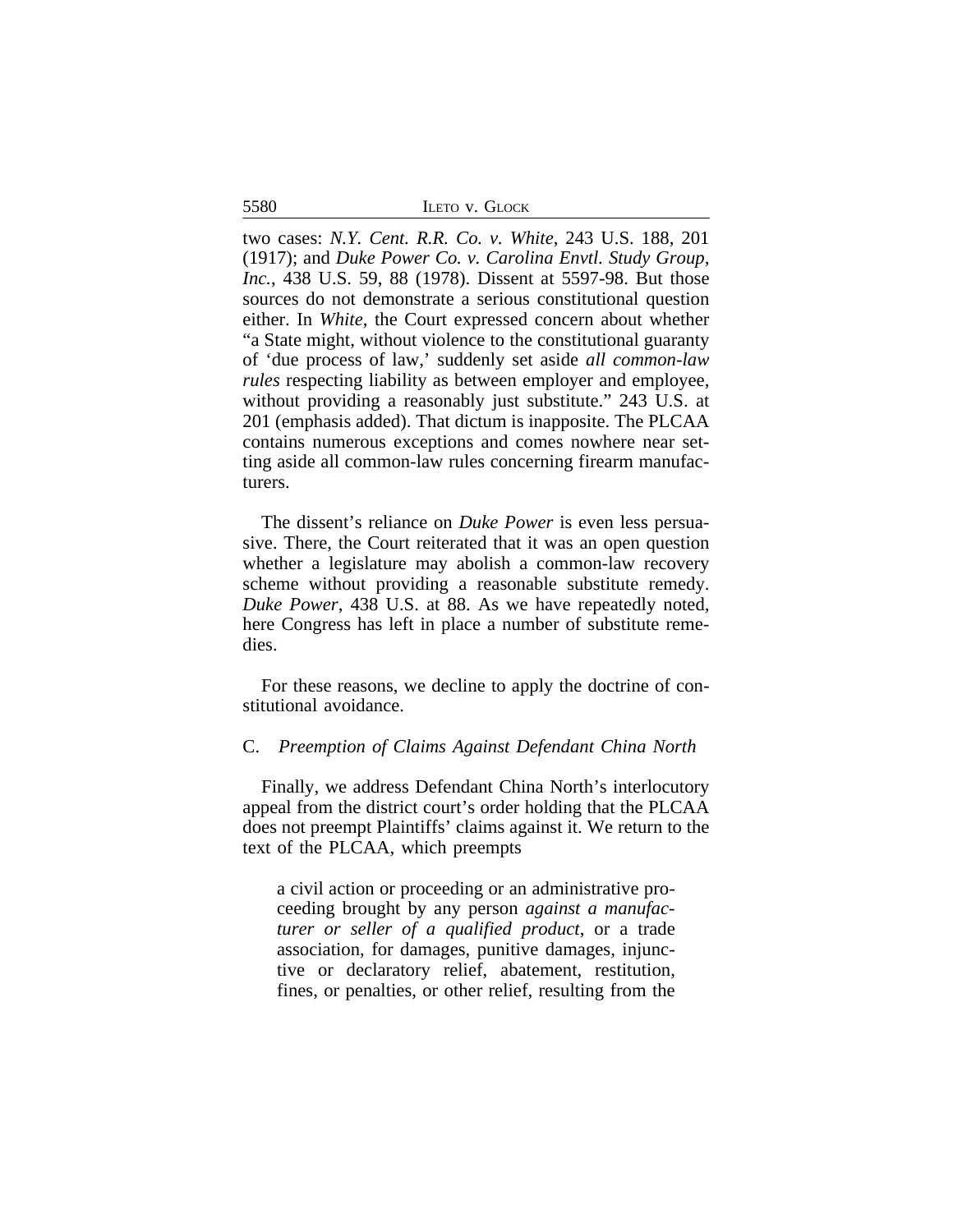| LETO V. GLOCK |  |
|---------------|--|
|---------------|--|

criminal or unlawful misuse of a qualified product by the person or a third party, but shall not include [specified enumerated exceptions.]

15 U.S.C. § 7903(5)(A) (emphasis added). Again, we agree with the parties that this case is a "civil action" brought by a "person" for damages and other relief to redress harm, "resulting from the criminal . . . misuse of a qualified product by . . . a third party." *Id.* The parties dispute, however, whether the case is "brought . . . against a manufacturer or seller of a qualified product." *Id.*

**[20]** In *Ileto I*, 349 F.3d at 1215, we held that Plaintiffs' claims against Defendant China North stated a claim under California law because of China North's status as a manufacturer and seller of firearms. The PLCAA preempts only actions brought against *federally licensed* manufacturers and sellers of firearms. *See id.* § 7903(2) (defining the term "manufacturer"); *id.* § 7903(6) (defining the term "seller").**<sup>13</sup>** China

The term "manufacturer" means, with respect to a qualified product, a person who is engaged in the business of manufacturing the product in interstate or foreign commerce and who is licensed to engage in business as such a manufacturer under [federal law].

#### 15 U.S.C. § 7903(2).

The term "seller" means, with respect to a qualified product—

(A) an importer (as defined in section  $921(a)(9)$  of Title 18) who is engaged in the business as such an importer in interstate or foreign commerce and who is licensed to engage in business as such an importer under [federal law];

(B) a dealer (as defined in section 921(a)(11) of Title 18) who is engaged in the business as such a dealer in interstate or foreign commerce and who is licensed to engage in business as such a dealer under [federal law]; or

(C) a person engaged in the business of selling ammunition (as defined in section  $921(a)(17)(A)$  of Title 18) in interstate or foreign commerce at the wholesale or retail level.

*Id.* § 7903(6).

**<sup>13</sup>**The full text of those provisions states: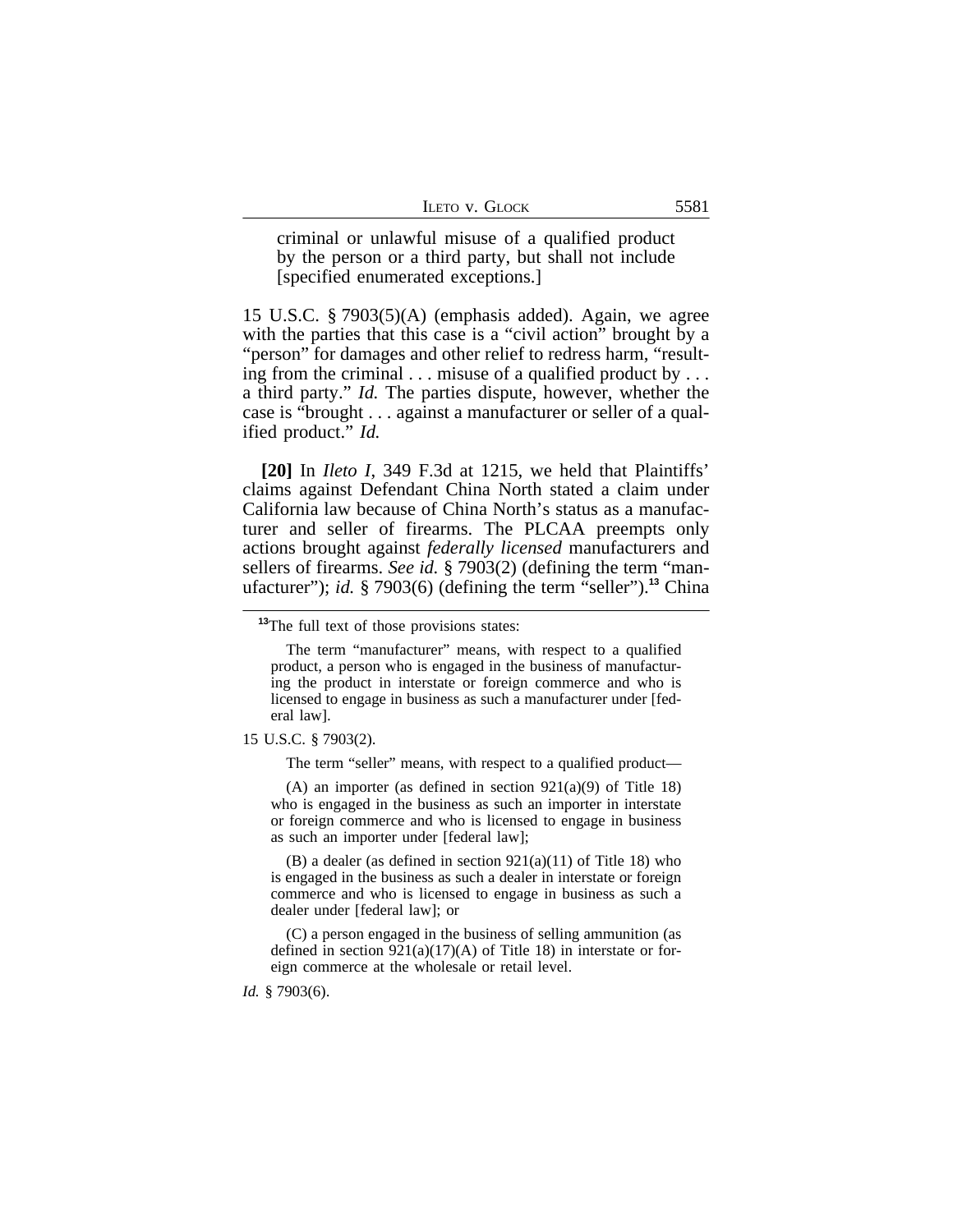|  | LETO V. GLOCK |
|--|---------------|
|--|---------------|

5582

North concedes that it is not a federally licensed manufacturer or seller of firearms. It follows, then, that the PLCAA does not preempt Plaintiffs' claims against China North.

To escape this straightforward reasoning, China North points out that the PLCAA preempts more than actions brought against federally licensed manufacturers and sellers of firearms. The PLCAA also preempts actions brought against *all* sellers of ammunition. *Id.* § 7903(6)(C). China North argues that, because it is a seller of ammunition, the PLCAA preempts Plaintiffs' claims, notwithstanding the fact that Plaintiffs' claims concern only China North's actions as a manufacturer and seller of firearms and have nothing to do with China North's coincidental status as a seller of ammunition. We are unpersuaded.

The PLCAA preempts specified types of liability actions; it does not provide a blanket protection to specified types of defendants. *See id.* § 7902(a) ("A qualified civil liability action may not be brought in any Federal or State court."). Furthermore, Congress chose to preempt certain actions brought against manufacturers and sellers of firearms, but explicitly limited the preemptive effect to those manufacturers and sellers who are *federally licensed*. China North's reading of the statute would eviscerate that limitation when, as here, the defendant also happens to be a seller of ammunition.

China North argues that, had Congress intended a nexus between the basis of the allegations and the nature of the defendant's business, it would have modified the term "qualified product" with the definite article "the," instead of the indefinite article "a." The scope of preempted actions thereby would encompass

a civil action or proceeding or an administrative proceeding brought by any person against a manufacturer or seller of a qualified product, or a trade association, for damages, punitive damages, injunc-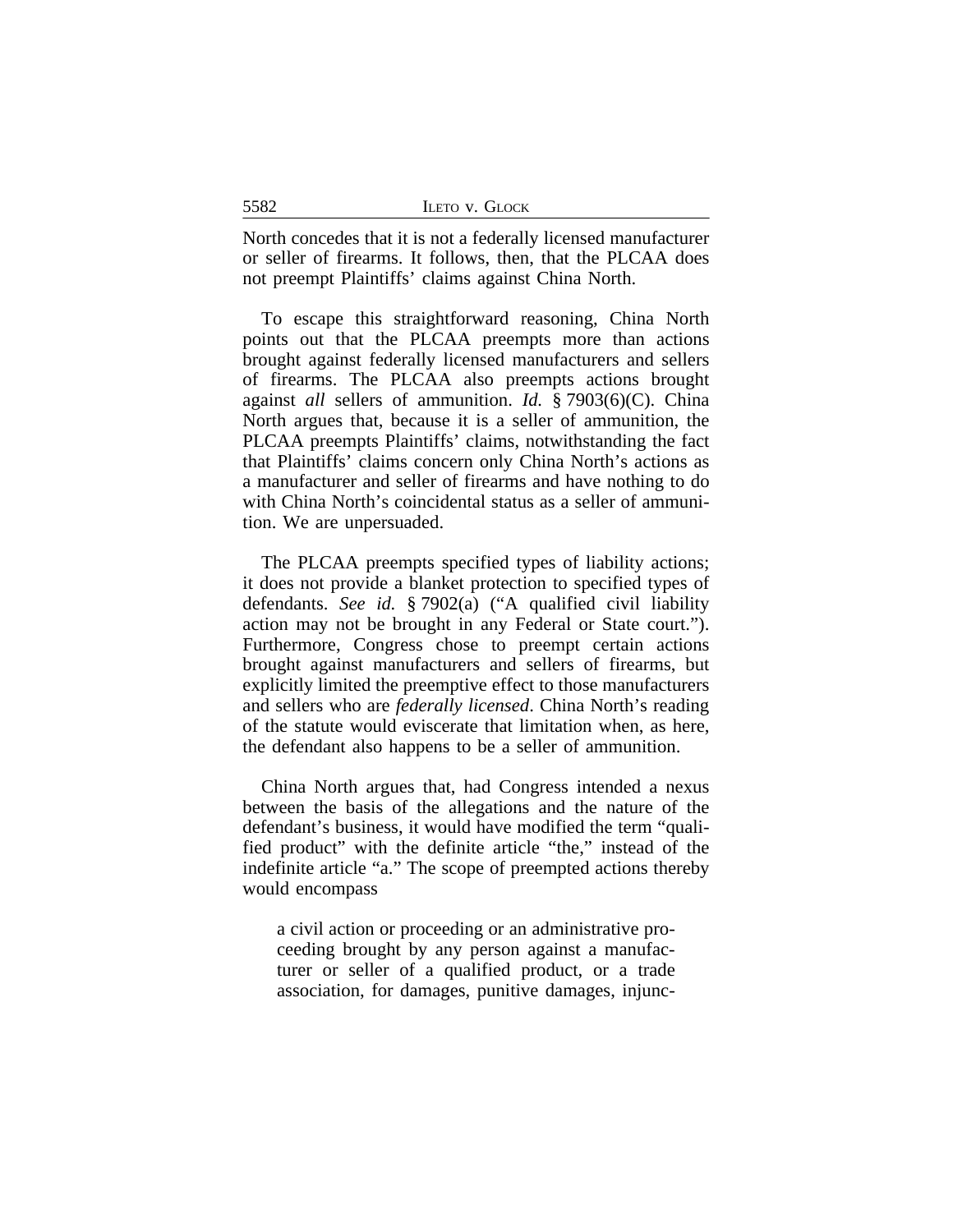| LETO V. GLOCK |  |
|---------------|--|
|---------------|--|

tive or declaratory relief, abatement, restitution, fines, or penalties, or other relief, resulting from the criminal or unlawful misuse of **[the]** qualified product by the person or a third party.

15 U.S.C. § 7903(5)(A). We grant that China North's alteration arguably is more clear but, without more, we are not persuaded on that basis alone that Congress intended to undo the logical reading of the statute as requiring a nexus between the basis of the allegations and the nature of the defendant's business. Plaintiffs' claims concern the manufacture and sale of firearms; we cannot conclude that those claims are preempted simply because China North also happens to sell ammunition.

**[21]** We therefore affirm the district court's holding that the PLCAA does not preempt Plaintiffs' claims against China North, and we remand for further proceedings.

#### **CONCLUSION**

We sympathize with Plaintiffs, who suffered grievous harm, that Congress preempted some of their claims. Nevertheless, the Constitution "allocates to Congress responsibility for [such] fundamental policy judgments." *Landgraf*, 511 U.S. at 273. Finding no constitutional flaw, we affirm the district court's holding that the PLCAA applies to Plaintiffs' claims against Defendants Glock and RSR. We also affirm the district court's holding that the PLCAA does not apply to Plaintiffs' claims against Defendant China North because, lacking a federal firearms license, it cannot seek haven under the PLCAA.

**No. 06-56872: AFFIRMED.** Costs on appeal awarded to Defendants-Appellees Glock and RSR.

**Nos. 07-15403 & 07-15404: AFFIRMED and REMANDED for further proceedings.** Costs on appeal awarded to Plaintiffs-Appellants.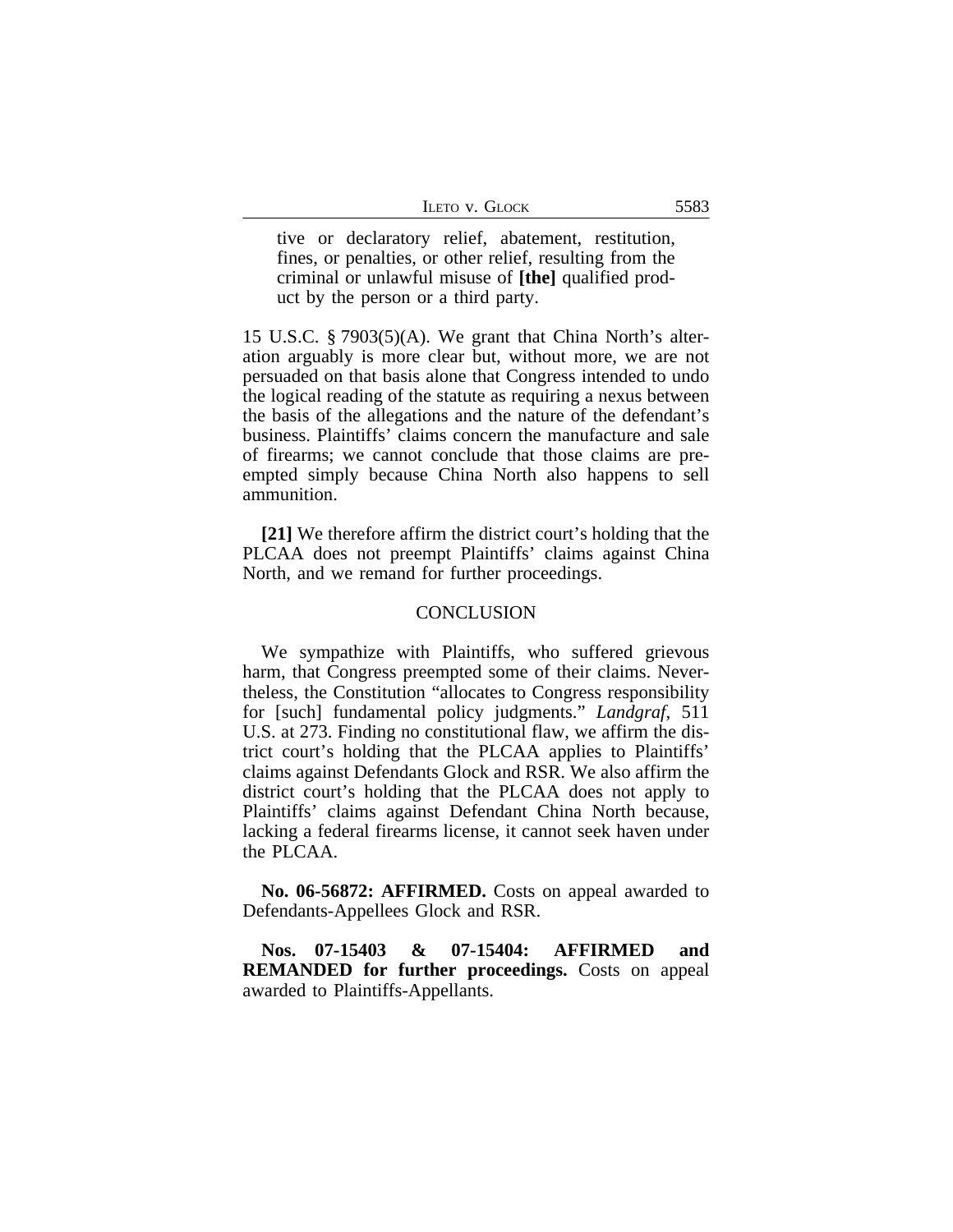ILETO V. GLOCK 5585

**Volume 2 of 2**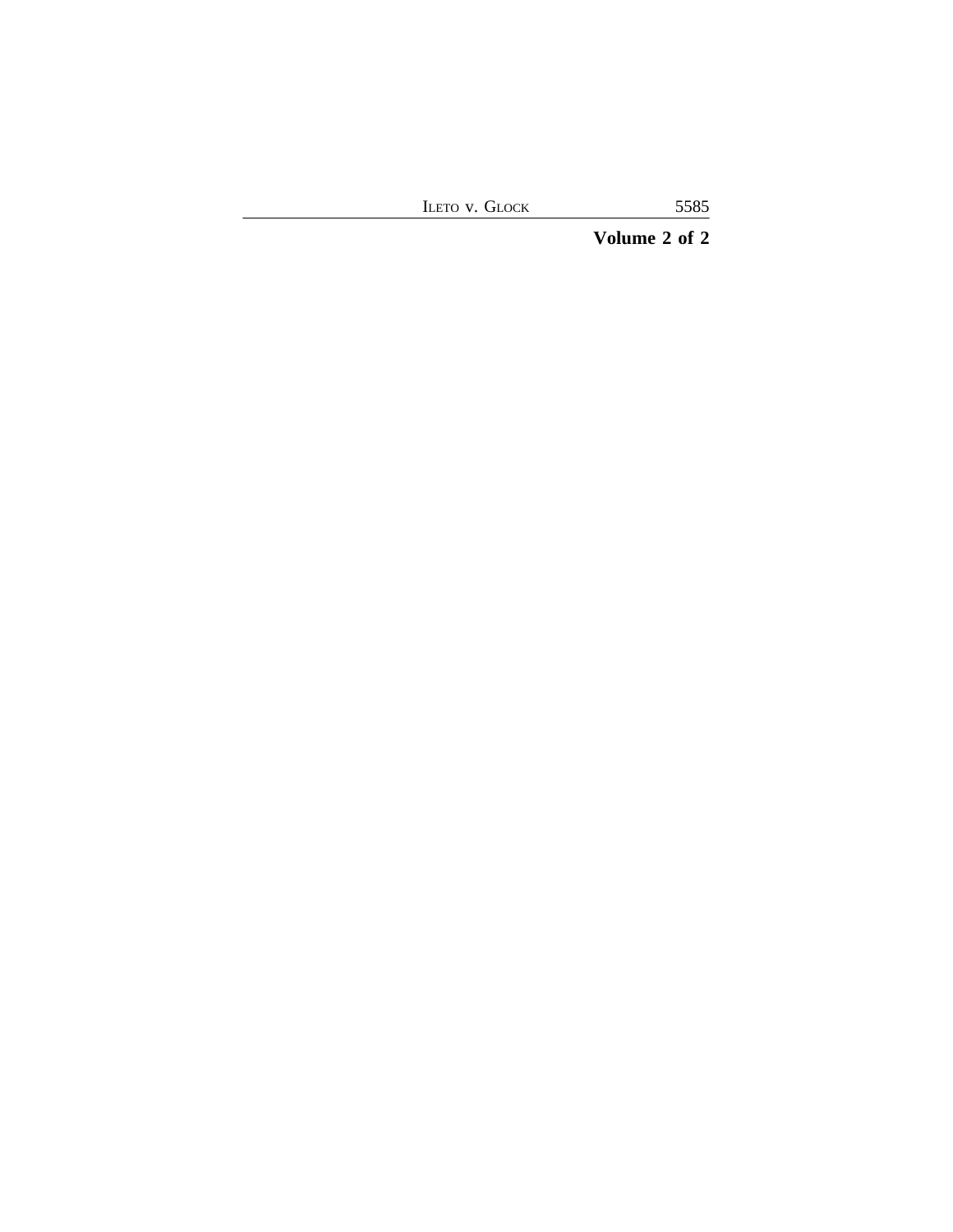|  | LETO V. GLOCK |
|--|---------------|
|  |               |

BERZON, Circuit Judge, concurring in part and dissenting in part:

I agree with the majority that the language of the PLCAA's predicate exception is ambiguous. The interpretation on which the majority ultimately settles, however, requires deciding what I consider to be a substantial constitutional question: whether, if the PLCAA requires the dismissal of Plaintiffs' pending state causes of action, the statute will unconstitutionally deprive them of a protected property interest.

The majority resolves this question by concluding that the PLCAA's mandatory dismissal provision is rationally related to a legitimate government interest and that no heightened level of constitutional scrutiny is warranted. The majority's cursory discussion of the constitutional issue belies the sweeping nature of what it reads the PLCAA to do, and the difficult questions of constitutional law required to uphold that reading. Neither the Supreme Court nor this Circuit has ever made clear that rational basis review is the proper standard on which to review a federal statute that retroactively requires the dismissal of pending causes of action for injuries cognizable at common law but does not leave any alternative means of redress. Moreover, even if we were to assume that no heightened level of scrutiny is appropriate, I am not convinced that such a statute would survive the rational basis review outlined by the Supreme Court in *Duke Power Co. v. Carolina Envtl. Study Group*, 438 U.S. 59 (1978).

The majority tacitly breaks new ground in deciding these questions. It need not — and should not — do so. The canon of constitutional avoidance counsels that we should "construe the statute to avoid [serious constitutional questions] unless such a construction is plainly contrary to the intent of Congress." *Edward J. DeBartolo Corp. v. Fla. Gulf Coast Bldg. & Constr. Trades Council*, 485 U.S. 568, 575 (1983); *see also Clark v. Martinez*, 543 U.S. 371, 380-81 (2005); *NLRB v. Catholic Bishop of Chicago*, 440 U.S. 490, 507 (1979). In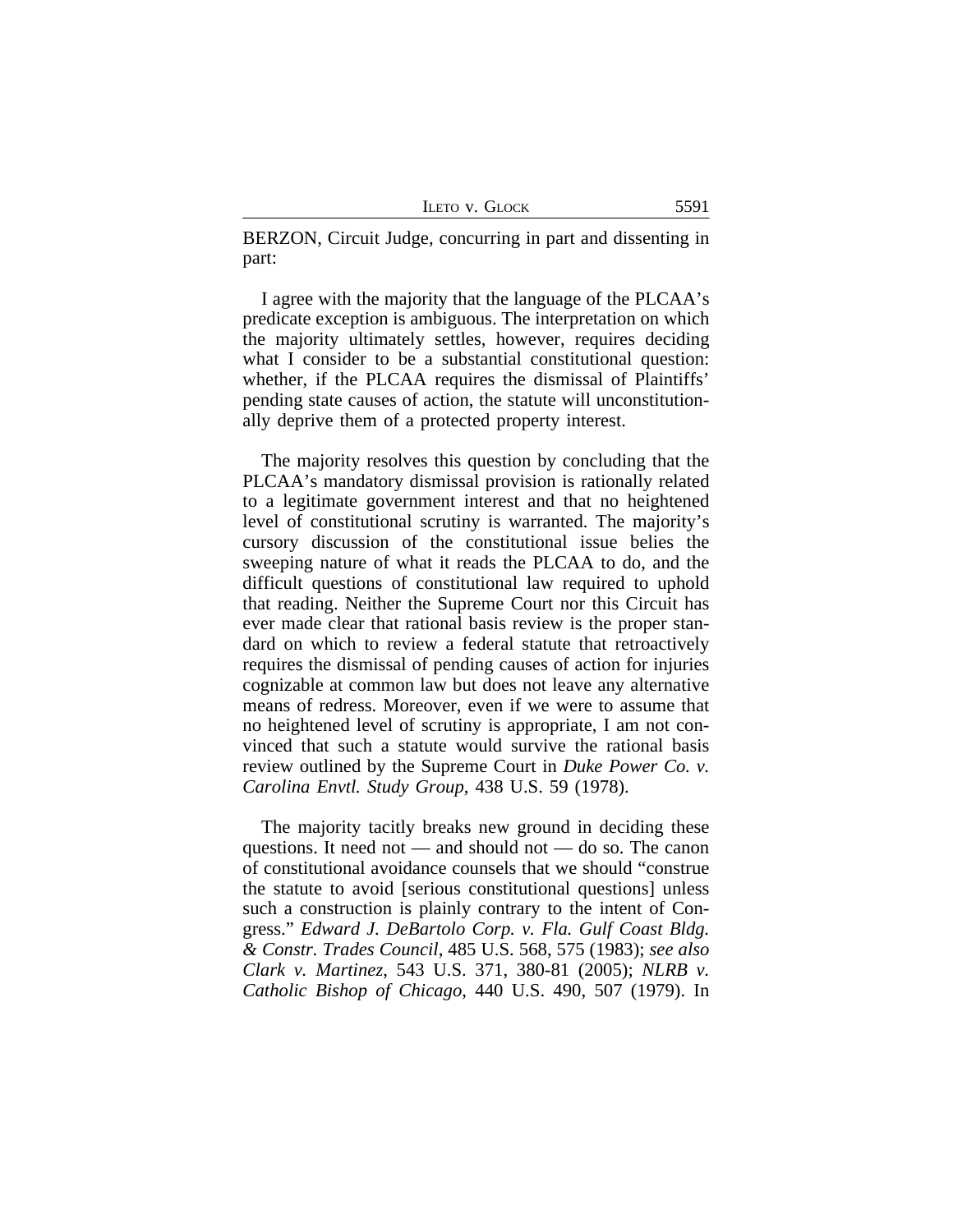| <b>ILETO V. GLOCK</b> |  |
|-----------------------|--|
|-----------------------|--|

accordance with that maxim, I would adopt a different, but in my view equally supportable, reading of the ambiguous statutory language, which would permit the Plaintiffs' suit as against Defendants Glock and RSR ("Defendants") to go forward. I therefore respectfully dissent from the majority's discussion of Plaintiffs' substantive due process challenge, as I would not decide the question, and from its holding that their lawsuit does not come within the PLCAA's predicate exception.

## **I.**

#### A.

Plaintiffs have raised a number of constitutional challenges. The one that concerns me here is their substantive due process argument. Before I explain why their challenge presents a serious constitutional question, I think it useful, as a preliminary matter, to identify the property interest on which Plaintiffs contend the PLCAA intrudes. *See Wedges/Ledges of Cal., Inc. v. City of Phoenix*, 24 F.3d 56, 62 (9th Cir. 1994).

Generally speaking, if a plaintiff alleges that a fundamental right is burdened by a state action, the state action is subject to strict scrutiny and cannot stand unless it is "narrowly tailored to serve a compelling state interest." *Washington v. Glucksberg*, 521 U.S. 702, 721 (1997) (internal quotation marks omitted). If a lesser liberty or property interest is at stake, the state action is subject to rational basis review, which requires "a reasonable relation to a legitimate state interest." *Id.* at 722. Various forms of intermediate scrutiny, in between these two poles, have sometimes been found applicable. *See Hutchins v. District of Columbia*, 188 F.3d 531, 563 & n.24 (D.C. Cir. 1999) (Rogers, J., concurring in part) (collecting cases).

Plaintiffs here have asserted a property interest in maintaining their pending state-law causes of action. They acknowl-

5592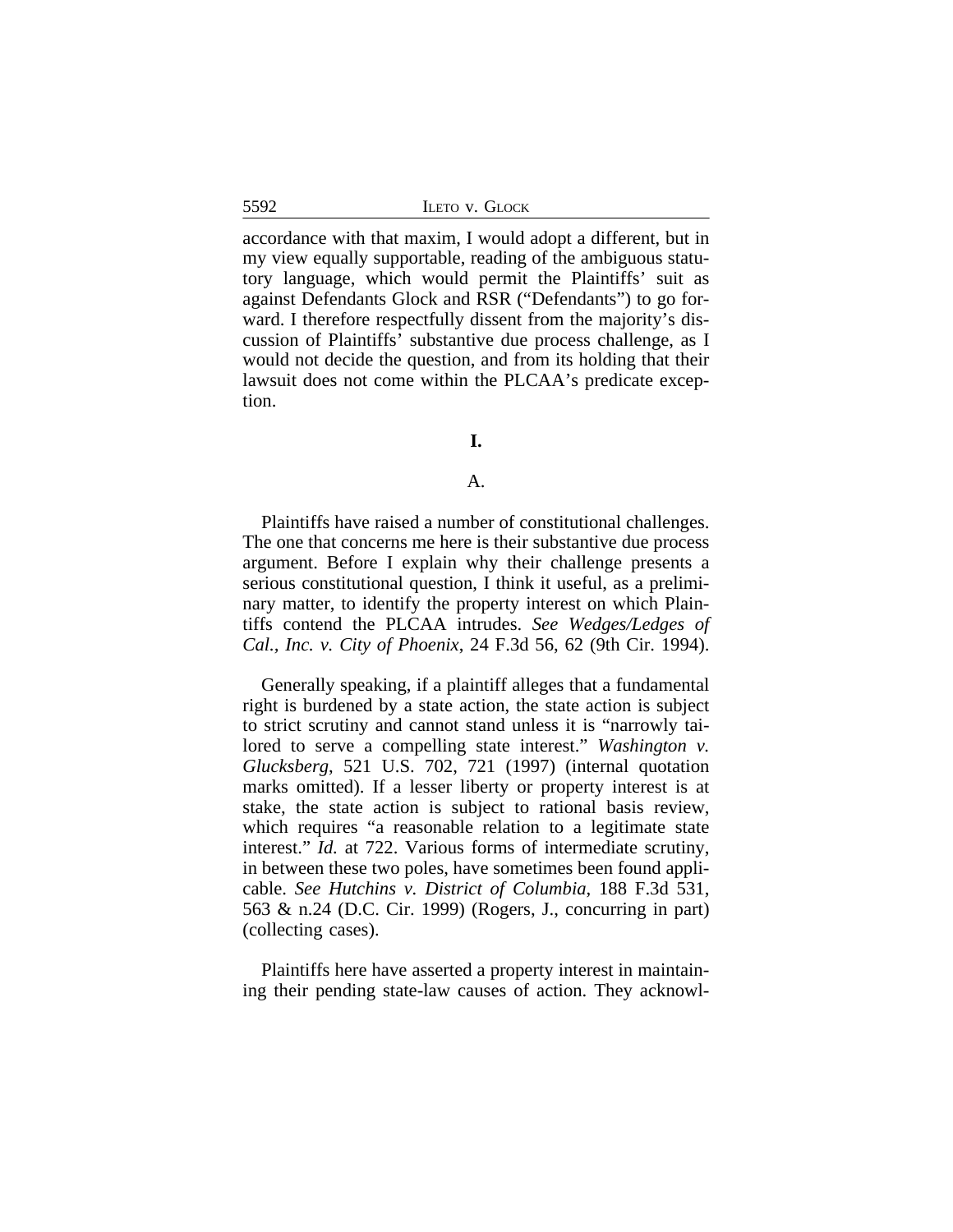| <b>LETO V. GLOCK</b> | 5593 |
|----------------------|------|
|----------------------|------|

edge that the monetary award those causes of action might ultimately yield if they proceeded to a final judgment is uncertain, so they currently have no enforceable right to any particular amount of damages. But, they assert, the PLCAA also trenches on a separate and independently valuable interest: their interest in maintaining their causes of action prior to judgment and not having them dismissed.

The majority implicitly agrees with Plaintiffs' position that this interest is cognizable and protected by the Due Process Clause. This much is clear, because the majority applies rational basis review. If Plaintiffs' interest were wholly unprotected, no scrutiny, rational basis or otherwise, would be required.

I pause to emphasize this point, because the majority then goes on to make a potentially misleading statement: that Plaintiffs have no "vested property right in their accrued statelaw causes of action." Maj. Op. at 5574. What the majority appears to mean is that Plaintiffs have not stated a fundamental property interest deserving of heightened scrutiny. I do not understand the majority to mean that Plaintiffs have no property interest in their causes of action at all. If that were what the majority meant, it would be quite wrong. Like stocks or business operating licenses, the probable value of a plaintiff's cause of action may fluctuate over time — here, between filing and the entry of judgment — but such fluctuations do not mean that the cause of action is without value.**<sup>1</sup>** Plaintiffs have expended time and money to maintain their lawsuit, and, if

**<sup>1</sup>**Stock ownership creates a property interest, even though the value of stock is uncertain until the moment it is sold. *See Western Pac. R.R. Corp. v. Western Pac. R.R. Co.*, 197 F.2d 994, 1008 (9th Cir. 1952), *rev'd on other grounds*, 345 U.S. 247 (1953). Similarly, a state operating license (such as a liquor license) that has been granted and can be revoked only "for cause" creates a cognizable property interest, even though the ultimate worth of that license, in terms of how much of a profit the licensee will earn in a year by operating under it, is uncertain. *See Barry v. Barchi*, 443 U.S. 55, 64 (1979). And pending causes of action qualify as "property of the estate" in bankruptcy under 11 U.S.C.  $\S$  541(a)(1) — including causes of action sounding in tort, such as personal injury, for which the ultimate amount of recovery is uncertain. *See, e.g., In re Arnold*, 252 B.R. 778 (9th Cir. BAP 2000); *Sierra Switchboard Co. v. Westinghouse Elec. Corp.*, 789 F.2d 705, 707-09 (9th Cir. 1986).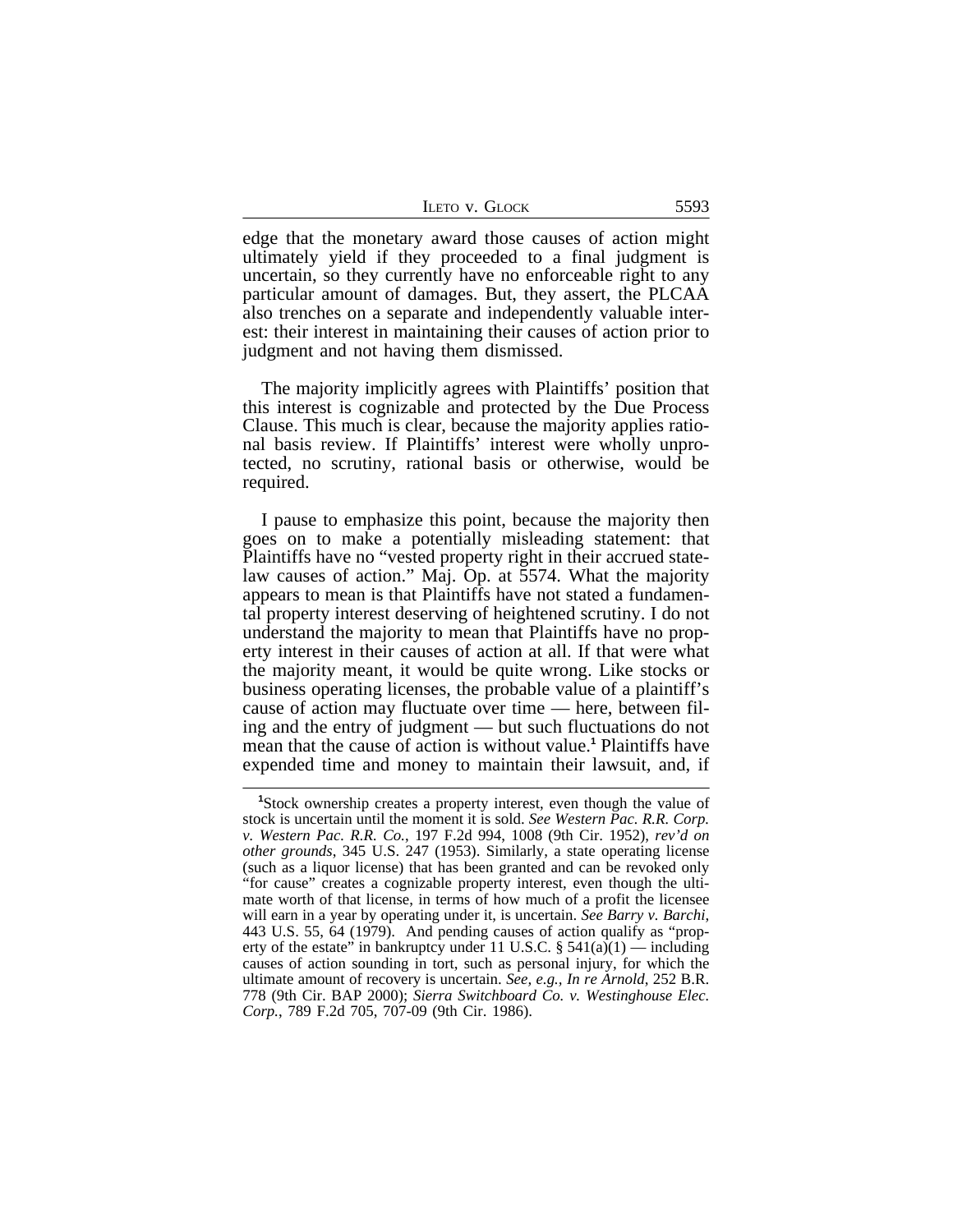5594 ILETO v. GLOCK

they were so inclined, they could have "sold" their causes of action to defendants by settling for a sum of money reflecting the expected recovery at that point in the litigation.**<sup>2</sup>** A pending cause of action, therefore, may be more or less valuable at various points during its pendency, but, even before it is reduced to a final dollar amount, it is a "species of property protected by the . . . Due Process Clause," as the Supreme Court held in *Logan v. Zimmerman Brush Co*., 455 U.S. 422, 428 (1982) (citations omitted).

I therefore read the majority's statement that Plaintiffs lack a "vested property right in their accrued state-law causes of action," Maj. Op. at 5574, to indicate the majority's view that although there is a protected property interest at stake, it is not a fundamental right, so rational basis review, rather than strict scrutiny, is sufficient. This usage, though odd, appears to be consistent with our case law. *Lyon v. Agusta S.P.A*., 252 F.3d 1078 (9th Cir. 2001), for example, stated that "a party's property right in any cause of action does not vest until a final unreviewable judgment is obtained," *id.* at 1086 (internal quotation marks and emphasis omitted), but it also assumed that a statute depriving the party of the ability to litigate that cause of action must nevertheless withstand rational basis review. *See id.* ("Of course, the legislature must act in a rational manner; that almost goes without saying. Here the choice was assuredly rational.") (internal citations omitted). *Accord Duke Power*, 438 U.S. at 88 n.32 (stating that "[a] person has no property, no vested interest, in any rule of the common law," but applying rational basis review to federal statute precluding

<sup>&</sup>lt;sup>2</sup>Additionally, California law designates certain civil actions as "choses" in action," which may be assigned to third parties while they are still pending. *See* Cal. Civ. Code Sec. 954 (tort actions for damage to personal property are assignable). Although apparently not applicable to Plaintiffs' causes of action in this case, *see Pony v. County of Los Angeles*, 433 F.3d 1138, 1143 (9th Cir. 2006) (tort actions for personal injury are typically not assignable under California law), the "chose in action" concept further underscores the fact that pending causes of action generally have value prior to judgment.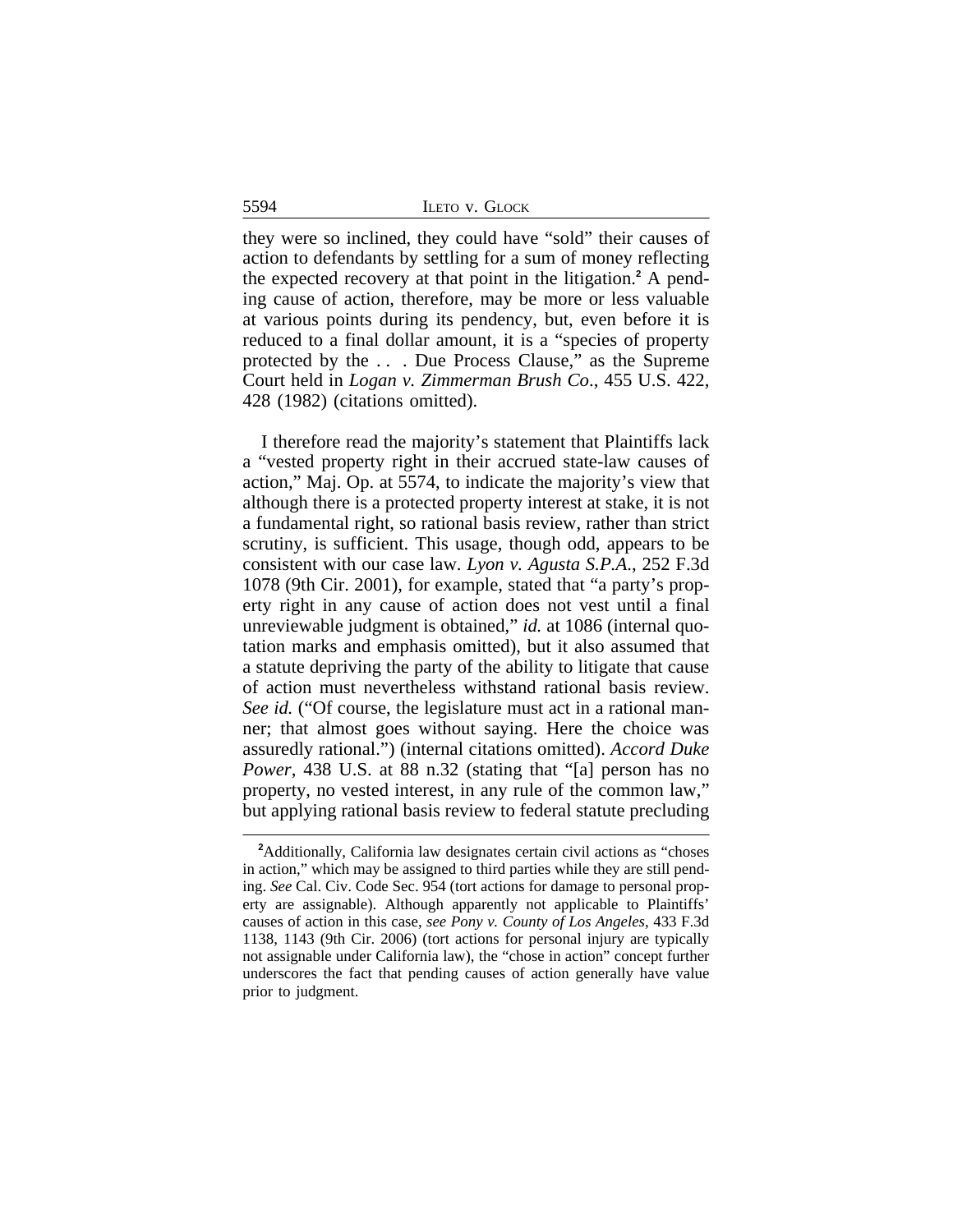ILETO V. GLOCK 5595

suit) (internal quotation marks and citation omitted); *Fields v. Legacy Health Sys.*, 413 F.3d 943, 955-56 (9th Cir. 2005) (upholding statute against substantive due process challenge on rational basis review; recognizing a distinction between vested and non-vested property rights only in the context of petitioner's procedural due process claim).**<sup>3</sup>**

B.

If this case were directly controlled by the case law just cited, I would agree that rational basis review is the proper level of scrutiny to apply here. And if the PLCAA were indistinguishable from the statutes at issue in *Lyon*, *Duke Power*, *Fields* and *Austin*, I would be constrained to hold that the

**<sup>3</sup>**The majority also cites *Austin v. City of Bisbee*, 855 F.2d 1429 (9th Cir. 1988), as supporting its constitutional holding. *Austin* is confusing. It states first that "[a] cause of action is a species of property protected by the Fourteenth Amendment's Due Process Clause," *id.* at 1435 (internal quotation marks omitted), then that a pending cause of action is "inchoate and affords no definite or enforceable property right until reduced to final judgment," *id.* at 1436 (citation omitted), and finally that "[e]ven if Austin had a cognizable property right to overtime compensation, his claim fails on due process grounds." *Id.* If the middle one of these statements is read as indicating that even rational basis scrutiny is inapplicable, it would be clearly at odds with *Duke Power*, which identifies rational basis as the appropriate level of review for such a deprivation. It would also be inconsistent with the very case *Austin* cites as support: *In re Consolidated U.S. Atmospheric Testing Litigation*, 820 F.2d 982, 988-89 (9th Cir. 1987), which adopted the First Circuit's analysis in *Hammond v. United States*, 786 F.2d 8 (1st Cir. 1986). Both *Atmospheric Testing* and *Hammond*, despite their observation that one has no "vested" interest in a pending cause of action, apply rational basis review to the deprivation of that interest. *See Atmospheric Testing*, 820 F.2d at 990; *Hammond*, 786 F.2d at 12- 13. (The First Circuit recently clarified that *Hammond* does not stand for the proposition that a litigant has *no* protected interest in a cause of action prior to the entry of judgment; if it did, it would be "squarely in tension with the Supreme Court's recognition in *Logan* that a cause of action is a protected property interest." *See Dr. Jose S. Belaval, Inc. v. Perez-Perdomo*, 465 F.3d 33, 37 n.4 (1st Cir. 2006).) I therefore do not read the opaque line in *Austin* as anything other than a factual statement about the nature of a pending cause of action.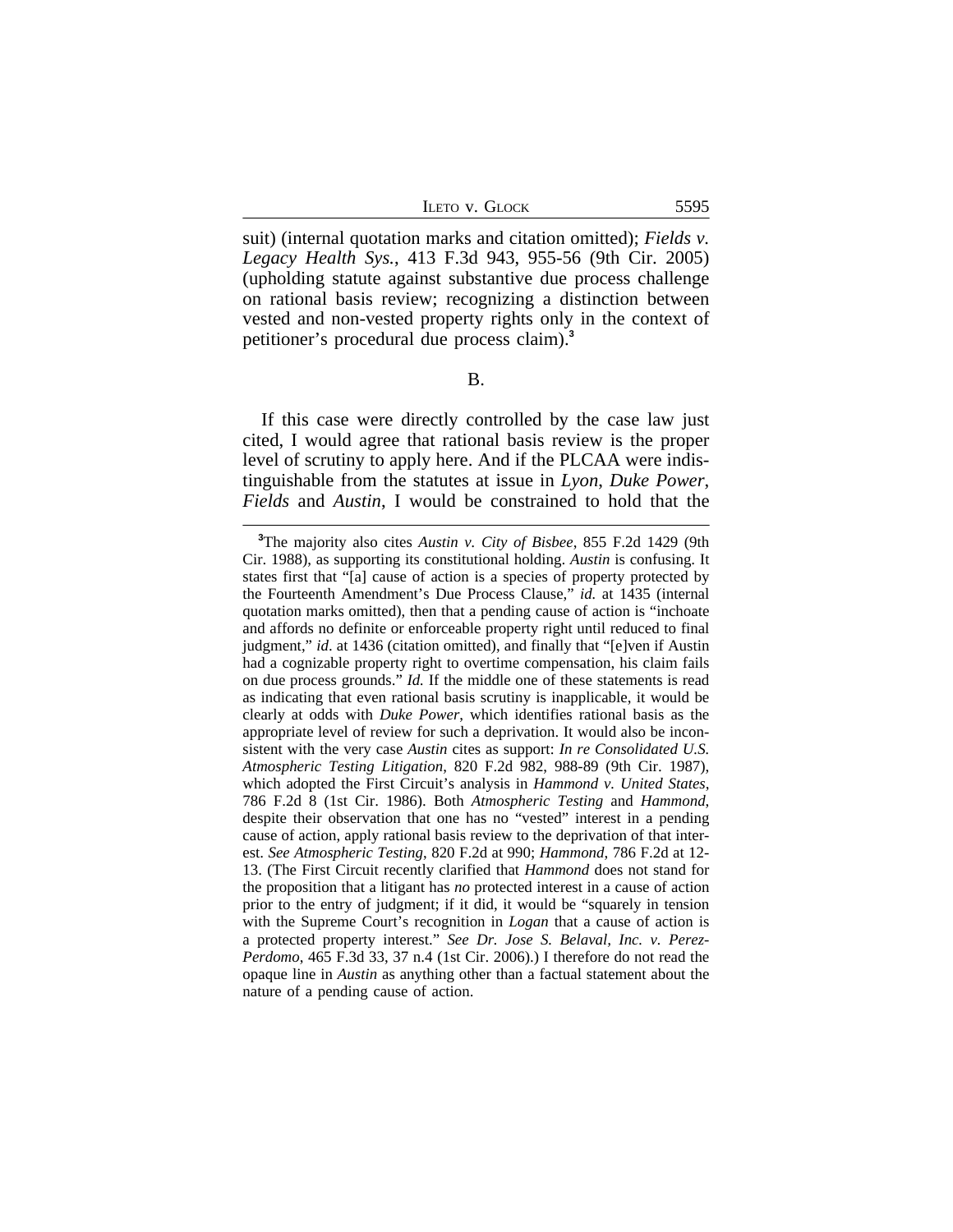|  | LETO V. GLOCK |
|--|---------------|
|  |               |

PLCAA's intrusion on Plaintiffs' interest survives rational basis review.

But the PLCAA is unlike those other statutes in critical respects. We have never upheld against substantive due process attack a federal statute with precisely the PLCAA's constellation of characteristics: (1) It completely extinguishes an individual litigant's ability to litigate a cause of action, rather than limiting the amount of recovery or the procedure for bringing suit, and it leaves no alternative channel by which the individual may address his injury; and (2) the individual's cause of action is for an injury that would be cognizable under state common law, and it was filed and pending at the time of the federal statute's enactment.**<sup>4</sup>** To hold such a statute con-

*Austin* involved a challenge to an amendment of the Fair Labor Standards Act that barred recovery of unpaid overtime wages accrued prior to 1986. *See* 855 F.2d at 1431. The amendment did not abrogate state tort law; rather, it curtailed a statutorily-created cause of action. *See id*. at 1436 ("Property rights to public benefits are defined by the statutes or customs that create the benefits. When, as here, the statute authorizing the benefits is amended or repealed, the property right disappears.") (internal quotation marks omitted).

*Fields* involved a challenge to Oregon's statute of limitations for wrongful death suits and its statute of repose for medical malpractice suits. The state provisions did not extinguish individuals' ability to sue entirely, but only narrowed the temporal window in which suits could be filed. *See* 413 F.3d at 956-57. Moreover, *Fields* noted that the plaintiffs' "right of action for wrongful death is purely statutory and . . . in Oregon there was no right of action for wrongful death at common law." *Id.* at 959. In addition, Oregon's statutes of limitation and repose were enacted long before

5596

<sup>&</sup>lt;sup>4</sup>All the cases on which the majority relies are distinguishable on one or more of these grounds.

*Lyon* involved a challenge to the General Aviation Revitalization Act's statute of repose, which barred any "civil action" against a manufacturer if the accident occurred more than eighteen years after the aircraft was delivered to the purchaser. *See* 252 F.3d at 1081. The statute did not completely extinguish litigants' rights to sue in tort, but only limited the window in which such causes of action could be filed. The *Lyon* plaintiffs had not yet filed an action at the time of the statute's passage. *See id.*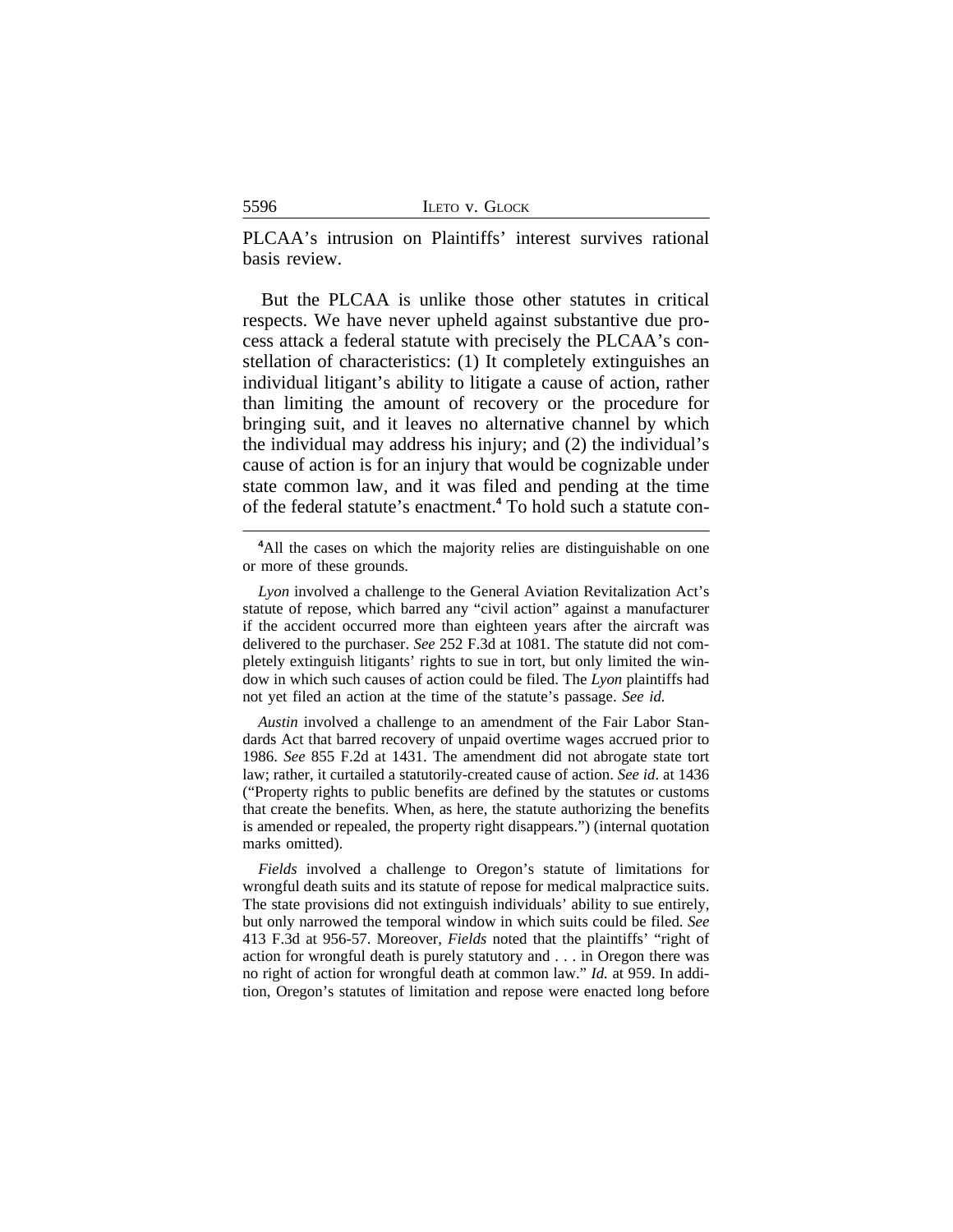| <b>LETO V. GLOCK</b> | 5597 |
|----------------------|------|
|----------------------|------|

stitutional on rational basis review, despite the absence of any provision for alternative forms of redress, is to step onto new and uncertain constitutional territory.

In general, the majority is correct that Congress may limit or abrogate rights recognized at common law when enacting legislation "adjusting the burdens and benefits of economic life," so long as the abrogation is rationally related to a permissible goal. *Usery v. Turner Elkhorn Mining Co*., 428 U.S. 1, 15 (1976). It is not clear from past case law, however, whether rational basis review is the appropriate level of scrutiny for a statute that abrogates common-law remedies *without providing or leaving open a substitute remedial schem*e.

In fact, the Supreme Court as a whole and individual Justices of the Court have repeatedly recognized that "[q]uite serious constitutional questions might be raised if a legislature attempted to abolish certain categories of common-law rights in some general way." *PruneYard Shopping Ctr. v. Robins*, 447 U.S. 74, 93-94 (1980) (Marshall, J, concurring). *See also New York Central R.R. Co. v. White*, 243 U.S. 188, 201 (1917) (expressing uncertainty as to whether "a state might, without violence to the constitutional guaranty of 'due process

Fields filed his suit. *See id.* at 949; *see also* Or. Rev. Stat. §§ 30.020(1) (statute of limitations), 12.110(4) (statute of repose).

*Duke Power* involved a challenge to the Price-Anderson Act, which limited federally licensed nuclear facilities' accident liability to \$560 million. *See* 438 U.S. at 66-67. The Act did not abrogate state tort remedies, but only imposed a federal limit on the maximum amount of recovery plaintiffs could obtain. The Act also provided for cost-sharing among nuclear operators and the mandatory waiver of defenses in case of an accident, *id.* which the Court held was a "reasonably just substitute for the [status quo at] common-law[.]" *Id*. at 88. The plaintiffs, who lived close to planned nuclear facilities, had not filed any cause of action at the time of the Price-Anderson Act's passage; rather, they sought a declaratory judgment that the Act was unconstitutional, premised on the prospective due process violation they would suffer should a nuclear accident occur. *Id.* at 67-70.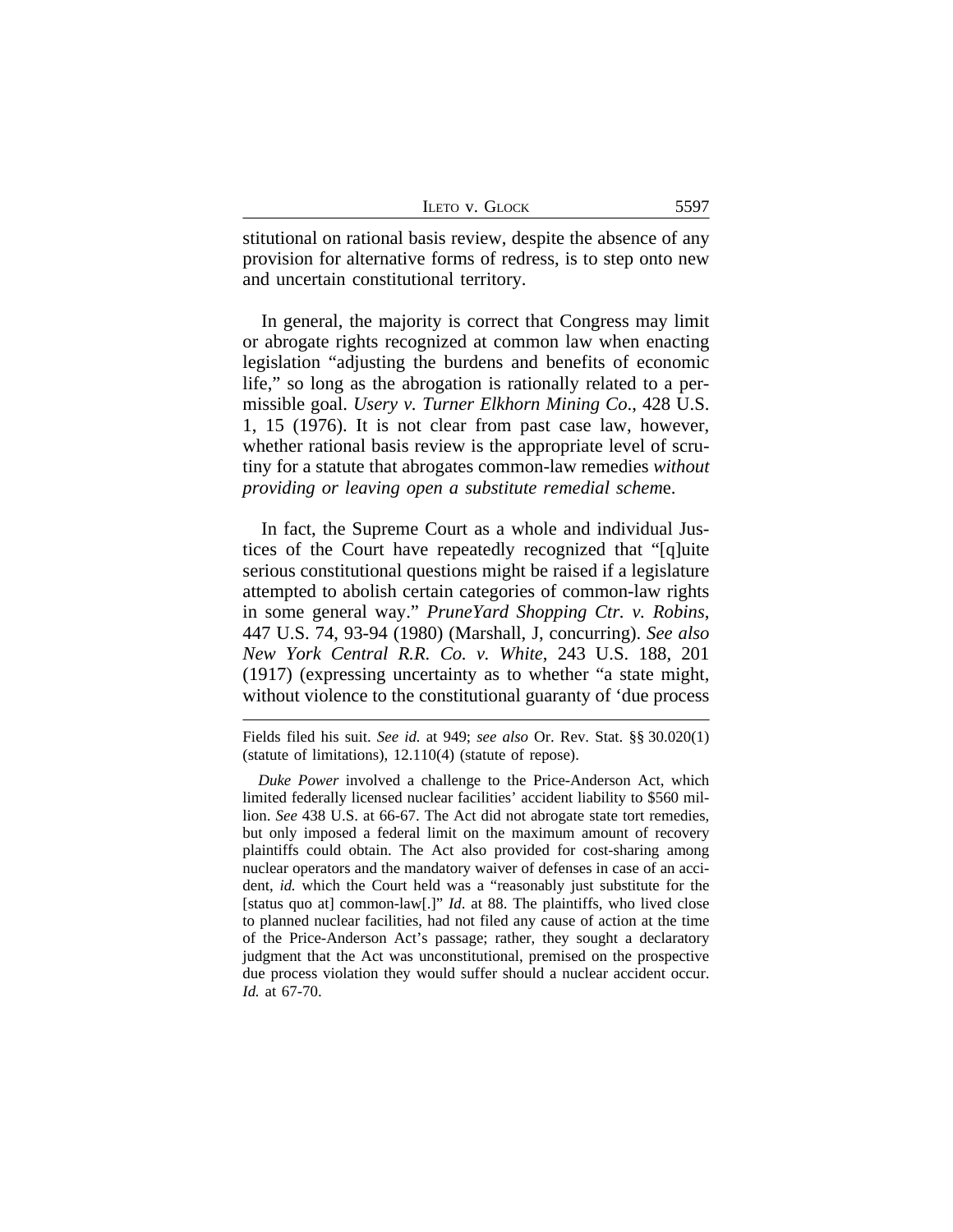| LETO V. GLOCK |
|---------------|
|---------------|

of law,' suddenly set aside all common-law rules respecting liability as between employer and employee, without providing a reasonably just substitute"). To date, the Supreme Court has never decided what level of constitutional scrutiny applies to a statute that abrogates a common-law cause of action and leaves no alternative remedy available. Dissenting from the dismissal of certiorari in a case that would have presented this question squarely, Justice White noted:

Whether due process requires a legislatively enacted compensation scheme to be a quid pro quo for the common-law or state-law remedy it replaces, and if so, how adequate it must be, . . . appears to be an issue unresolved by this Court, and one which is dividing the appellate and highest courts of several States.

*Fein v. Permanente Med. Group*, 474 U.S. 892, 894-95 (1985) (White, J., dissenting from dismissal of certiorari). This same question was expressly left unresolved in *Duke Power*, which declined to decide what constitutional test would apply to a statute that left no alternative remedies available:

Initially, it is not at all clear that the Due Process Clause in fact requires that a legislatively enacted compensation scheme either duplicate the recovery at common law or provide a reasonable substitute remedy. However, we need not resolve this question here since the Price-Anderson Act does, in our view, provide a reasonably just substitute for the commonlaw or state tort law remedies it replaces.

438 U.S. at 88 (footnote omitted).

Following *Duke Power*'s lead, when this Circuit confronted a substantive due process challenge to a portion of the Atomic Energy Act abolishing individuals' ability to sue certain gov-

5598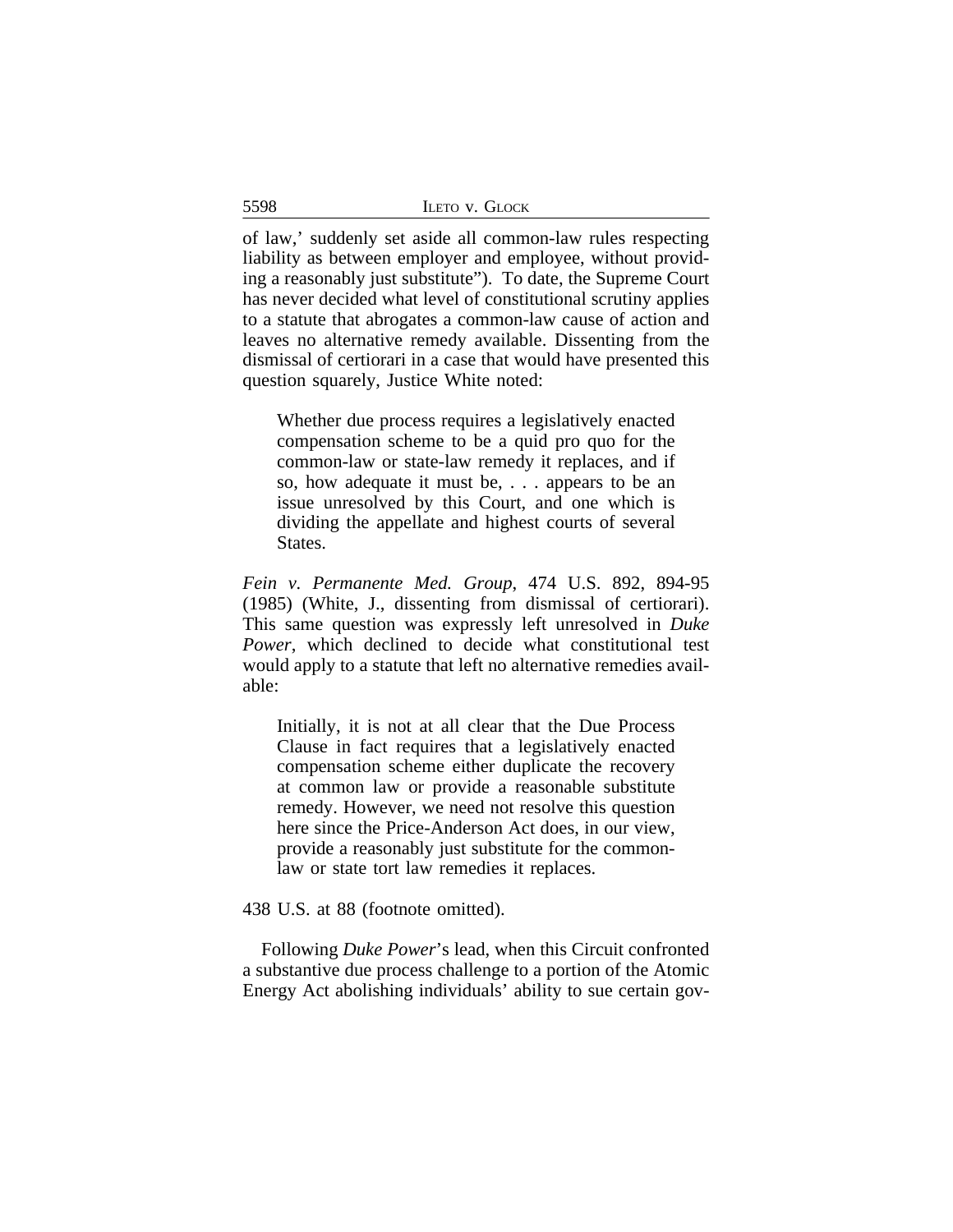ILETO V. GLOCK 5599

ernment contractors for injuries recognized at state common law in *Atmospheric Testing*, it upheld the Act on rational basis review only in conjunction with the observation that substitute remedies — both the Federal Tort Claims Act and veterans benefits legislation — were available to compensate the would-be plaintiffs for the unavailability of personal injury and wrongful death suits. *See Atmospheric Testing*, 820 F.2d at 990-91.**<sup>5</sup>** Other courts of appeal have done the same. *See, e.g.*, *Hammond*, 786 F.2d at 14 (noting that, in addition to the Federal Tort Claims Act's administrative scheme, "there may be government compensation available to many of those injured by radiation, including the plaintiff here, under veterans benefits legislation, . . . or the [Federal Employees Compensation Act]."); *Ducharme v. Merrill-Nat'l Labs.*, 574 F.2d 1307, 1309 (5th Cir. 1978) (upholding the Swine Flu Act's prohibition on tort suits against private manufacturers of swine flu vaccine, but also noting that "[t]he [substitute] cause of action provided by the Swine Flu Act to an injured person against the United States is substantially the same as that afforded . . . under [Louisiana law] except that under the Swine Flu Act no trial by jury is afforded and the plaintiff is required to seek first administrative review of his claim.")

Just as the federal courts are reluctant to construe a statute as abolishing common-law rules without providing *some* alternative method of redress, so Congress is reluctant to pass legislation immunizing a private industry from common-law tort liability — for example, when that industry is acting in concert with a governmental program or playing a vital role

**<sup>5</sup>***Kyle Rys., Inc. v. Pacific Admin. Servs., Inc.*, 990 F.2d 513 (9th Cir. 1993), is not to the contrary. The plaintiff in *Kyle* had not filed a state claim for unjust enrichment at the time of ERISA's passage, so the property interest he was asserting was an interest in bringing a lawsuit, not in maintaining a pending one. *Kyle*, 990 F.2d at 518-19. Additionally, although ERISA did not furnish Kyle with a replacement federal cause of action, *id.* at 519, it does provide certain "quid pro quos" to individuals covered by employee benefit plans. The PLCAA, in contrast, provides nothing *but* a "gap in the law." *Id*.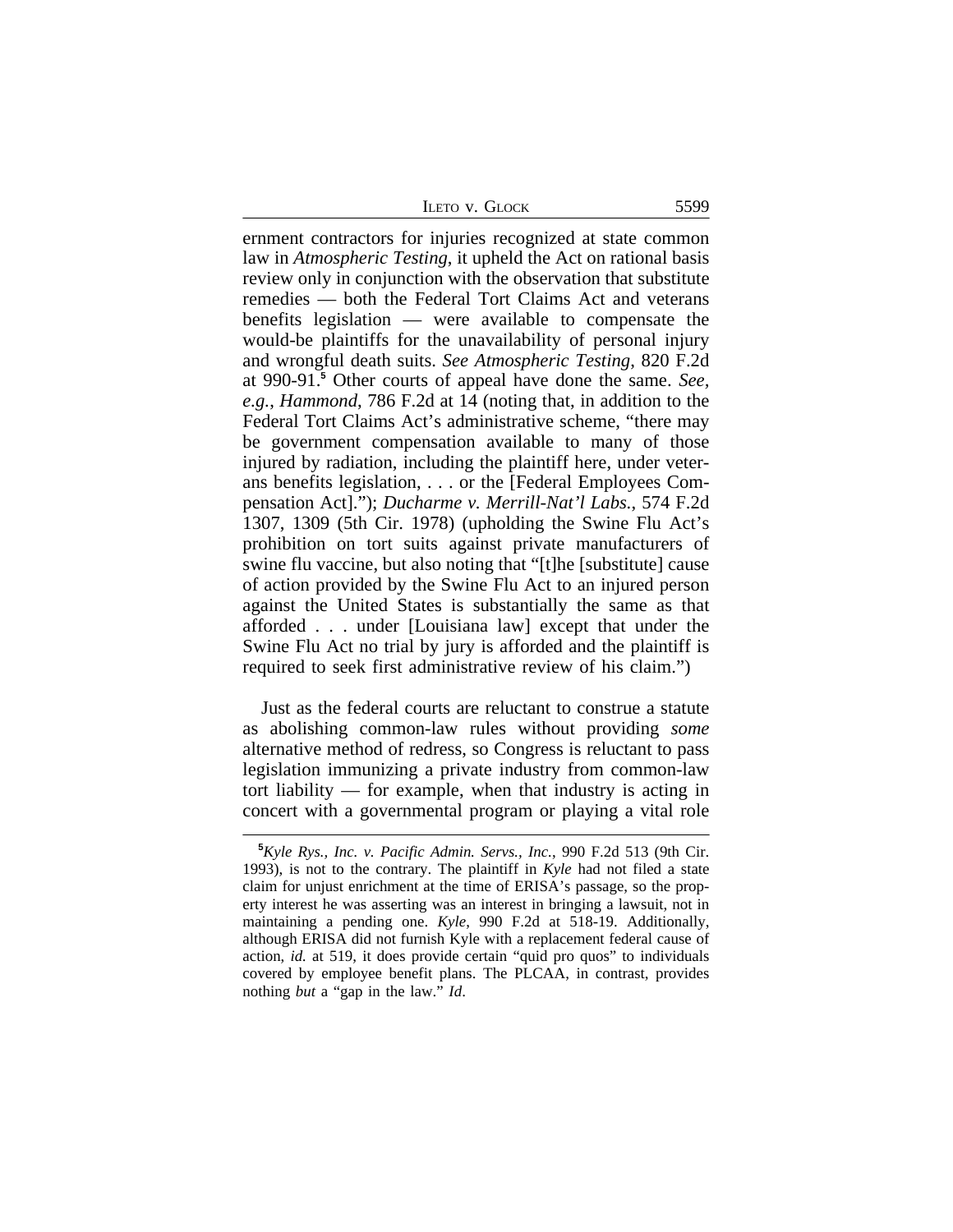|  | ILETO V. GLOCK |
|--|----------------|
|  |                |

in the nation's economy or defense — without preserving state tort law as a parallel track or providing some alternative mechanism to compensate injured parties.**<sup>6</sup>** Similarly, the Supreme Court has sometimes declined to read federal statutes as extinguishing the availability of state tort causes of action in preemption cases — even where no due process argument was advanced by the parties — when the statute lacks a clear statement that Congress intended to do so. *See, e.g.*, *Wyeth v. Levine*, 129 S.Ct. 1187, 1200 (2009); *Sprietsma v. Mercury Marine*, 537 U.S. 51, 64 (2002).

The statute at issue here is different. As interpreted by the majority, the PLCAA retroactively extinguishes Plaintiffs' pending state tort causes of action, *and* it leaves them without *any* remedy for the injuries they claim they have suffered due to Defendants' unlawful acts. No controlling case law establishes that such legislation survives constitutional scrutiny. Rather, the cases canvassed above suggest that at least a modified form of rational basis review, and perhaps a more searching type of review, may be warranted for such a statute.

More specifically, if one applied to a statute abolishing pending common-law causes of action and providing no alter-

5600

**<sup>6</sup>**Consider, for example, the National Childhood Vaccine Injury Act, 42 U.S.C. §§ 300aa-1 *et seq.*, which provides a no-fault compensation scheme as an alternative to tort law, *see Schafer v. American Cyanamid Co.*, 20 F.3d 1, 1-2 (1st Cir. 1994); and the Air Transportation Safety and System Stabilization Act, 49 U.S.C. §§ 40101 *et seq.*, which creates a compensation fund and provides "an exclusive federal cause of action for . . . claims [arising out of the September 11, 2001, airplane crashes] to be brought in the Southern District of New York, and adjudicated on the basis of applicable state law." *Benzman v. Whitman*, 523 F.3d 119, 126 (2d Cir. 2008) (internal citations omitted). *But see* FISA Amendments Act of 2008, § 802, 122 Stat. 2436, Pub. L. No. 110-261 (July 10, 2008) (providing that a "civil action . . . in a Federal or State court" arising out of an individual or telephone company's cooperation with the government's counter-terrorism wiretap program "shall be promptly dismissed" upon the Attorney General's certification). No federal court has yet considered whether the FISA Amendments Act violates due process.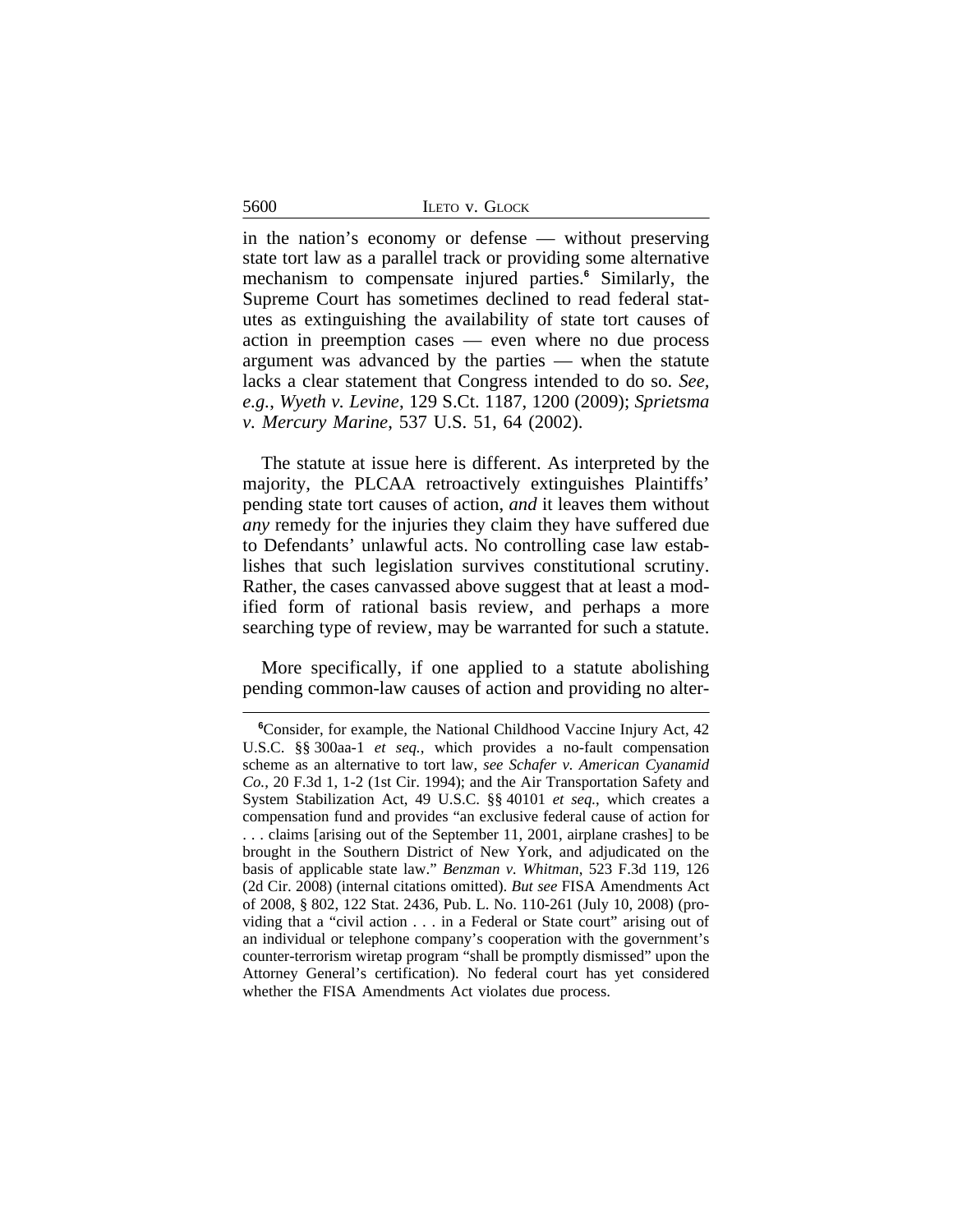ILETO V. GLOCK 5601

native remedy a test no more searching than the rational basis review applied to the Price-Anderson Act in *Duke Power*, it is possible that such a statute would be held to violate due process. *Duke Power* inquired whether "the legislature has acted in an arbitrary and irrational way," 438 U.S. at 84 (quoting *Usery*, 428 U.S. at 15), but, as part of its "arbitrary and irrational" inquiry, engaged in a lengthy examination of the Price-Anderson Act, taking into consideration among other things that the Act provided a compensation scheme that was a "reasonably just substitute" to the common law, *id.* at 88, and perhaps even an improvement on the common law.**<sup>7</sup>** In other words, the availability and effectiveness of alternative remedies was a factor in determining whether Congress had acted rationally or not. Thus, *Duke Power* applied a modified rational basis test, not unlike the due process test applied in cases involving retroactive legislation. *See Pension Benefit Guar. Corp. v. R.A. Gray & Co.*, 467 U.S. 717, 729 (1984) (economic legislation that Congress plainly intends to have retroactive effect must not only be rationally related to a legitimate state interest as a general matter, but there must also be a rational basis for its retroactive application). *Duke Power* suggests that, at a minimum, a modified rational basis test would apply here, rendering the PLCAA constitutional only if there were rational bases both for Congress's failure to supply any alternative remedies and for its decision to apply the

<sup>&</sup>lt;sup>7</sup>See id. at 90-92 ("We view the congressional assurance of a \$560 million fund for recovery, accompanied by an express statutory commitment[ ] to take whatever action is deemed necessary and appropriate to protect the public from the consequences of a nuclear accident, to be a fair and reasonable substitute for the uncertain recovery of damages of this magnitude from a utility or component manufacturer, whose resources might well be exhausted at an early stage . . . . Nor are we persuaded that the mandatory waiver of defenses required by the Act is of no benefit to potential claimants . . . . All of these considerations belie the suggestion that the Act leaves the potential victims of a nuclear disaster in a more disadvantageous position than they would be in if left to their common-law remedies — not known in modern times for either their speed or economy.") (internal citations omitted).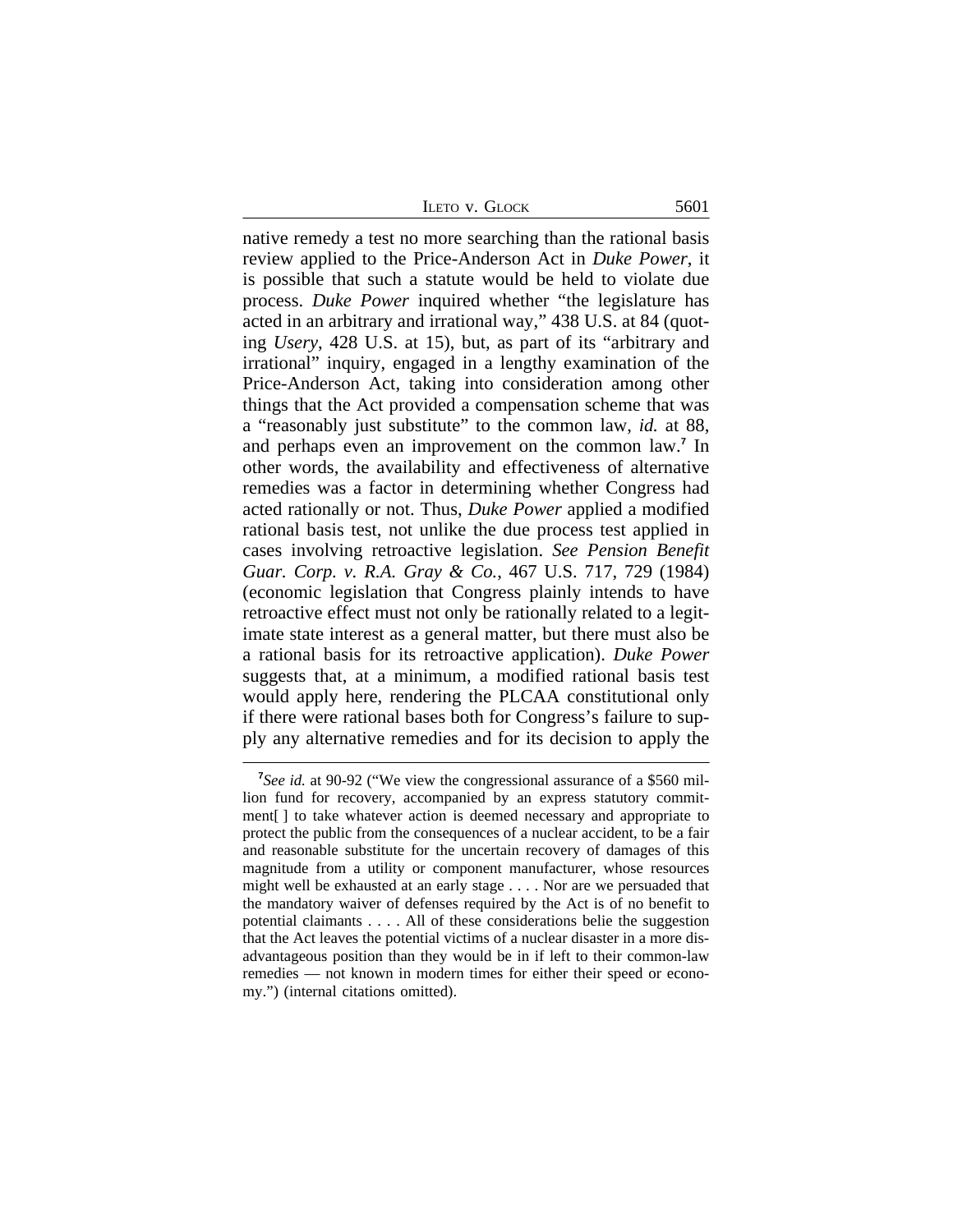|  |  | LETO V. GLOCK |
|--|--|---------------|
|--|--|---------------|

dismissal provision retroactively to extinguish the remedies for common-law injuries that had already occurred and were the subject of pending litigation.**<sup>8</sup>**

Alternatively, *Duke Power* leaves open the possibility that where the challenged statute leaves no alternative remedy available, the statute should be subject not to rational basis review but to a heightened form of scrutiny. *See Duke Power*, 438 U.S. at 88. Concurring in *PruneYard*, which upheld a California state constitutional limitation on the availability of private trespass claims against peaceful leafletters, Justice Marshall agreed that states may alter the protection of the common law to a point, but he emphasized:

I do not understand the Court to suggest that rights of property are to be defined solely by state law, or that there is no federal constitutional barrier to the abrogation of common-law rights by Congress or a state government. The constitutional terms "life, liberty, and property" do not derive their meaning solely from the provisions of positive law. They have a normative dimension as well, establishing a sphere of private autonomy which government is bound to respect. Quite serious constitutional questions might be raised if a legislature attempted to abolish certain categories of common-law rights in some general way. Indeed, our cases demonstrate that there are limits on governmental authority to abolish "core" common-law rights, including rights

5602

**<sup>8</sup>**Of course, as rational basis review does not require that legislation be the least restrictive means of achieving Congress's ends, the alternative remedy would not need to be an equally good substitute for the tort remedy it displaced. *See Atmospheric Testing*, 820 F.2d at 991 (acknowledging that "Congress could have . . . [achieved its goal of protecting independent government contractors from suit] and still provided those injured by radiation a more generous substitute compensation scheme," but concluding that "we cannot say that Congress'[s] choice of means was without any rational basis.") (internal quotation marks omitted).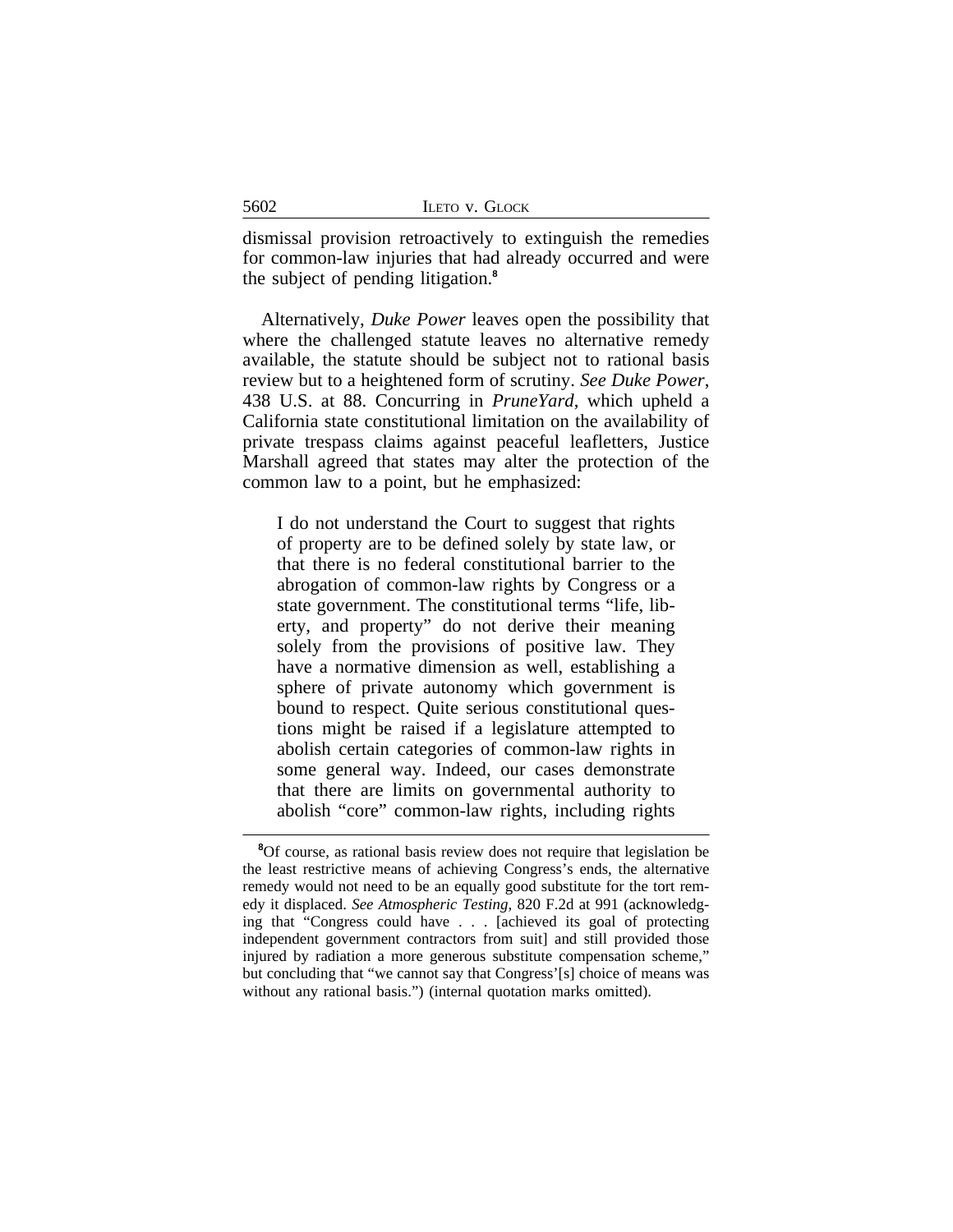|  |  | LETO V. GLOCK |
|--|--|---------------|
|--|--|---------------|

against trespass, at least without a *compelling showing of necessity* or a provision for a *reasonable alternative remedy*.

*PruneYard*, 447 U.S. at 93 (Marshall, J., concurring) (footnote omitted; emphases added). In other words, even though no one has a protected property interest in any particular rule of the common law "entitling him to insist that it shall remain unchanged for his benefit," *White*, 243 U.S. at 198, an individual does have a weighty property interest in having *some* legal means available to redress an injury that would have been compensable at common law. Justice Marshall's concurrence in *PruneYard* suggests this interest may be so weighty as to require not merely a rational relation to a legitimate governmental interest, but a "compelling showing of necessity" — a heightened form of scrutiny. *PruneYard*, 447 U.S. at 93 (Marshall, J., concurring).

# C.

I will not venture further into this unsettled constitutional territory. For purposes of the avoidance canon, it is sufficient to determine that a serious constitutional question exists, and the case law I have just canvassed demonstrates that this is so. *Clark*, 543 U.S. at 381. The majority disagrees, noting that "[t]he dissent does not, and cannot, point to a single case in which we, the Supreme Court, or any sister circuit has held that a federal statute violates substantive due process for the reasons asserted by Plaintiffs." Maj. Op. at 5578. But that is precisely the point of the constitutional avoidance canon — to avoid open questions. As I have explained, the Supreme Court in *Duke Power* expressly left open the question whether "the Due Process Clause . . . requires that a legislatively enacted compensation scheme either duplicate the recovery at common law or provide a reasonable substitute remedy." *Duke Power*, 438 U.S. at 88. *See also PruneYard*, 447 U.S. at 93 (Marshall, J., concurring) (noting that the question whether Congress can constitutionally "abolish certain categories of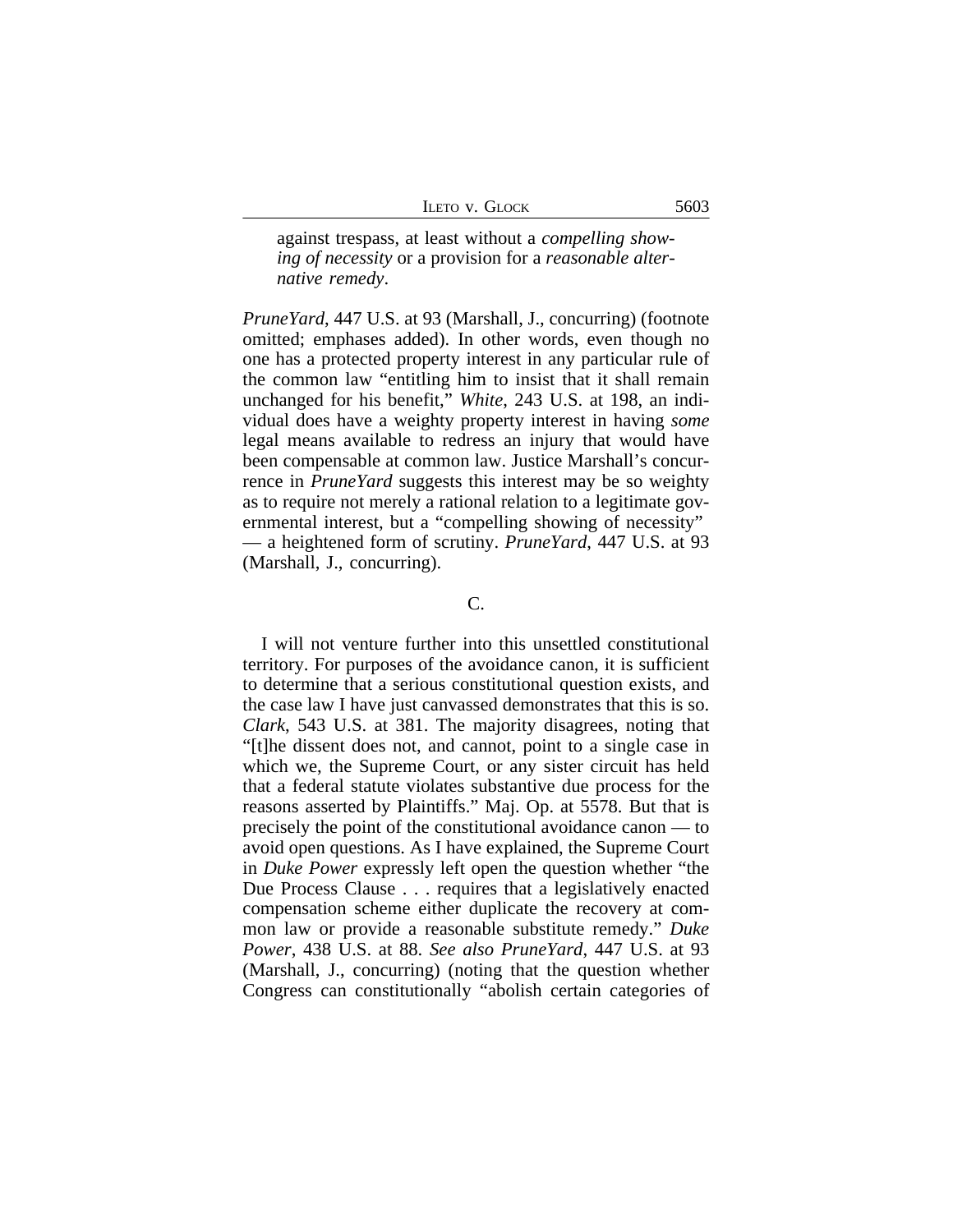|  |  | LETO V. GLOCK |
|--|--|---------------|
|--|--|---------------|

common-law rights in some general way . . . without a compelling showing of necessity or a provision for a reasonable alternative remedy" is unresolved). Nor has this Court ever *upheld* against constitutional challenge a statute with the same sweepingly preclusive effect on state tort remedies as the majority reads the PLCAA to have.**<sup>9</sup>** Precisely *because* we have no precedent to follow in resolving Plaintiffs' substantive due process challenge, we should not do so if we can avoid it.

I therefore cannot join the majority in rejecting on the merits Plaintiffs' substantive due process challenge. The applicable case law does not compel the majority's conclusions that, applying rational basis review, the PLCAA survives review. Nor does it foreclose the possibility that a focused form of rational basis review, taking special account of the retroactivity feature and the lack of any alternative means of redress, or, even, heightened scrutiny applies. Reading the PLCAA to extinguish Plaintiffs' claims without providing any alternative scheme for compensation thus raises serious constitutional questions that neither we nor the Supreme Court have resolved. I do not know how I would resolve these questions if they were unavoidably before me, but I am certain that they are more serious and complex than the majority's brief treatment suggests.

# **II.**

Given my view of the constitutional issue in this case, I am constrained to apply the venerable maxim of statutory interpretation prescribing that where ambiguous statutory language

5604

<sup>&</sup>lt;sup>9</sup>The majority asserts that "scores of cases concerning very similar statutes have held that the statutes do not violate substantive due process principles," Maj. Op. at 5579, but it cites to none. As I have shown above, *supra* note 4, each of the cases on which the majority relies in rejecting Plaintiffs' substantive due process argument involves a statute that is distinguishable from the PLCAA in some significant respect.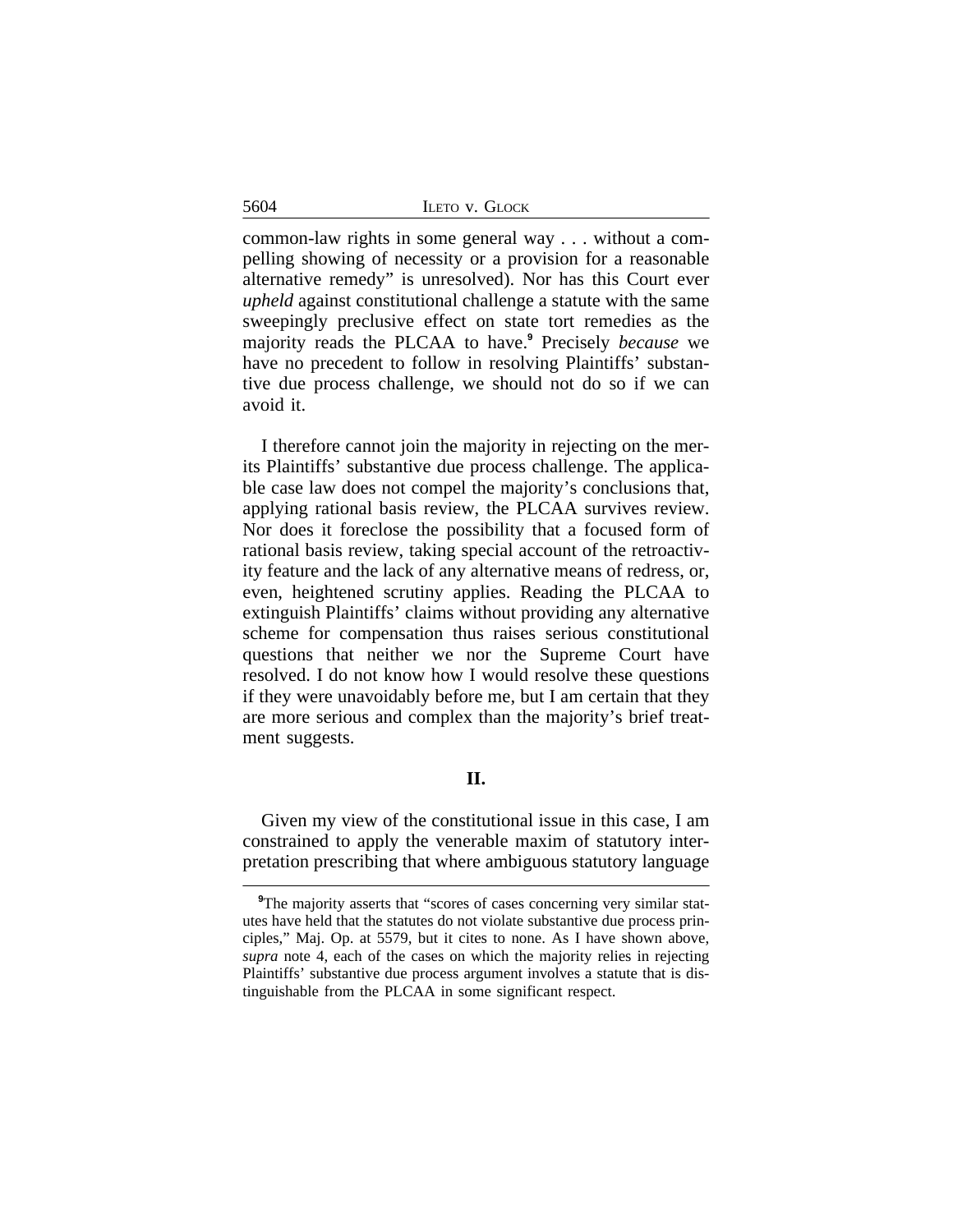| <b>ILETO V. GLOCK</b> | 5605 |
|-----------------------|------|
|-----------------------|------|

is capable of bearing two or more interpretations, courts should adopt the interpretation that does not raise a serious constitutional question "unless such construction is plainly contrary to the intent of Congress." *DeBartolo*, 485 U.S. at 575. *See also INS v. St. Cyr*, 533 U.S. 289, 299-300 (2001) ("[I]f an otherwise acceptable construction of a statute would raise serious constitutional problems, and where an alternative interpretation of the statute is 'fairly possible,' we are obligated to construe the statute to avoid such problems.") (quoting *Crowell v. Benson*, 285 U.S. 22, 62 (1932)).

As I explain below, there is such an alternative interpretation of the PLCAA's predicate exception: one that would avoid raising the substantive due process question altogether, by construing Plaintiffs' state-law causes of action as arising under "statute<sup>[s]</sup> . . . applicable to the sale and manufacture" of firearms. 15 U.S.C. § 7903(5)(A)(iii). This alternative interpretation is not only "fairly possible" in light of the statute's text and legislative history, *see St. Cyr*, 533 U.S. at 300 (internal citation and quotation marks omitted), but also preferable to the majority's reading raising the constitutional questions just outlined.

## A.

The PLCAA's predicate exception creates a carve-out from the PLCAA's mandatory dismissal provision for "action[s] in which a manufacturer or seller of a qualified product knowingly violated a State or Federal statute applicable to the sale or marketing of the product, and the violation was a proximate cause of the harm for which relief is sought." 15 U.S.C.  $§ 7903(5)(A)(iii).$ 

The ambiguity in this provision derives primarily from its use of the word "applicable." As the majority notes, the phrase "applicable to X" can mean, broadly, "capable of being applied to X," or, narrowly, "specifically or even exclusively relevant to X." Construing other statutes and enact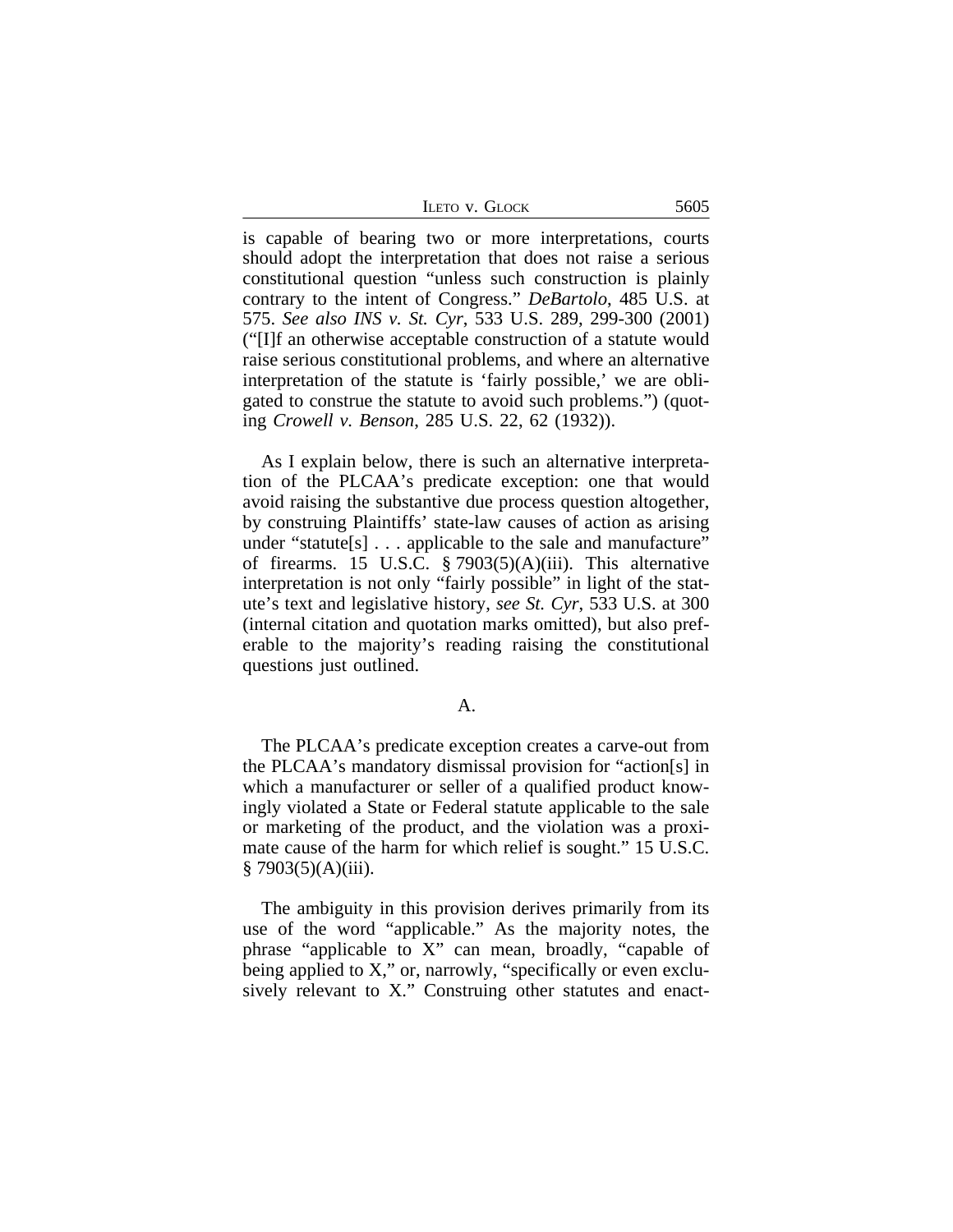5606 ILETO v. GLOCK

ments, courts have read the word "applicable" more broadly or more narrowly, depending upon contextual clues. *See, e.g.*, *Fong v. Glover*, 197 F.2d 710, 711 (9th Cir. 1952); *McGee v. Peake*, 511 F.3d 1352 (Fed. Cir. 2008); *Snyder v. Buck*, 75 F. Supp. 902, 907 (D.D.C. 1948), *vacated on other grounds*, 179 F.2d 466 (D.C. Cir. 1950)). Like the majority, I think case law construing what Congress meant when it used the word "applicable" in other statutes unrelated to the PLCAA does little to illuminate the word's meaning here. *See Fogerty v. Fantasy, Inc.*, 510 U.S. 517, 522-24 (1994). What is clear, at least, is that the predicate exception cannot possibly encompass *every* statute that might be "capable of being applied" to the sale or manufacture of firearms; if it did, the exception would swallow the rule, and no civil lawsuits would ever be subject to dismissal under the PLCAA. I therefore agree with the majority that a limiting principle must be found, and that rather than trying to locate it in the word "applicable" itself, we must look to the predicate exception's surrounding words.

In my view, the key to interpreting the predicate exception is Congress's use of the word "knowingly." 15 U.S.C. § 7903(5)(A)(iii). Generally speaking, a "knowing" violation of a given law requires "proof of [the defendant's] knowledge of the facts that constitute the offense." *Bryan v. United States*, 524 U.S. 184, 193 (1998); *see also* Cal. Penal Code § 7, para. 5 (stating that for purposes of the California Penal Code, "[t]he word 'knowingly' imports only a knowledge that the facts exist which bring the act or omission within the provisions of this code. It does not require any knowledge of the unlawfulness of such act or omission."). Knowing conduct thus stands in contrast to negligent conduct, which typically requires only that the defendant knew *or should have known* each of the facts that made his act or omission unlawful and/ or the harm that was likely to occur.**<sup>10</sup>**

**<sup>10</sup>***See* RESTATEMENT (THIRD) OF TORTS § 3, cmt. g ("To establish the actor's negligence, it is not enough that there be a likelihood of harm; the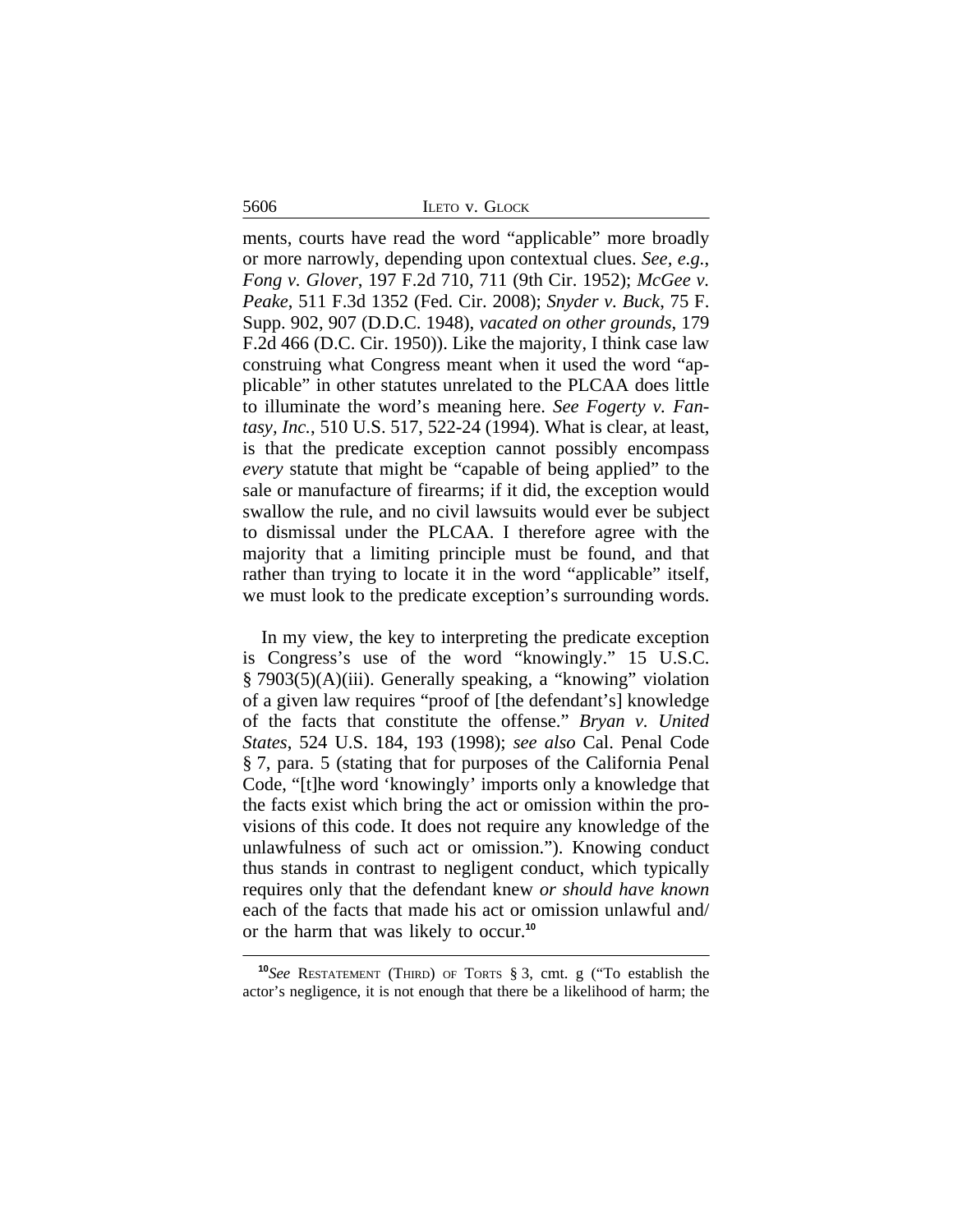| <b>LETO V. GLOCK</b> | 5607 |
|----------------------|------|
|                      |      |

Neither of the California statutes on which Plaintiffs' suit is based requires actual knowledge as a prerequisite for liability. The negligence statute, Cal. Civ. Code § 1714(a), requires as part of the proximate cause analysis that the harm caused by a defendant's act or omission be "reasonably foreseeable." *Lugtu v. Cal. Highway Patrol*, 26 Cal. 4th 703, 716 (2001). A private nuisance under the nuisance statute, Cal. Civ. Code §§ 3479-80, generally requires a showing that the defendant's act caused an "unreasonable invasion of [the plaintiff]'s interest in the free use and enjoyment of [hi]s property." *Hellman v. La Cumbre Golf & Country Club*, 6 Cal. App. 4th 1224, 1230 (1992). This "unreasonableness" factor plays a similar role to the "foreseeability" factor in the negligence context, and California courts have recognized that an action for nuisance will often require functionally the same showing as an action for negligence. *See El Escorial Owners' Ass'n v. DLC Plastering, Inc.*, 154 Cal. App. 4th 1337, 1349 (2007); *Pamela W. v. Millsom*, 25 Cal. App. 4th 950, 954 n.1 (1994); *Lussier v. San Lorenzo Valley Water Dist.*, 206 Cal. App. 3d 92, 103-04 (1988).

That neither Cal. Civ. Code § 1714 nor Cal. Civ. Code §§ 3479-80 requires knowing conduct is not the end of the inquiry. The PLCAA's predicate exception does not limit its application to suits for "violations of State or Federal statutes that require knowing conduct"; rather, it applies to suits for "knowing[ ] violation[s] [of] . . . State or Federal statute[s]." 15 U.S.C. § 7903(5)(A)(iii). The difference is material: The PLCAA's actual knowledge requirement can quite reasonably be read to create a mental-state overlay, a heightened requirement that a plaintiff must meet if his lawsuit is to proceed

likelihood must be foreseeable to the actor at the time of conduct. Foreseeability often relates to practical considerations concerning the actor's ability to anticipate future events or to understand dangerous conditions that already exist. In such cases, what is foreseeable concerns what the actor 'should have known.' ").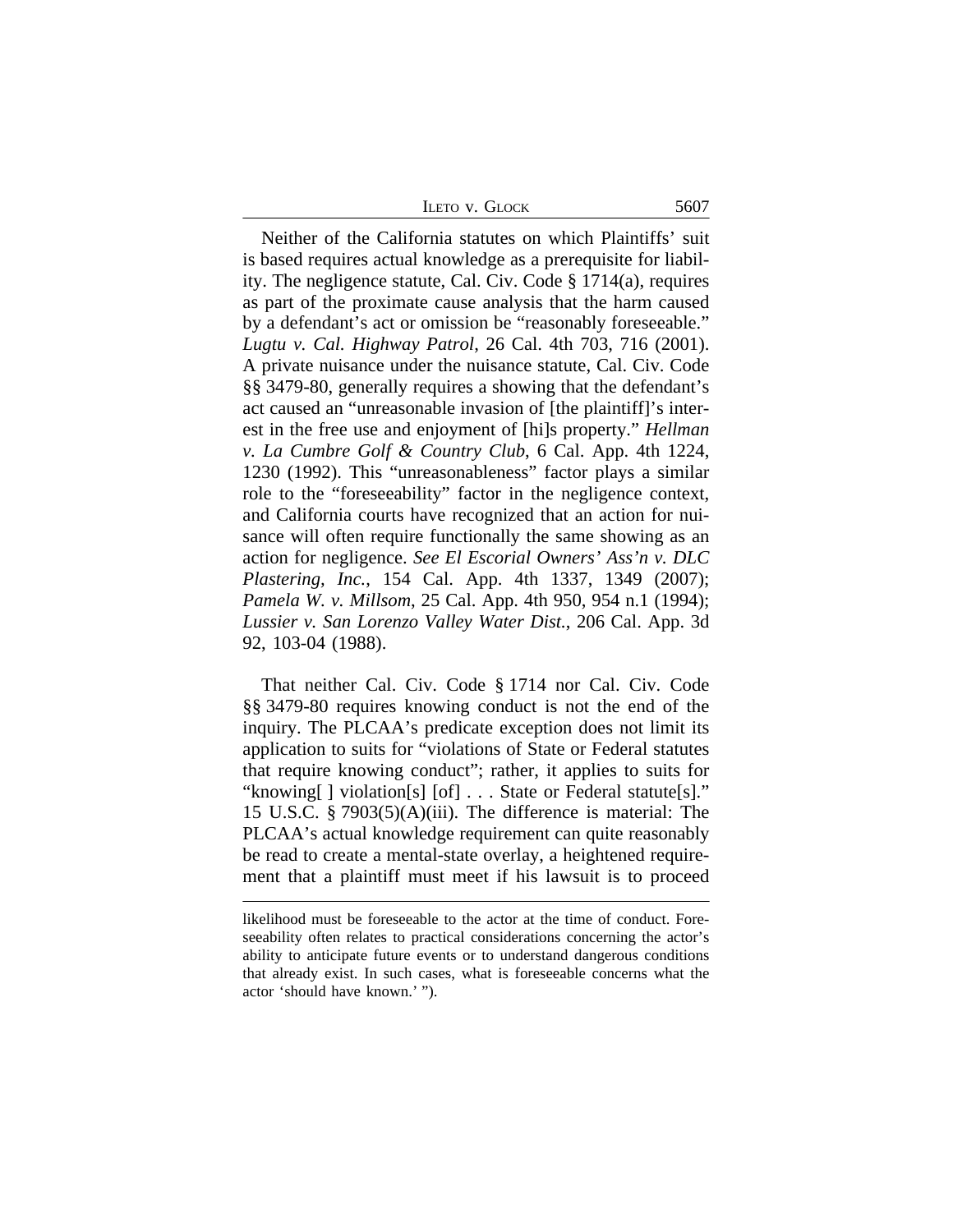|  | LETO V. GLOCK |
|--|---------------|
|  |               |

under the new PLCAA regime, regardless of whether the underlying statute requires such a mens rea.**<sup>11</sup>**

Plaintiffs here allege that Defendants knowingly committed a range of acts in violation of California negligence and nuisance law. Specifically, they allege that "Defendants . . . *knowingly* participate in and facilitate the secondary market where persons who are illegal purchasers[, including Furrow,] . . . obtain their firearms," First Amended Complaint ("FAC") ¶ 31 (emphasis added), and that "Defendant[s] . . . select and develop distribution channels that they *know* regularly provide guns to criminals and underage end users . . . [and, despite information from government crime trace reports, *knowingly* supply a range of disreputable distributors, dealers, gun shops, pawnshops, gun shows, and telemarketers in the State of California . . . ." *Id.* ¶ 32 (emphases added).**12** Plain-

**<sup>12</sup>**Further, Plaintiffs' complaint alleges that "the easy availability of firearms for criminal purposes is a direct, *known* result of [D]efendants' marketing and distribution policies and practices." FAC ¶ 58 (emphasis added). Although the Bureau of Alcohol, Tobacco and Firearms has "reported . . . that . . . about 1% [of dealers nationwide] account for over half of the successfully traced guns used in crime," *id*. ¶ 49, and although ATF regularly forwards Defendants crime-trace data on particular distributors and dealers, Defendants "*choose* not to use the data . . . to change their

<sup>&</sup>lt;sup>11</sup>I note, in addition, that Congress's use of the word "violation" does not necessarily suggest a distinction between common-law-based duties and legislatively-imposed duties. *Cf. Riegel v. Medtronic, Inc.*, 128 S.Ct. 999, 1008 (2008) ("Congress is entitled to know what meaning this Court will assign to terms regularly used in its enactments. Absent other indication, reference to a State's [']requirements['] includes its common-law duties. . . . [C]ommon-law liability is premised on the existence of a legal duty, and a tort judgment therefore establishes that the defendant has *violated a state-law obligation*.") (emphasis added); *Medtronic, Inc. v. Lohr*, 518 U.S. 470, 486, 495 (1996) (plurality opinion) (holding that § 360k of the Medical Device Amendments, which preempts "any requirement (1) which is different from, or in addition to, any requirement applicable under this chapter to the device," does not "den[y] Florida the right to provide a traditional damages remedy for *violations of common-law duties* when those duties parallel federal requirements.") (emphasis added).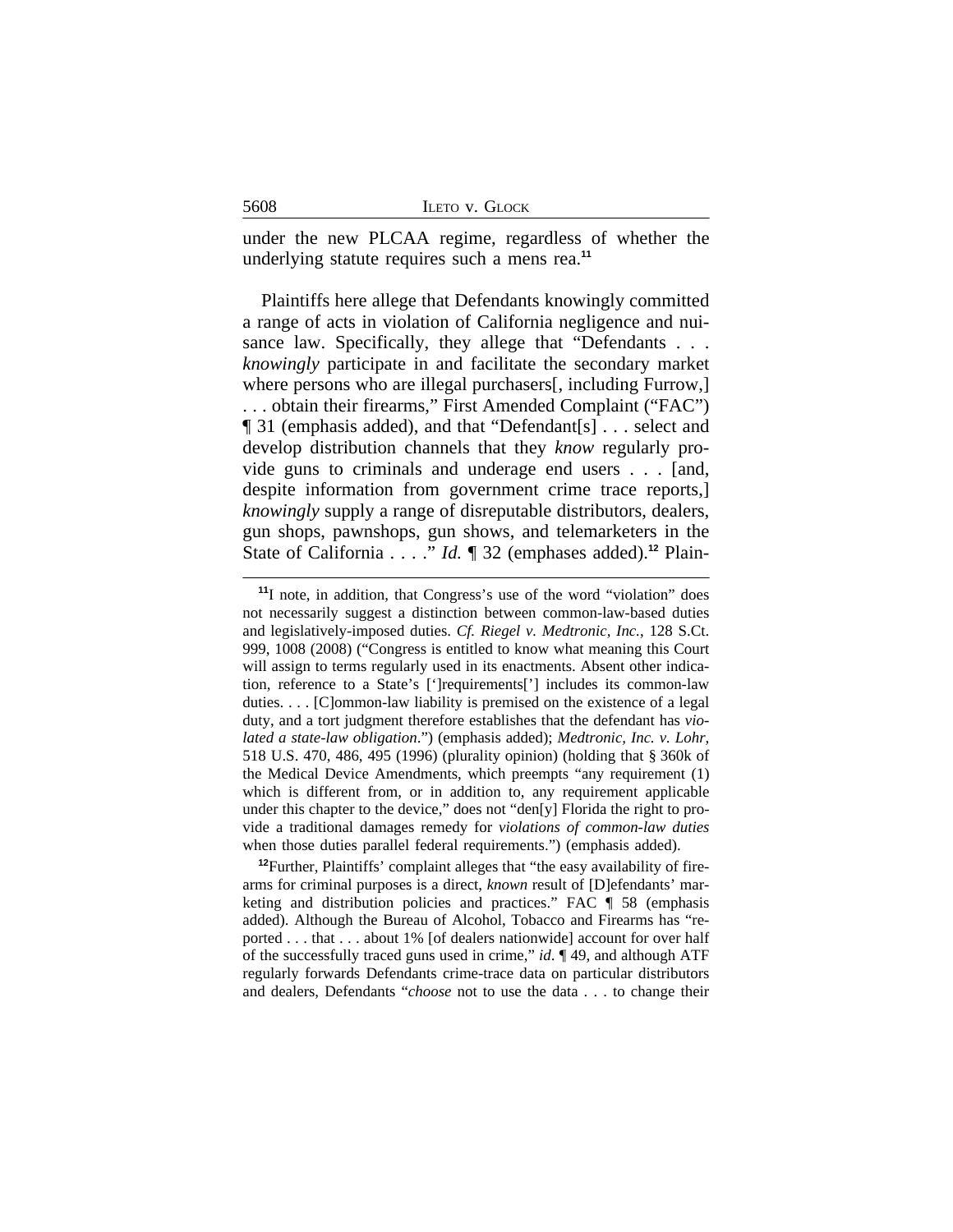5609

tiffs also allege that Defendants intentionally flood police departments with frequent waves of upgrades, enabling Defendants to resell police departments' retired models on the secondary market. And Plaintiffs allege that "Defendants have full *knowledge* that their policies and practices will and regularly do result in substantially increased levels of firearms use in crime . . . in California, and that their conduct . . . [unreasonably] interferes with the public safety, health or peace . . . . " *Id*. ¶ 126-29 (emphasis added).

With their allegations, Plaintiffs are not imputing vicarious liability to Defendants for Furrow's unlawful acts. Rather, they are alleging that Defendants themselves knowingly engaged in unlawful conduct: dangerous distribution and marketing practices, and the knowing maintenance of a nuisance. And while the majority is correct that Furrow's shooting was the last link in the causal chain that occasioned Plaintiffs' suit, *see* Maj. Op. at 5554 n.1, the violations of law for which Plaintiffs seek redress as against Defendants Glock and RSR are separate from the violations of law that Furrow himself committed. In other words, Plaintiffs advance a theory of direct liability, not vicarious liability, against Defendants. Their cause of action is premised on the allegation that Defendants' own wrongful conduct proximately caused them harm.**<sup>13</sup>**

marketing and distribution practices to reduce the foreseeable risk that their firearms will become possessed by prohibited persons." *Id*. ¶ 66 (emphasis added). Further, Plaintiffs allege, Defendant manufacturers choose not to train their dealers, *id.* ¶ 77, or to cut off contracts with distributors who sell to dealers with disproportionately high sale-to-crime rates. *Id*. ¶ 72. Defendants also allegedly market their products to appeal to prospective purchasers with criminal intent, emphasizing characteristics such as easy concealability and rapid fire capability. *Id.* ¶ 81-88.

**<sup>13</sup>**In this respect, the case law concerning suits against municipalities under 42 U.S.C. § 1983 may provide a useful analogy, as it throws the distinction between direct liability and respondeat superior — a type of vicarious liability — into sharper relief. Under *Monell v. Dep't of Soc. Servs.,* 436 U.S. 658 (1978), "a municipality cannot be held liable solely because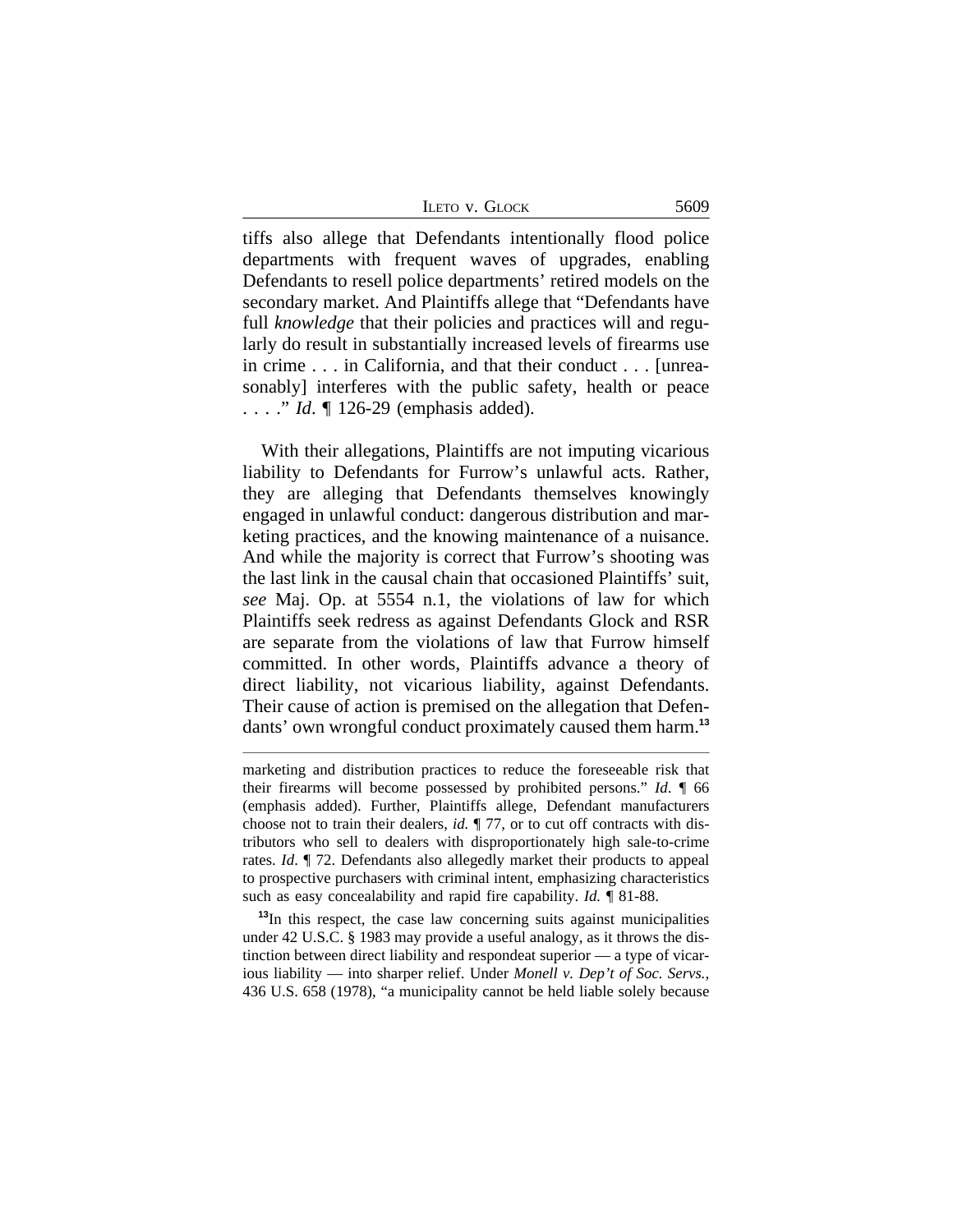|  | LETO V. GLOCK |
|--|---------------|
|  |               |

5610

One could quarrel with Plaintiffs' theory of causation, to be sure, and perhaps they would lose on summary judgment or at trial. But this Court determined on a prior appeal that Plaintiffs have properly stated violations of California law (including satisfying the statutes' requirement of proximate cause) for purposes of surviving a motion to dismiss, *see Ileto v. Glock*, 349 F.3d 1191, 1194 (9th Cir. 2003), and that holding is the law of the case. Maj. Op. at 5558 & n.2. The question now before us is whether, assuming that Plaintiffs have stated violations of California law, they have also alleged sufficient facts to come within the PLCAA's predicate exception and avoid its mandatory dismissal requirement.

At the time Plaintiffs' complaint was originally filed, the PLCAA had not yet been enacted. So, by alleging that Defendants had actual knowledge of the impact of their intentional actions rather than that the impact was reasonably foresee-

Suppose, for example, that a municipality maintains a policy of hiring police officers without running criminal background checks on them or providing firearms training, and that it knows several of its officers have committed violent crimes in the course of duty in the past. If a police officer hired and retained under this policy then shoots and kills a group of innocent bystanders, the municipality would not be liable to the victims for the *shooting* on a respondeat superior theory, but it would be directly liable for its *own* wrongful act: maintaining a policy of inadequate screening and supervision with "deliberate indifference" to the risk of harm that policy created. *See Bd. of County Commissioners of Bryan County, Oklahoma v. Brown*, 520 U.S. 397 (1997). The violations are distinct, even though the same act — the shooting — occasions the victim's suit.

it employs a tortfeasor — or, in other words, a municipality cannot be held liable under § 1983 on a respondeat superior theory." *Id*. at 691. But, *Monell* held, a municipality can be held *directly* liable for a violation of the Constitution or a federal law under § 1983 if its own "policy or custom . . . inflicts the injury[.]" *Id.* at 694. Later cases have clarified that a municipality will be liable for a policy of inadequate training or supervision of police officers only if the policy "reflects a 'deliberate' or 'conscious' choice by a municipality" not to avoid the risk of harm. *City of Canton, Ohio v. Harris*, 489 U.S. 378, 389 (1989).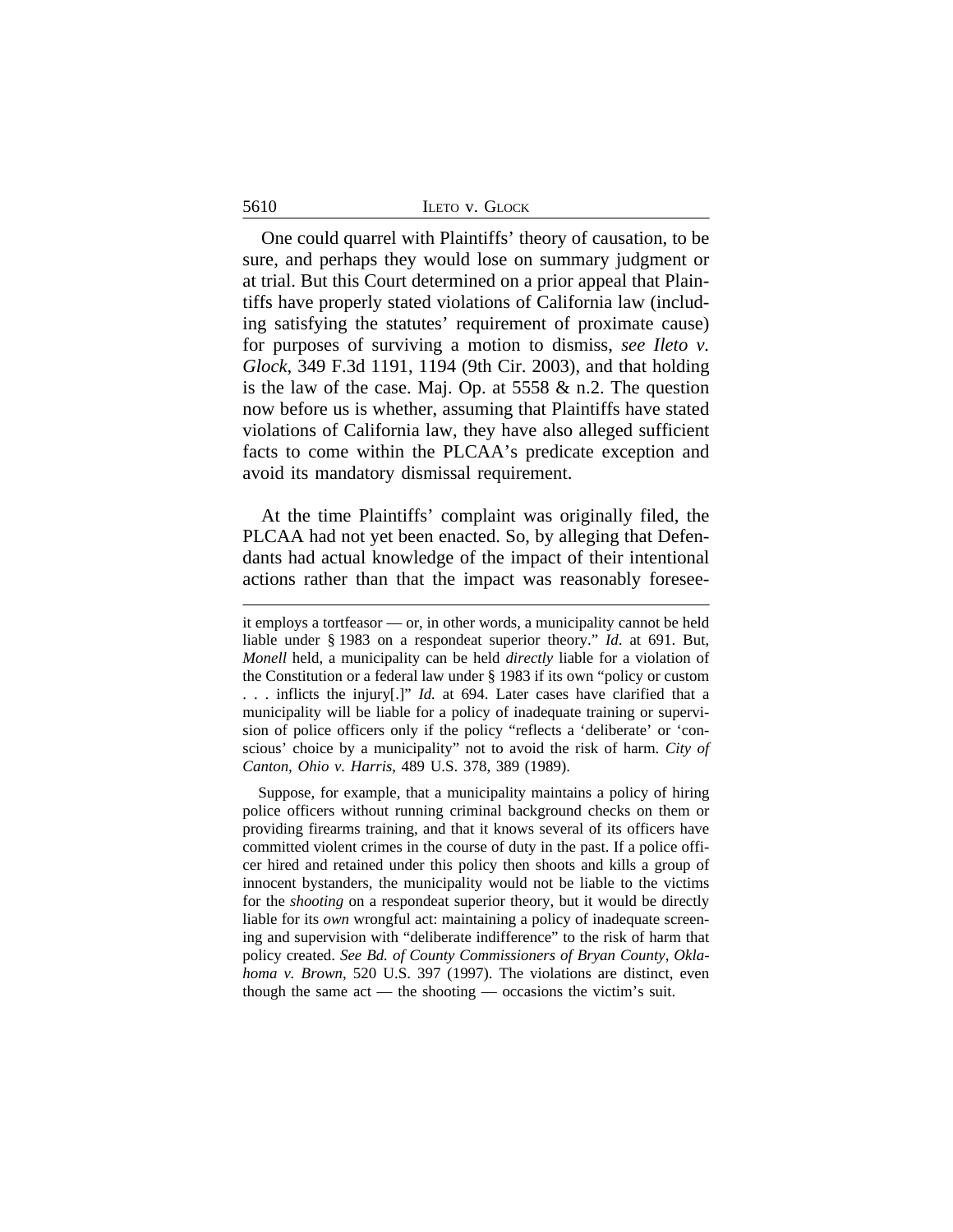| LETO V. GLOCK |
|---------------|
|               |

able, Plaintiffs put forward more than they needed to state a claim under the California statutes.**<sup>14</sup>** When Congress passed the PLCAA in 2005, though, it effectively raised the bar concerning what Plaintiffs must allege to avoid a motion to dismiss. As a result, even when the underlying state statute does not itself require "knowing" action, plaintiffs must now allege and, ultimately, prove such actions to survive PLCAA preemption.**<sup>15</sup>**

In short, Plaintiffs have presciently undertaken to prove that Defendants knew the impact of their actions and undertook them anyway, even though the underlying state statutes require only that Defendants should have known, and not that they actually knew, the impact of their actions. Because Plaintiffs have adequately and specifically pleaded actual knowledge, they have shown "knowing[ ] violat[ions]" of the

**<sup>14</sup>**I note, in this respect, that California courts do recognize "an aggravated form of negligence," sometimes called "willful misconduct," for which the "pleading requirements are similar to negligence but stricter": A plaintiff must show "(1) actual or constructive knowledge of the peril to be apprehended, (2) actual or constructive knowledge that injury is a probable, as opposed to a possible, result of the danger, and (3) conscious failure to act to avoid the peril." *Berkley v. Dowds*, 152 Cal. App. 4th 518, 526-28 (2007) (internal alterations, quotation marks, and citations omitted). The PLCAA, on my reading, would require something slightly more onerous: a showing of actual, not constructive, knowledge of all the elements that establish a violation of law.

**<sup>15</sup>**When Congress is acting in an area over which it has constitutionally delegated authority, there is nothing particularly unusual about a federal statute adding to the proof burdens that would be applicable under state law. *See*, *e.g.*, *Gorman v. Wolpoff & Abrahamson, LLP*, 552 F.3d 1008, 1025-27 (9th Cir. 2009) (holding that the Fair Credit Reporting Act permits state defamation claims to avoid preemption, if at all, only if plaintiffs plead and prove "malice or willful intent," a mens rea not inherent in most state defamation actions); *800 Adept, Inc. v. Murex Securities, Ltd.*, 539 F.3d 1354, 1369 (Fed. Cir. 2008) ("State tort claims against a patent holder, including tortious interference claims, based on enforcing a patent in the marketplace, are 'preempted' by federal patent laws, unless the claimant can show that the patent holder acted in 'bad faith' in the publication or enforcement of its patent.").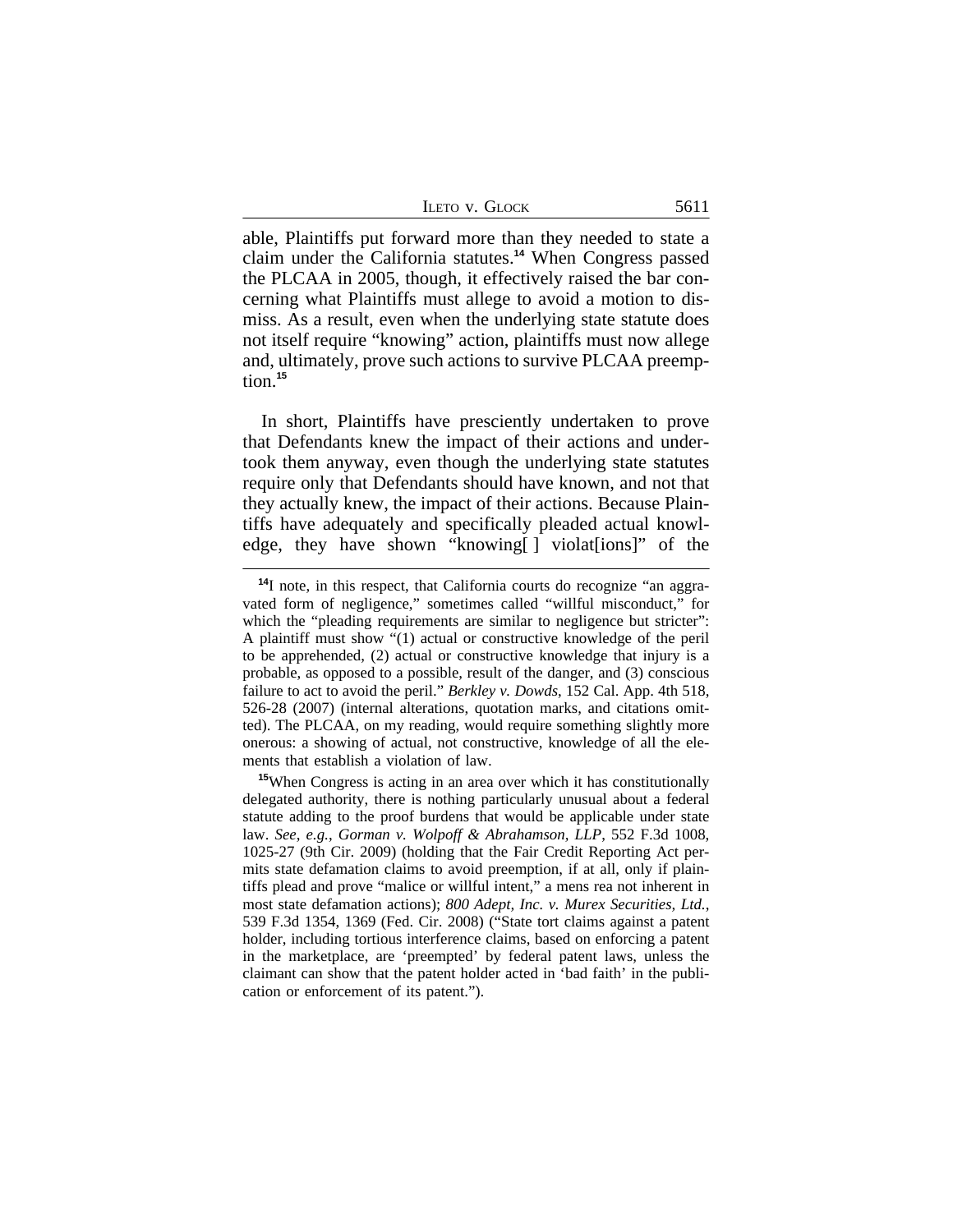California statutes that form the basis for their suit. 15 U.S.C. 7903(5)(A)(iii).

Understanding the phrase "knowingly violated" as imposing a heightened pleading requirement for litigants who seek to come within the predicate exception thus gives sense and structure to an otherwise ambiguous provision. 15 U.S.C.  $7903(5)$ (A)(iii). Having located the predicate exception's limiting factor, it makes sense to read the term "applicable" broadly, encompassing statutes that are "capable of being applied" to the sale or marketing of firearms, as Cal. Civ. Code §§ 1719 and 3479-80 certainly are.

My interpretation of the predicate exception is fully consistent with surrounding provisions of the PLCAA's text. Unlike the majority, I read the PLCAA's text as strongly supporting the view that the Act's purpose is to protect firearms manufacturers and sellers from liability for acts solely those of third parties.

First, according to the PLCAA's "Purposes" section, the purpose of the Act is "[t]o prohibit causes of action against manufacturers [and sellers] . . . for the harm *solely* caused by the criminal or unlawful misuse of firearm products or ammunition products by others." 15 U.S.C. § 7901(b)(1) (emphasis added). The majority ignores Congress's use of the word "solely," reading this provision to suggest that Congress's intention was "to preempt common-law claims, such as general tort theories of liability." Maj. Op. at 5564. I disagree. The purpose articulated at  $\S$  7901(b)(1) is, by its own terms, not to reject tort theories of liability in *general*, but rather to prevent claims alleging strict or vicarious liability.

Indeed, the PLCAA repeatedly describes the sorts of lawsuits with which Congress was concerned as lawsuits based particularly on vicarious liability theories. *See* 15 U.S.C.

B.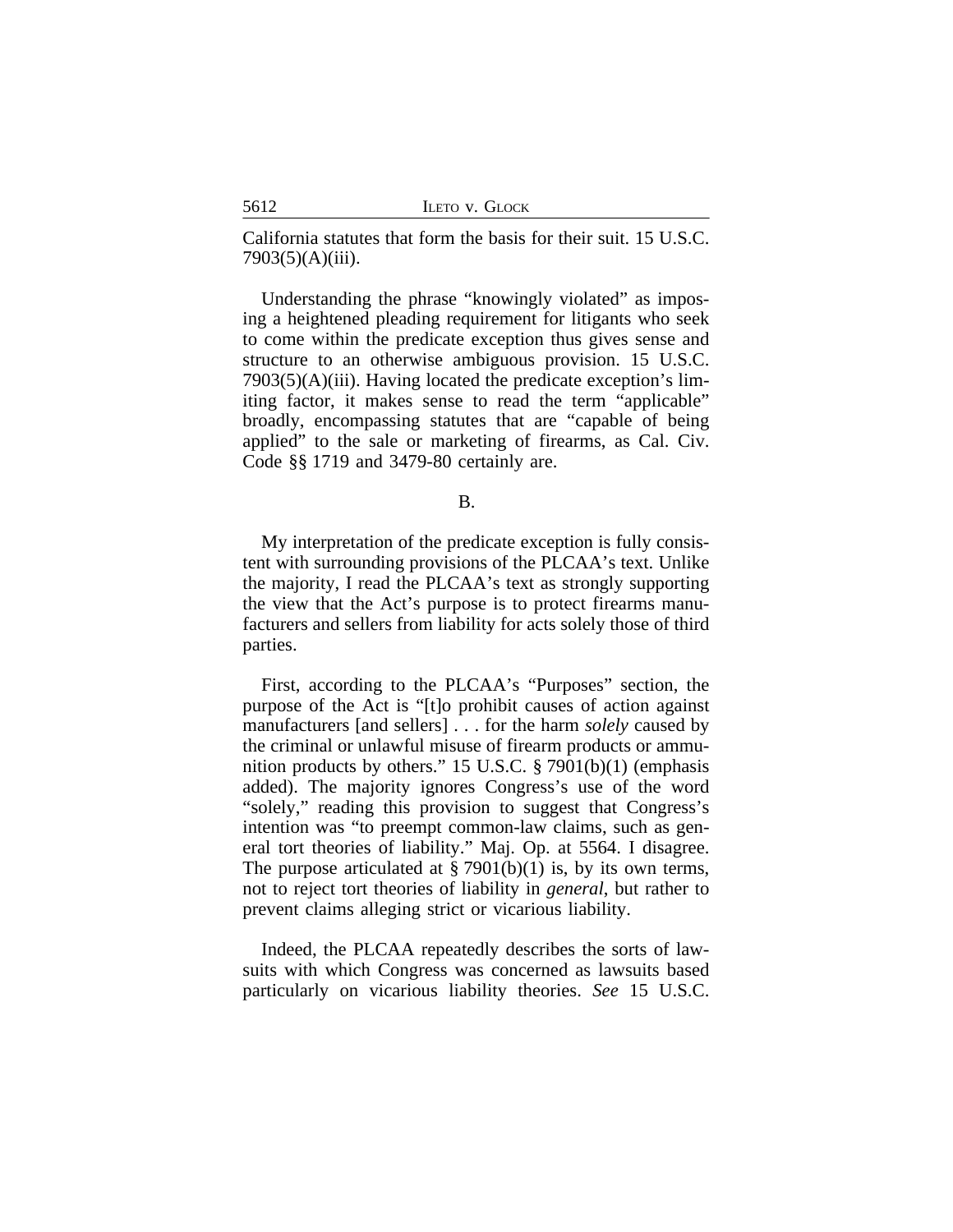|  |  |  | Leto v. Glock |  |
|--|--|--|---------------|--|
|--|--|--|---------------|--|

§§ 7901(a)(3) ("harm caused by the misuse of firearms by third parties");  $7901(a)(5)$  ("harm caused by those who criminally or unlawfully misuse firearm products or ammunition products that function as designed and intended");  $7901(a)(6)$ ("harm that is solely caused by others"). Reading the predicate exception to encompass only lawsuits alleging that defendants themselves knowingly engaged in unlawful conduct is fully consistent with this purpose, as such a reading would preclude the filing of suits that allege liability arising solely out of acts taken by third parties which the defendants failed to correct or prevent.

Second, the majority notes that the PLCAA elsewhere speaks of "Federal, State, and local laws" that "heavily regulate []" the manufacture and sale of firearms, 15 U.S.C. § 7901(a)(4), and it concludes that Congress likely had only this narrow subset of laws (apparently, firearm-specific laws and regulations) in mind when drafting the predicate exception as well. Maj. Op. at 5566. I draw precisely the opposite conclusion from Congress's choice of language in § 7901(a)(4). That subsection speaks of "Federal, State, and local *laws*" (not "statutes") that "heavily *regulate*[ ]" (rather than "apply to") firearms. *Id*. § 7901(a)(4) (emphases added). If Congress had intended the predicate exception to reach only those statutes *specifically regulating* the sale or marketing of firearms, to which it appears  $\S 7901(a)(4)$  refers, surely the more straightforward way to do so would be to mirror the language of § 7901(a)(4) more closely. *See Boise Cascade Corp. v. United States Envtl. Prot. Agency*, 942 F.2d 1427, 1432 (9th Cir.1991) ("[W]e presume that words used more than once in the same statute have the same meaning."). Instead, Congress chose to use the broader phrase "State or Federal statute[s] applicable to the sale or marketing of [firearms]" in the predicate exception. *Id.* § 7903(5)(A)(iii). If any inference can be drawn from this difference in language, it is not that § 7901(a)(4) and § 7903(5)(A)(iii) should be read as coterminous, as the majority suggests, but that they should be read differently. *See Tang v. Reno*, 77 F.3d 1194, 1197 (9th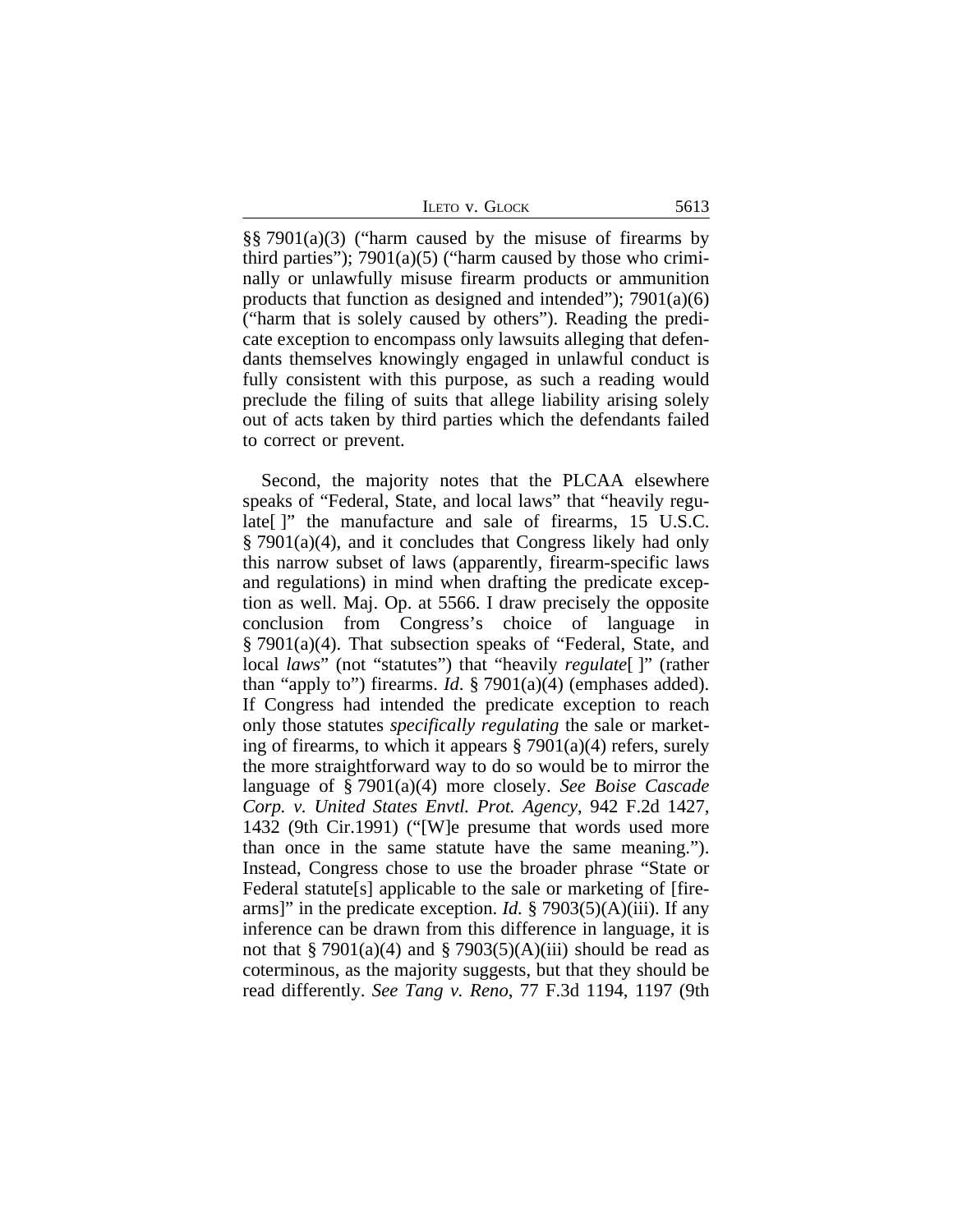Cir. 1996) ("[W]here Congress includes particular language in one section of a statute but omits it in another section of the same Act, it is generally presumed that Congress acts intentionally and purposely in the disparate inclusion or exclusion.").

Third, the majority states that "Congress'[s] intention to create national uniformity" — an intention to which the PLCAA adverts only indirectly, in the "Purposes" section at 15 U.S.C. § 7901(b)(4) ("[t]o prevent . . . unreasonable burdens on interstate . . . commerce") — is incompatible with a reading of the predicate exception that would allow Plaintiffs' claims to survive. Maj. Op. at 5566. I disagree here as well. Reading the predicate exception to impose an actual knowledge requirement on litigants *does* create a nationally uniform baseline standard of liability. At the same time, this reading also accommodates another of the PLCAA's stated purposes — "preserv[ing] and protect[ing] the important principles of federalism [and] State sovereignty," 15 U.S.C. § 7901(b)(6) — by allowing the continued enforcement of state laws that, like California's, reflect the considered policy choices of the legislature. It is worth noting, in this regard, that the California Penal Code specifically states that the unlawful possession of a firearm is a nuisance. *See* Cal. Penal Code § 12028(b). And several years after Defendants committed the acts alleged in Plaintiffs' complaint, the California legislature amended the negligence statute to specify that "[t]he design, distribution, or marketing of firearms and ammunition is not exempt from the duty to use ordinary care and skill that is required by this section." Cal. Civ. Code § 1714(a); *see also* A.B. 496, 2002 Cal. Legis. Serv. 906 (West) (2002).

I therefore conclude that the PLCAA's text is fully consistent with the reading of the predicate exception I have suggested: that "statute[s] applicable to the sale or marketing of [firearms]" includes any statutes capable of being applied to the sale or marketing of firearms, but that to proceed under the exception, litigants must allege that defendants "know-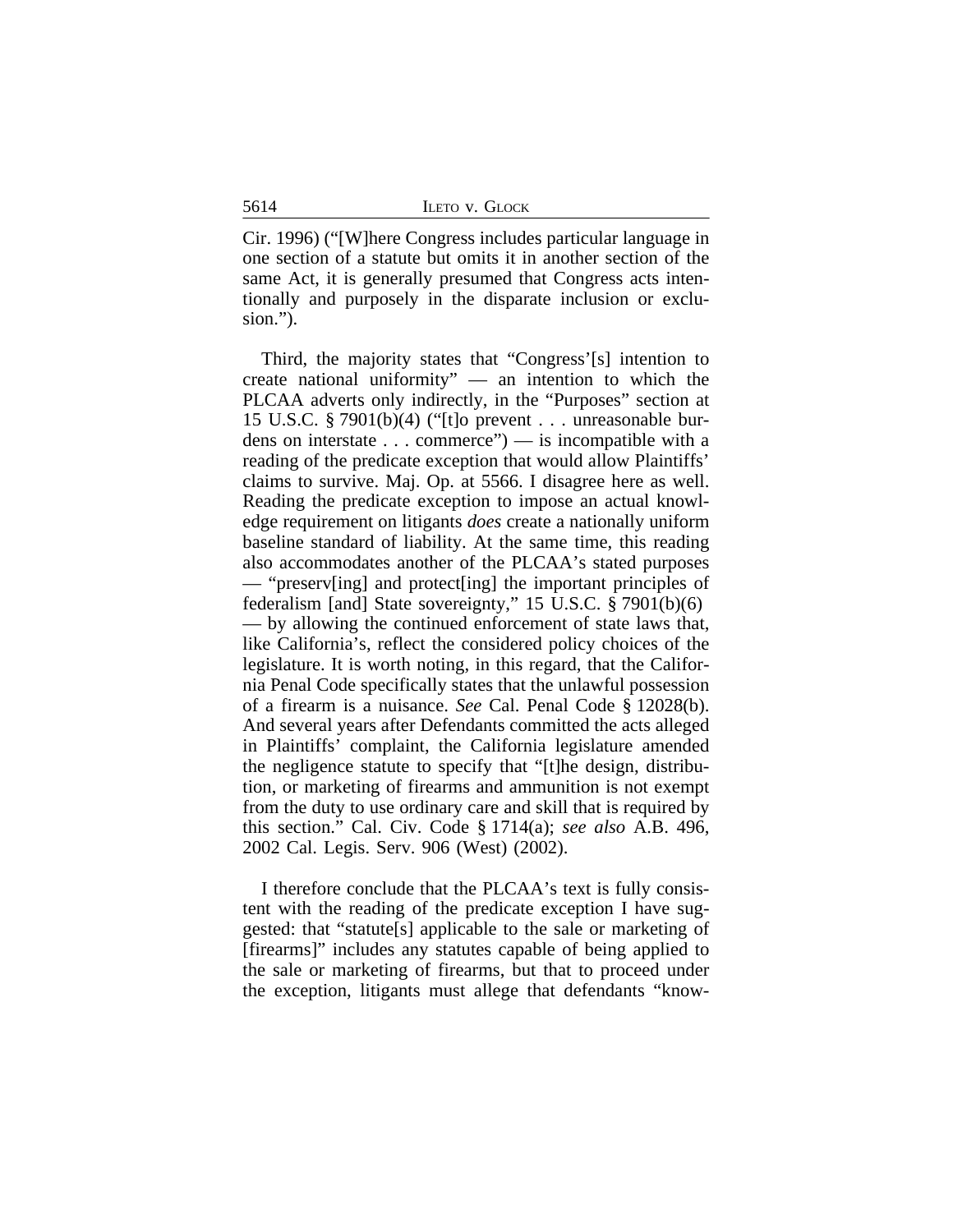ILETO V. GLOCK 5615

ingly violated" those statutes. 15 U.S.C. § 7903(5)(A)(iii). Far from "ignor[ing] the text and purpose of [the] statute," *see* Maj. Op. at 5568 n.8 (quoting *Boumediene v. Bush*, 128 S. Ct. 2229, 2271 (2008)), I think this to be an entirely fair reading of the PLCAA.

C.

*DeBartolo* counsels that courts employing the canon of constitutional avoidance look not only to the statutory text, but also to the legislative history, to ensure that their reading of the statute is not contrary to Congress's clear intent. *DeBartolo*, 485 U.S. at 583-84; *see also Catholic Bishop*, 440 U.S. at 504. Unlike the majority, I read the PLCAA's legislative history not to foreclose the reading I suggest here, but rather in large part to support it.

Senator Sessions, one of the bill's leading supporters, stated that "[t]his bill is incredibly narrow. It only forbids lawsuits brought against lawful manufacturers and sellers of firearms or ammunition if the suits are based on criminal or unlawful misuse of the product by a third party." 151 Cong. Rec. S8908 (July 26, 2005) (statement of Sen. Sessions). Reading through the legislative history, it becomes clear that like Senator Sessions, the bill's supporters broadly understood that the PLCAA would not do away with all tort liability, but rather that it would (1) limit firearms manufacturers or sellers' tort liability to their *own conduct*, not the conduct of third parties (thus imposing a narrow view of foreseeability and proximate cause), and (2) impose an extra "knowledge" requirement on state-defined duties of care.**<sup>16</sup>** The bill was viewed essentially

**<sup>16</sup>***See, e.g.,* 151 Cong. Rec. S9088 (July 27, 2005) (statement of Sen. Craig) ("[This bill] does not prevent [gun manufacturers and sellers] from being sued for their own misconduct. This bill only stops one extremely narrow category of lawsuits[:] lawsuits that attempt to force the gun industry to pay for the crimes of third parties over whom they have no control. We have tried to make that limitation as clear as we possibly can  $\dots$  ");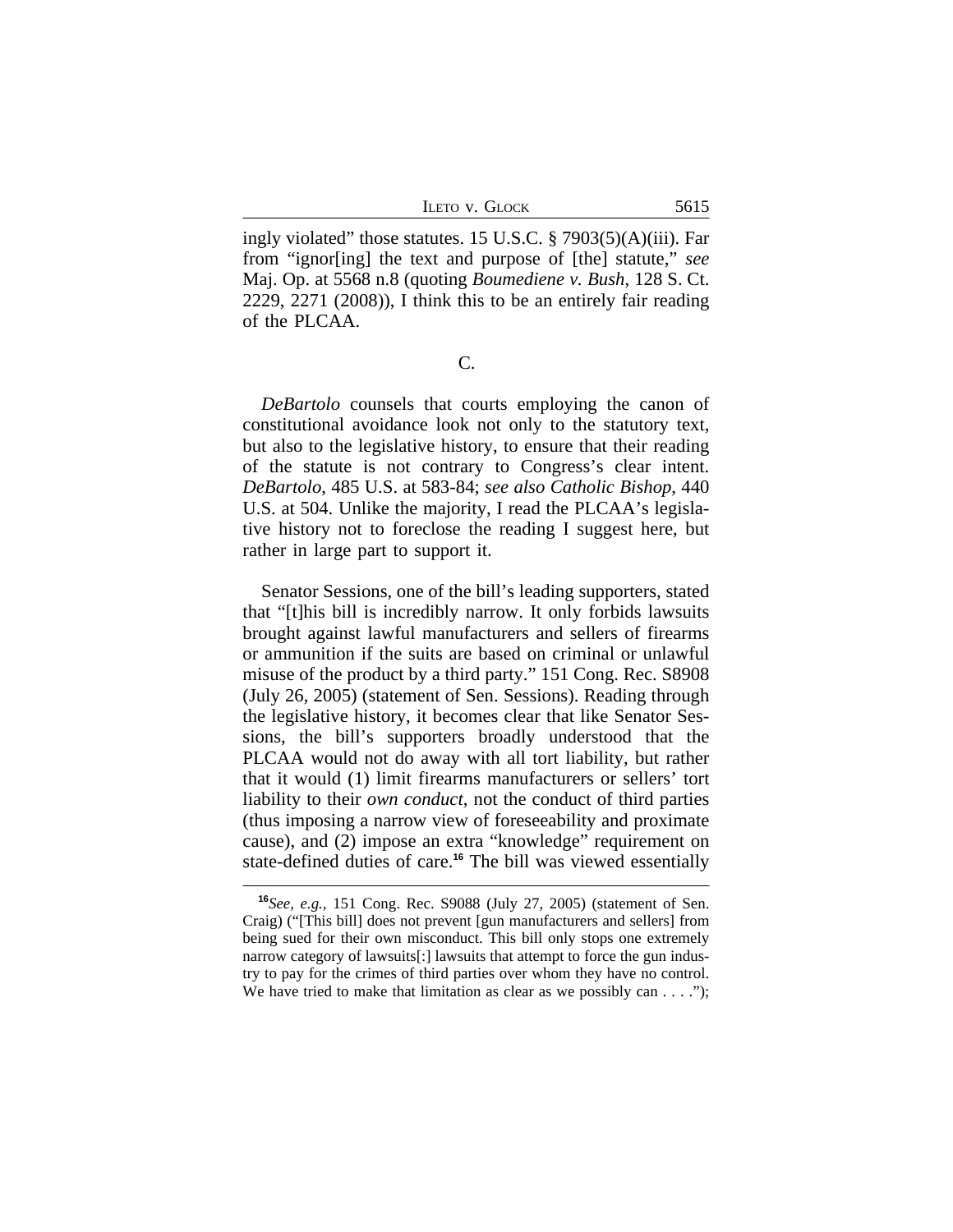|  | LETO V. GLOCK |
|--|---------------|
|  |               |

as a tort-reform measure, aimed at restraining the supposed expansion of tort liability beyond its "traditional []" boundaries, 151 Cong. Rec. S8910 (July 26, 2005) (statement of Sen. Sessions), particularly by "activist judge[s]" and municipalities suing the gun industry on public nuisance and strict liability theories. *Id.* at S8911.**<sup>17</sup>** Suits for the wrongful acts of

*id.* (statement of Sen. Craig) ("This bill responds to a series of lawsuits filed primarily by municipalities to shift the financial burden for criminal violence onto the law-abiding business community. These suits are based on a variety of legal theories. . . . seeking to hold gun manufacturers and sellers liable for the cost of injuries caused by people over whom they have no control — criminals who choose to use firearms illegally."); *id.* at S9089 (statement of Sen. Craig) ("This is not a gun industry immunity bill. It prohibits one kind of lawsuit[:] a suit trying to fix the blame of a third party's criminal acts or misdeeds on the manufacturer or the seller of the firearm used in that crime."); 151 Cong. Rec. S8908-11 (July 26, 2005) (statement of Sen. Sessions) ("Manufacturers and sellers are still responsible for their own negligent or criminal conduct . . . ." ); *id*. ("It is simply wrong . . . to allow those manufacturers who comply with the many rules we have set forth . . . to be sued for intervening criminal acts . . . . [But] [i]f they knew, if they had reason to know, if they were negligent in going through the requirements of the law or failed to do the requirements of the law, they can [still] be sued [despite the PLCAA]"); *id*. at S8911 (statement of Sen. Sessions) ("Plaintiffs can go to court if the gun dealers do not follow the law, if they negligently sell the gun, if they produce a product that is improper or they sell to someone they know should not be sold to or did not follow steps to determine whether the individual was [eligible] to buy[ ] a gun."); 151 Cong. Rec. S9226 (July 28, 2005) (statement of Sen. Graham) ("What . . . [this bill will prohibit are suits that seek] under a gross negligence or simple negligence standard [to] create a duty on the part of sellers and manufacturers for an event that they can't control which is the intentional misuse of a weapon to commit a crime . . . ." ).

**<sup>17</sup>***See* 151 Cong. Rec. S9088 (July 27, 2005) (statement of Sen. Craig) ("This bill responds to a series of lawsuits filed primarily by municipalities to shift the financial burden for criminal violence onto the law-abiding business community."); *id.* at S9088-89 (statement of Sen. Craig) (characterizing the "junk lawsuits" that the PLCAA would prohibit as threatening to "reverse a longstanding legal principle in this country . . . that manufacturers of products are not responsible for the criminal misuse of those

5616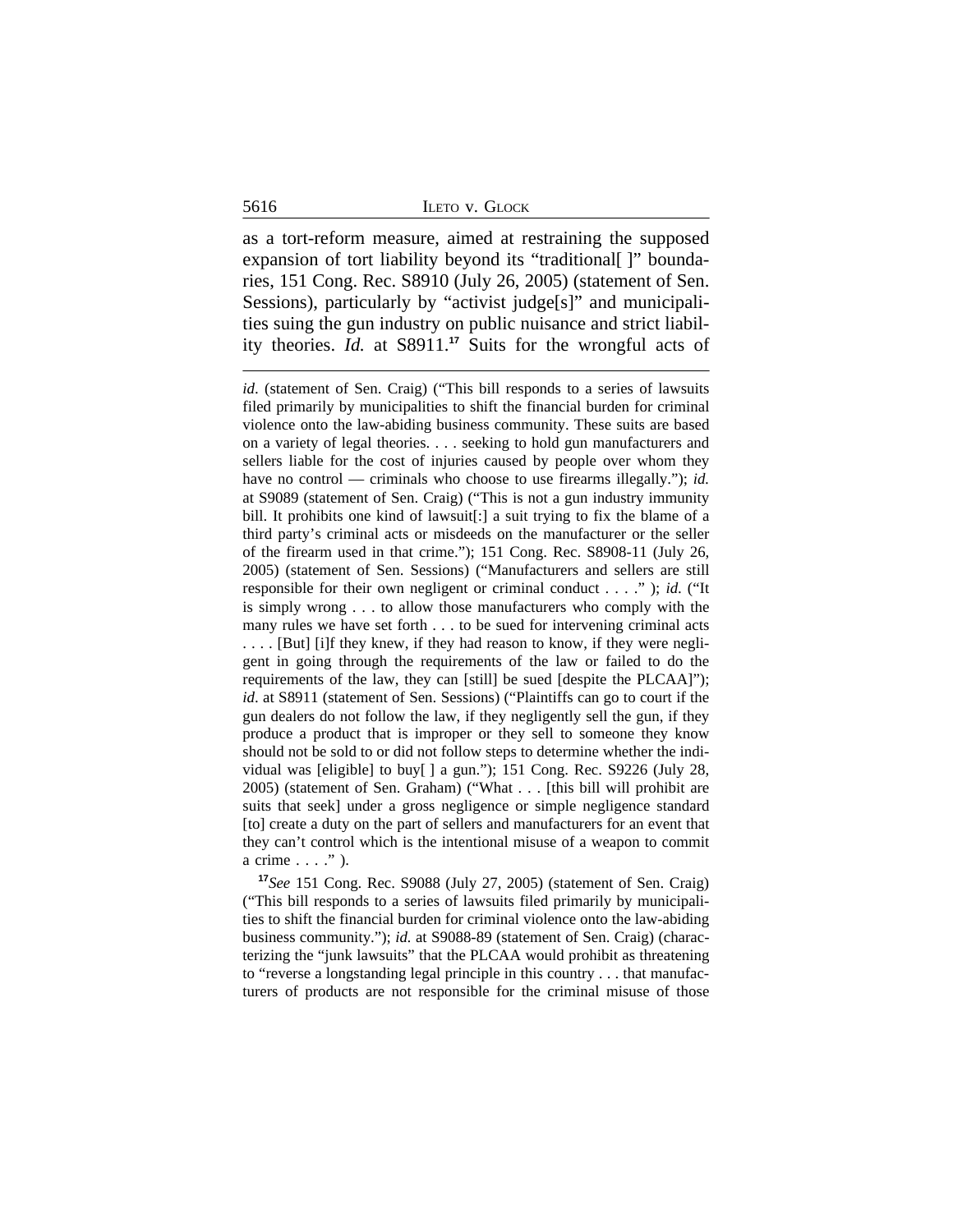|  |  | LETO V. GLOCK |
|--|--|---------------|
|--|--|---------------|

firearms manufacturers and sellers themselves were not the focus of the dismissal provision.

I recognize, of course, that individual legislators at times suggested divergent views of what sorts of lawsuits the PLCAA would affect if it were passed into law.**<sup>18</sup>** Some of those views appear perhaps implausibly narrow or implausibly broad, likely because the bill excited strong emotions

Relatively little of the debates focused on tort suits brought by injured *individuals*, as opposed to municipalities. *But see* 151 Cong. Rec. S9386 (July 29, 2005) (statement of Sen. Reed) (advocating an amendment, which ultimately failed, that would have "preserve[d] the right of an individual to sue for negligence when they have been harmed and when that negligence can fairly be attributed to a gun manufacturer . . . [or] dealer . . . . [I]f we are confronted with this legislation, I propose we step back and perhaps reluctantly eliminate suits by municipalities, but for goodness sakes, we can have and maintain suits by individuals . . . . At a minimum, we have to allow the tort law of the various States . . . to be operative . . . ." ); *id*. at S9389 (July 29, 2005) (statement of Sen. Allen) (supporting the bill as written, and stating that "[t]his legislation does carefully preserve the right of individuals to have their day in court with civil liability actions for injury or danger caused by negligence on the firearms dealer or manufacturer['s part] or defective product . . . ." ).

**<sup>18</sup>***Compare* 151 Cong. Rec. S9226 (July 28, 2005) (statement of Sen. Kyl) (supporting the bill and opposing an amendment that would have expressly permitted suits alleging gross negligence or recklessness to go forward; arguing that the bill as written already would allow suits alleging "gross negligence or reckless conduct . . . [as] the proximate cause of death or injury"), *and* 151 Cong. Rec. S9926 (July 25, 2005) (statement of Sen. Graham) (same), *with* 151 Cong. Rec. S9385 (July 29, 2005) (statement of Sen. Schumer) (opposing the bill as written, and arguing that "[e]ven when somebody is grossly negligent . . . they will" be immune from suit), *and id.* at S9380 (statement of Sen. Kennedy) (same).

products"); 151 Cong. Rec. S9378 (statement of Sen. Sessions) ("We ha[ve] a group of activist, anti-gun litigators who sometimes buddy up with a city or mayor somewhere — usually a big city — and try to conjure up some way to make a legitimate manufacturer of a firearm liable for intervening acts of criminals and murderers. That has never been the principle of American law, but it is a reality that is occurring today and it threatens an industry that supplies our military with weapons.").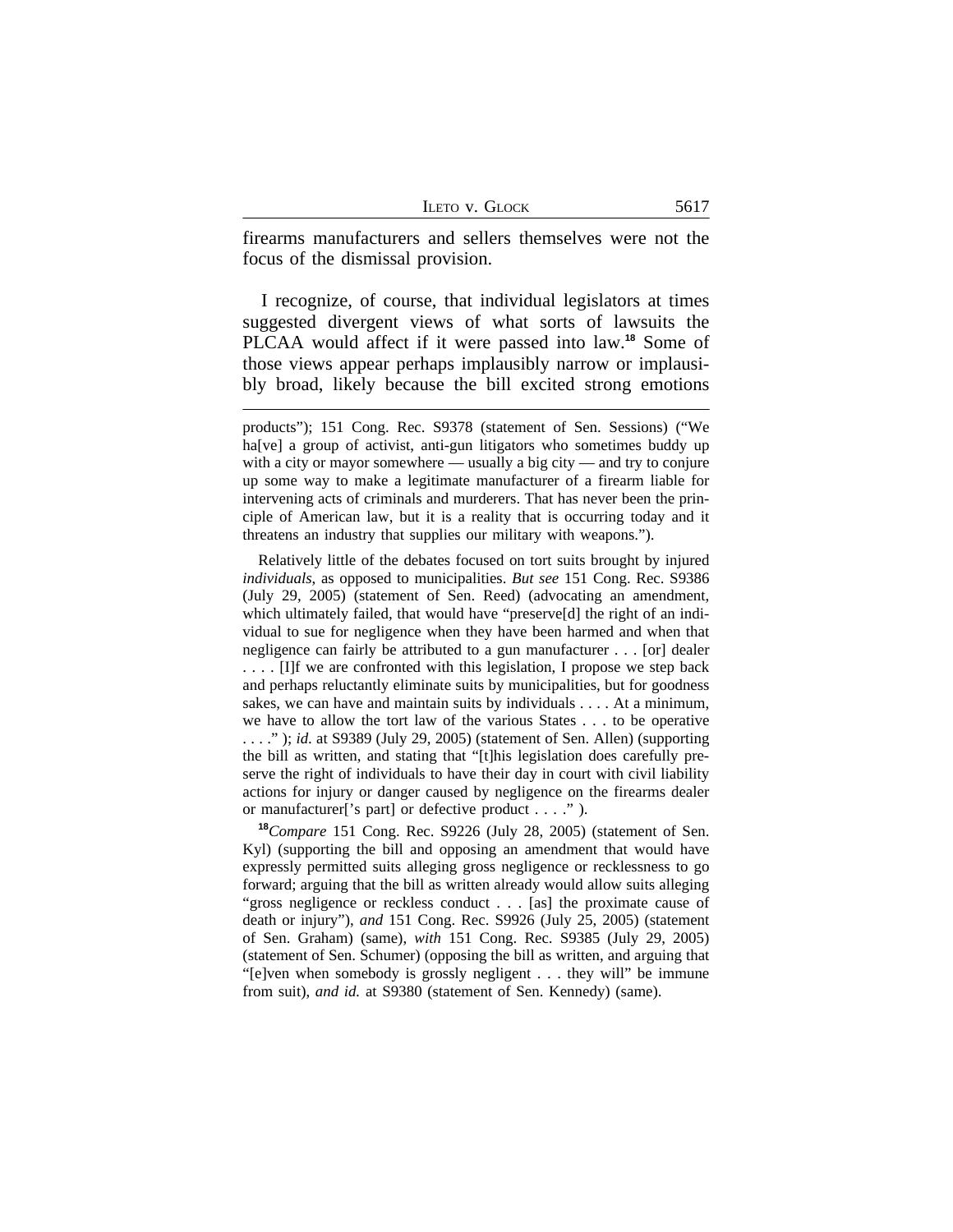#### 5618 ILETO v. GLOCK

from both its supporters and its opponents. As courts have long cautioned, however, the statements of single lawmakers do not establish congressional intent. *Thompson v. Calderon*, 151 F.3d 918, 928-29 (9th Cir. 1998) ("[I]ndividual senators do not make laws; majorities of the House and Senate do."); *see also Chrysler Corp. v. Brown*, 441 U.S. 281, 311 (1979). That is why committee reports are more persuasive indicators of "the considered and collective understanding of those Congressmen involved in drafting and studying proposed legislation." *Garcia v. United States*, 469 U.S. 70, 76 (1984) (internal quotation marks omitted); *see also Gen. Elec. Co. v. EPA*, 360 F.3d 188, 193-94 (D.C. Cir. 2004) (the broad reading of an ambiguous statutory preemption provision put forward in the "floor statement by a single senator" is "hardly persuasive evidence of congressional intent" in the face of committee reports that read the provision more narrowly).

Here, the House Judiciary Committee Report confirms the picture that emerges from the legislative history as a whole that the PLCAA was intended to preclude the imposition of strict or vicarious liability on the gun industry for the criminal actions of third parties. The House Report describes the bill as aimed at combating a trend of "[r]ecent litigation . . . against the firearms industry . . . based on novel claims that invite courts to dramatically break from bedrock principles of tort law," H.R. REP. NO. 109-124, at 11 (2005), and to hold firearms manufacturers and sellers "liable for the injuries caused by the criminal action of third parties." *Id.* at 6.**<sup>19</sup>**

**<sup>19</sup>**Like the floor debates, much of the House Report focuses on the perceived need to curtail lawsuits brought by municipalities, rather than those brought by individuals. *See id.* at 18 (describing municipal plaintiffs as attempting to "regulate firearms whereas only the State had the power to regulate in this area"); *id.* at 13 ("The various public entities that have brought suit against the gun industry in recent years have raised novel claims that seek reimbursement of government expenses — including costs for police protection, emergency and medical services, and pension benefits — associated with gun-related crimes."). (No Senate Report was published.)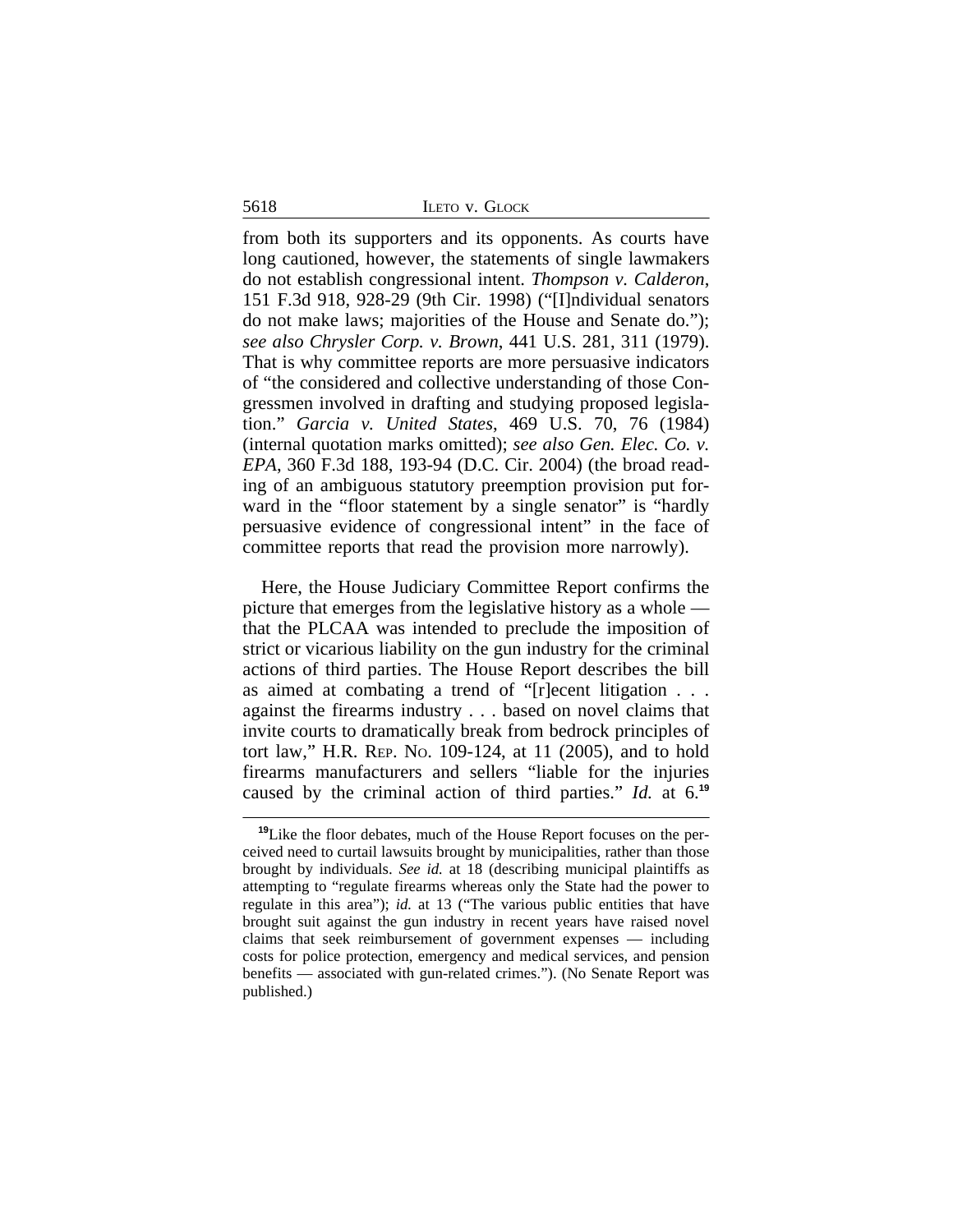| <b>LETO V. GLOCK</b> |  |
|----------------------|--|
|----------------------|--|

Reading the predicate exception as preserving causes of action for injuries caused by gun manufacturers and sellers' own knowingly unlawful conduct is fully consistent with that view.

The majority correctly points out that both Senator Craig and Representative Stearns listed *Ileto v. Glock* among the lawsuits that they expected the PLCAA would preempt. *See* Maj. Op. at 5567-68. But there is no indication in their descriptions of the case that these lawmakers actually understood what Plaintiffs were alleging in this case: that Defendants themselves *knowingly* committed unlawful acts. Quite the contrary, Senator Craig and Representative Stearns's remarks suggest that they believed *Ileto* was purely a vicarious liability suit.**<sup>20</sup>** Whatever effect these two lawmakers *thought* the PLCAA would have on Plaintiffs' suit, their apparently ill-informed projections do not amount to "clear congressional intent" to enact a law that would immunize firearms manufacturers and sellers from tort liability for even their *own knowing* unlawful acts. *DeBartolo*, 485 U.S. at 574.

#### D.

Applying the PLCAA's predicate exception as written that is, as applying to all statutes capable of being applied to the sale or marketing of firearms, but imposing an actual

**<sup>20</sup>***See* 151 Cong. Rec. S9394 (July 29, 2005) (statement of Sen. Craig) ("Another example of a lawsuit captured by this bill is the case of *Ileto v. Glock* . . . . The United States Ninth Circuit Court of Appeals said Glock and RSR could be sued for a criminal shooting when Glock sold the pistol to a Washington State police department and the distributor RSR never owned, nor sold, nor possessed the firearm."); 151 Cong. Rec. E2163 (Oct. 25, 2005) (statement of Rep. Stearns) (extensions of remarks) ("Another example is the case of *Ileto v. Glock* . . . . The facts, if you can believe it, are that the manufacturer, Glock, sold the pistol later criminally misused, to a Washington State police department and the distributor being sued never owned, sold, nor possessed the firearm that was criminally misused.").